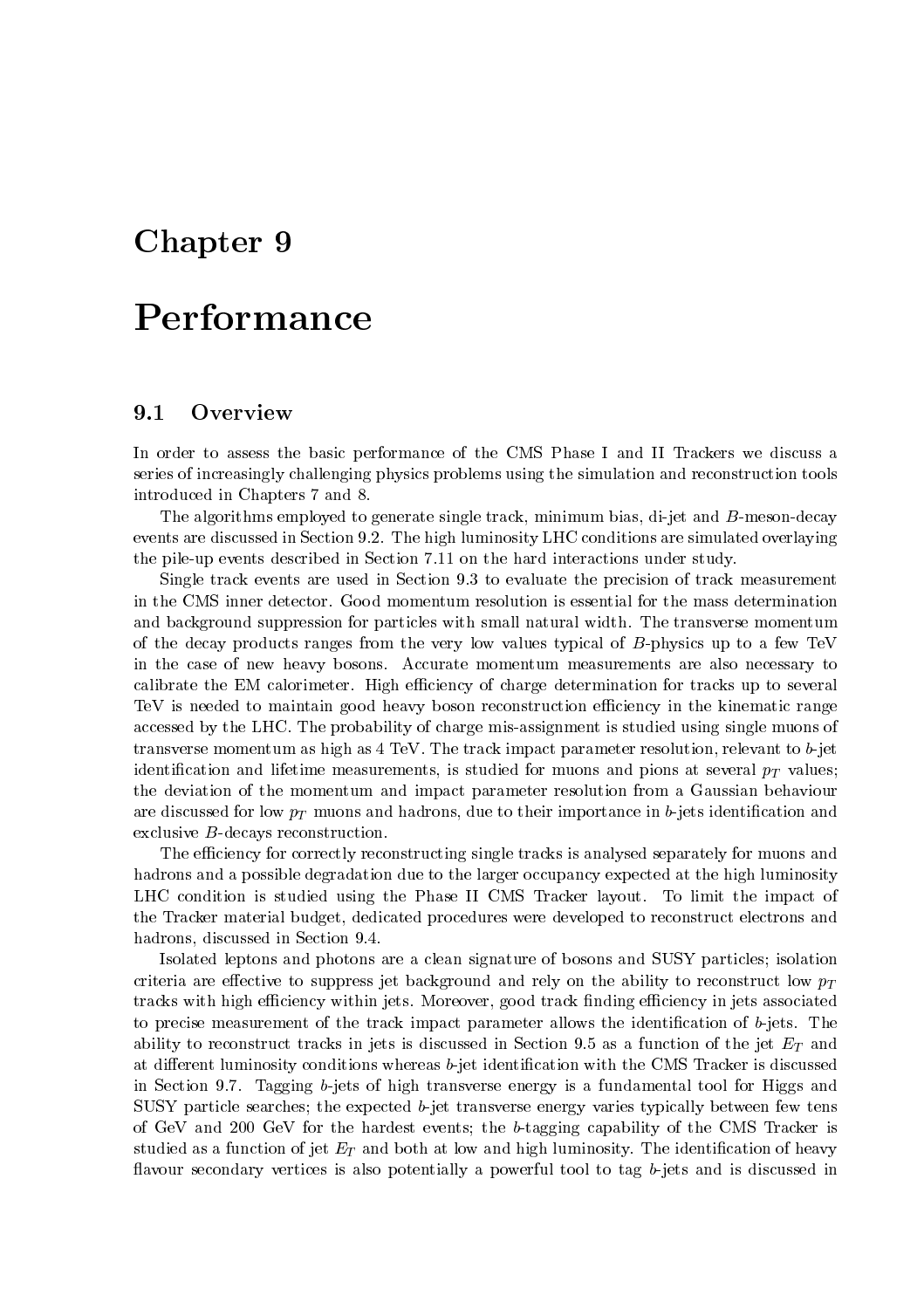Section 9.6 together with a more general strategy of vertex reconstruction. The primary vertex reconstruction efficiency depends on the vertex topology and good track measurement typically ensures satisfactory performance of relatively simple algorithms. A challenging task is set by the reconstruction of  $v_0$  vertices, needed to identify  $K_s$  and access the CP violation sector. This problem is addressed by a study of the  $B_d^0 \rightarrow J/\psi K^0_s$  reaction. Special attention is given to the reconstruction of photon conversions, which are a large source of background in primary lepton identification. Conversions reconstruction increases the detection efficiency of  $H \to \gamma\gamma$  events; moreover a precise reconstruction of the parent photons can be used to localise the reaction vertex in high luminosity events.

In addition to pp operation, the LHC will be able to collide heavy ions, such as lead, calcium and nickel. In a typical running schedule three to four weeks per year will be dedicated to ion collisions. The suppressed production of heavy-quark bound states is a signature to study a Quark-Gluon Plasma state of hadronic matter. The most demanding measurements concern Pb-Pb collisions, that have a centre-of-mass energy of 5.5 TeV per nucleon-nucleon pair and the highest track multiplicity. A study of identification of  $\Upsilon$ 's produced in Pb-Pb collisions in the CMS detector is reported in Section 9.8. In the following we shall designate the detector consisting of the low luminosity Pixel detector conguration and the staged silicon and MSGC Trackers as the Phase I detector layout. The fully instrumented strip detector combined with the high luminosity version of the Pixels will be referred to as Phase II Tracker.

### 9.2Physics Simulation

## 9.2.1 Single tracks

The single track generator allows the user to choose the identity of particles to be generated as well as kinematic ranges in pseudorapidity  $\eta$ , azimuth angle  $\phi$  and transverse momentum  $p$  . By default the distributions in and  $p$  uniform in and  $p$  uniform in a user definition in a user default options in a user default of  $\alpha$ are available for  $p_T$  sampling: 1) realistic  $p_T$  distribution whose asymptotic behaviour is  $p_T$   $\tilde{}}$  $(\alpha = 3.78)$  or 2) flat distribution within a user defined interval.

The single particle generation option is used to study the Tracker single particle performance. An option is also available to generate hits by geantinos (articial, neutral and non-interacting particles), which were used to estimate the fractional radiation and interaction lengths of the Tracker material.

### 9.2.2 Minimum bias events

Inelastic minimum bias events are generated using  $PYTHIA<sup>1</sup>$ . The pseudorapidity distributions of charged particles is shown in Fig.9.1a for all pT and for two dierent pT cuts. The plot is normalised to the number of particles per pseudorapidity unit per pp event. In the central region the charged particle density is about seven per unit of pseudorapidity. Charged particles from weak decays, which are not included, would contribute about 10% to the plot. The mean number of non-spiralling particles (pT <sup>&</sup>gt; 0:9) is about one per pseudorapidity unit. The transverse momentum of charged particles is shown in Fig. 9.1b. The mean pT is about 0.5 GeV/c and is about 0.5 GeV/c and is about 0.5 GeV/c and is about 0.5 GeV/c and is about 0.5 GeV/c and is about 0.5 GeV/c and is about 0.5 GeV/c almost independent of pseudorapidity in the region of the Tracker acceptance. The multiplicity of photons from pp collisions (mainly from  $\pi^0$  decays) is about 8.3 per unit of rapidity. For high luminosity,  $\mathcal{L} = 10^{32}$  cm  $^{-2}$ s  $^{-1}$ , the mean number of photons from the interaction point in one trigger is about 1000 in the range  $|\eta| < 2.5$ , assuming about 25 pp events per trigger on average.

<sup>&</sup>lt;sup>1</sup>The PYTHIA switches were set at msel=1, mstp(2)=2, mstp(33)=3, mstp(81)=1 and mstp(82)=4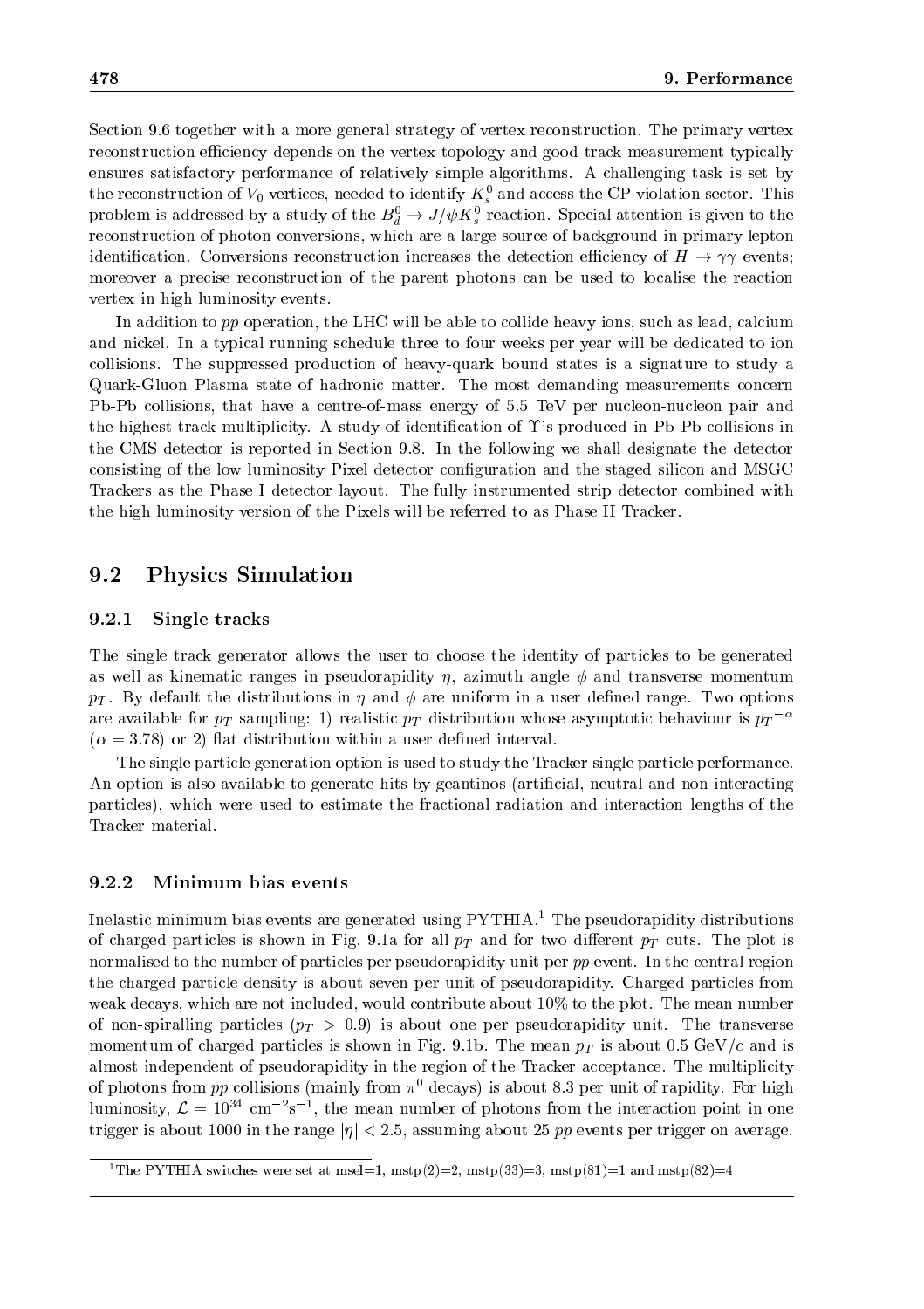

Fig. 9.1: a) Pseudorapidity of charged particles in MB events. b) Transverse momentum of charged particles in MB events.

### 9.2.3 B-meson decay events

The  $B_d^0 \to J/\psi K_S^0 \to \mu \mu \pi \pi$  decay mode, a 'gold plated' channel in the study of CP violation, is chosen to illustrate the Tracker performance in reconstructing the kinematics of B-mesons decays. The accompanying  $B_d$  meson is required to decay semileptonically into a muon. The  $\alpha$  is contrast to performed using the bb event simulation package [9-1], based on PYTHIA. The  $\alpha$ sample contains the proper mixture of events generated by gluon fusion and by gluon splitting. All decay products are required to be within the region jj 2.4 and only pions with pT 0.5 GeV/ $c$  are selected.

The muons produced from the  $J/\psi$  decay are required to reach at least two muon stations in order to be identified. To tag the front are the the accompanying meson, the highest py interest from originating from the  $J/\psi$  decay is used. To prevent the trigger from introducing artificial charge asymmetry, the tagging muon must reach two muons stations in a region where the detector acceptance and the triggering probability are equal for positive and negative muons. Of the three muons considered, at least two are required to satisfy the trigger requirements. Approximately 3700 events, corresponding to 0.5% of the initial sample, are selected. The total number of  $D_d \to J/\psi K_S \to \mu \mu \pi \pi$  events per year satisfying these criteria is expected to be  $\sim$ 32000 at  $\mathcal{L}$ =10<sup>33</sup> cm<sup>-2</sup>s<sup>-1</sup>. Figure 9.2 illustrates the kinematics of the particles to be reconstructed.

#### 9.2.4 Di-jet events

To evaluate the Tracker performance for charged tracks within high pT jets, several samples of uu events with jet ET ranging from 200 GeV to 200 GeV were gevenerated in the pseudorapidity  $\max_{\{i,j\}}$   $\leq$  2.5. To study the b-tagging enferency, be events with jets of diverse  $E_T$  and  $\eta$  are used. We required explicitly that the b quark be contained in the jet cone, neglecting in this way the model-dependent inefficiency due to hard gluon emission that may occur during the  $b$ quark evolution. The b-tagging fake rate is studied using  $u\bar{u}$  events. To estimate the intrinsic capability to reject fake tags, we use the subset of events that do not contain  $b$  or  $c$  quarks generated by gluon splitting. Jets are clustered in cones of radius  $R = \sqrt{\Delta \eta^2 + \Delta \phi^2} = 0.4$  by the PYTHIA routine LUCELL, using exclusively the Monte Carlo generator information. The charged track multiplicity within jets as a function of jet  $\pm 1$  is shown in Fig. 9.3 for the contract of any  $p$  (close for the form for tracks with pT  $p$  )  $p$  (discussed the transverse momentum contracts momentum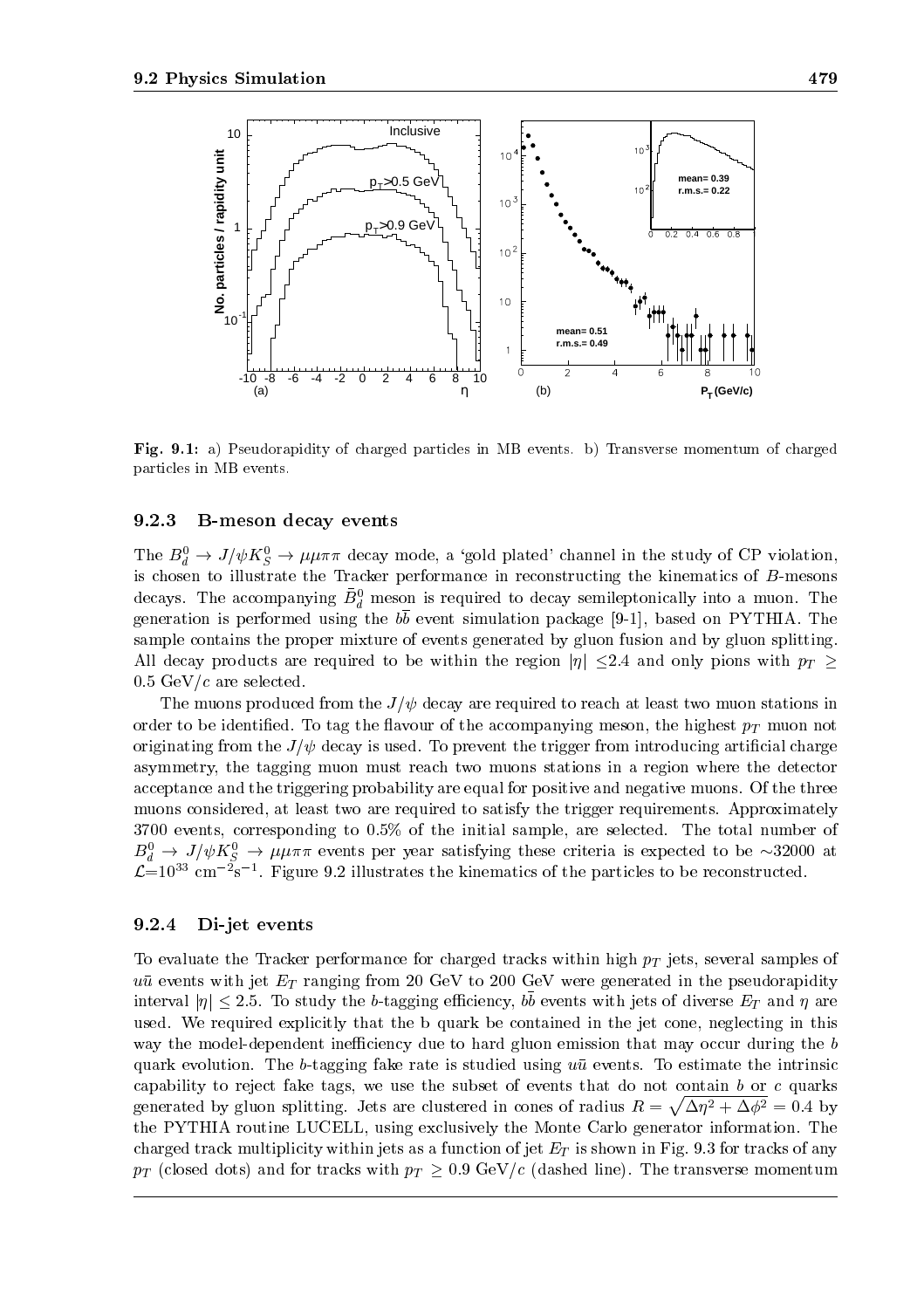



**Fig. 9.2:** Kinematic properties of the  $K_{\tilde{S}}$  and of the muons produced by the  $J/\psi$  and  $D_{\tilde{d}}$  decays.



**Fig. 9.3:** Charged particle multiplicity in jets as a function of jet  $E_T$ .

### 9.3Single Track Performance

A reconstructed track is described in the CMS convention by six parameters:  $x_{imp}$ ,  $y_{imp}$ ,  $z_{imp}$ ,  $\phi_0$ , c and cot  $\theta$ . The quantities  $x_{imp}$ ,  $y_{imp}$ ,  $z_{imp}$  measure the coordinates of the impact point, i.e. the point on the track trajectory set at the distance of closest approach to the nominal vertex (0,0), measured in the transverse plane. The azimuthal angle of the tangent to the track at the impact point,  $\phi_0$ , and cot  $\theta$  measure the pointing direction of the track, with  $\theta$  the track polar angler. The signed curvature component component  $\mu =\mu$  ,  $\mu_{\perp}$  , where  $\mu$  is the longitudinal component component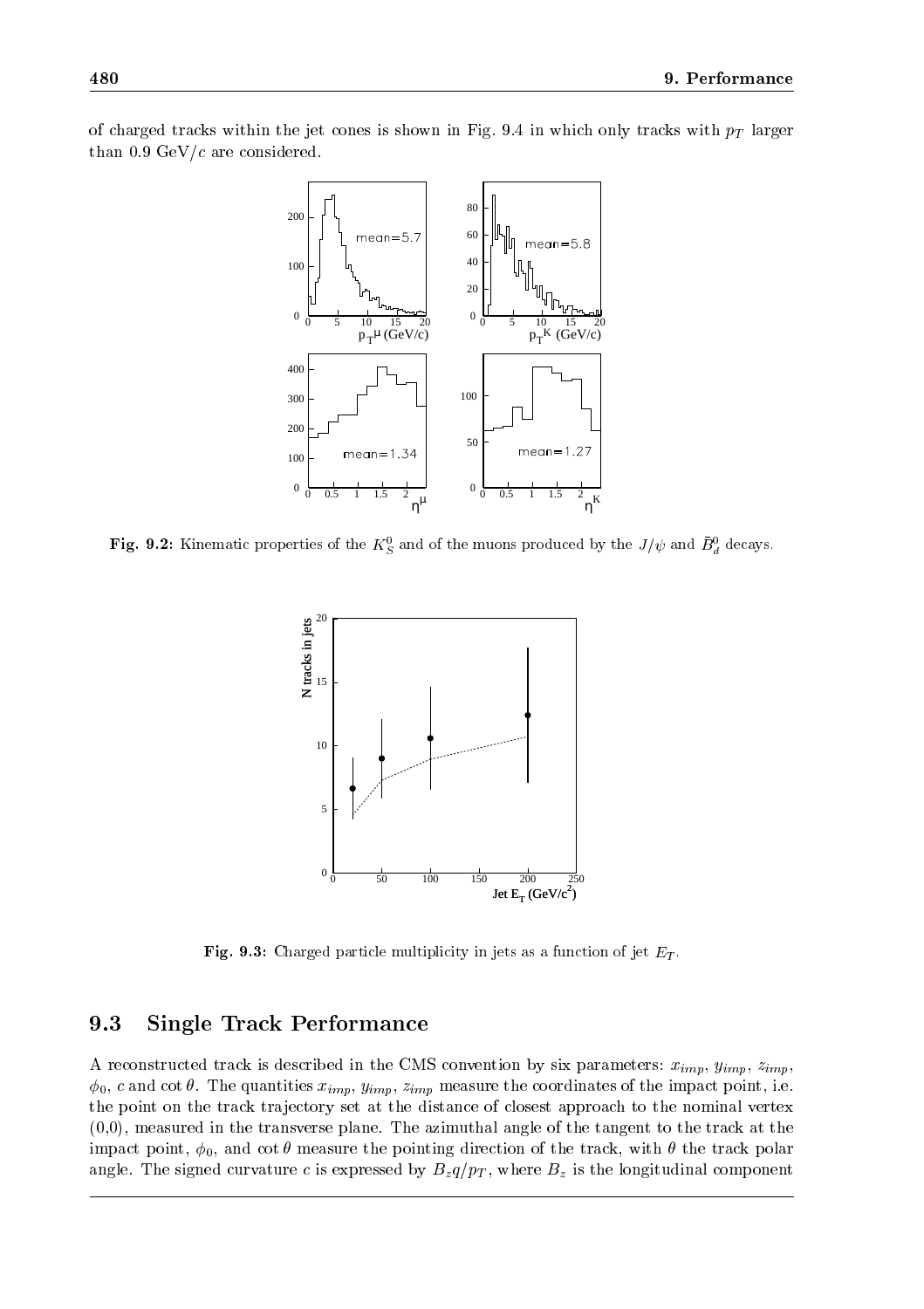

Fig. 9.4: Transverse momentum of tracks in jets of a) zo Gev  $E_T$  b) 50 Gev  $E_T$ , c) for Gev  $E_T$  and d) 200 GeV  $E_T$ . All tracks have  $p_T \geq 0.9$  GeV/c and are within R=0.4 from the jet axis.

of the magnetic eld, q and pT are the particle charge and transverse momentum. The accuracy of the track parameter measurement is estimated using muons of several pT variable  $\mathbb{R}^+$ are reconstructed using the Global Track Finder algorithm (GTF); a comparison between the performance of GTF and the Connection Machine algorithm (CM) is briefly discussed in the next section.

### 9.3.1 Impact parameter resolution

We define the transverse impact parameter as  $d_0 = y_{imp} \cos \phi_0 - x_{imp} \sin \phi_0$ . The precision of the impact point measurement is dominated by the Pixel hit position resolution and affected by multiple scattering in the innermost Pixel layer. The  $d_0$  resolution is shown in Fig. 9.5 for the Phase I Tracker layout. We define the  $d_0$  resolution as the difference of the reconstructed and generated parameters and we neglect any deterioration due to misalignment. The track original is smaller according to the expected Gaussian material  $\alpha$   $\alpha$   $\beta$  y  $\alpha$  and  $\beta$  and  $\alpha$  $z$   $\omega$  = 5:3 cm). For the accuracy is dominated by the accuracy is dominated by the precision of the measurement. in the innermost Pixel layer, located at a distance of 4 cm from the beam line; the resolution is independent of  $\eta$  and is about 9  $\mu$ m. The  $d_0$  resolution is limited by multiple scattering when the track transverse momentum is smaller than  $10 \text{ GeV}/c$ ; the visible degradation at large pseudorapidity reflects the increase of the material traversed by the tracks. In the Phase II layout, the innermost Pixel layer is set at a larger radius (7 cm) and the estimated asymptotic resolution is 12  $\mu$ m, as shown in Fig. 9.6.

The zimp resolution is shown in Fig. 9.7 for the Phase <sup>I</sup> Tracker. At low momenta, the presence of multiple scattering degrades the zimp resolution and <sup>a</sup> strong dependence on jj is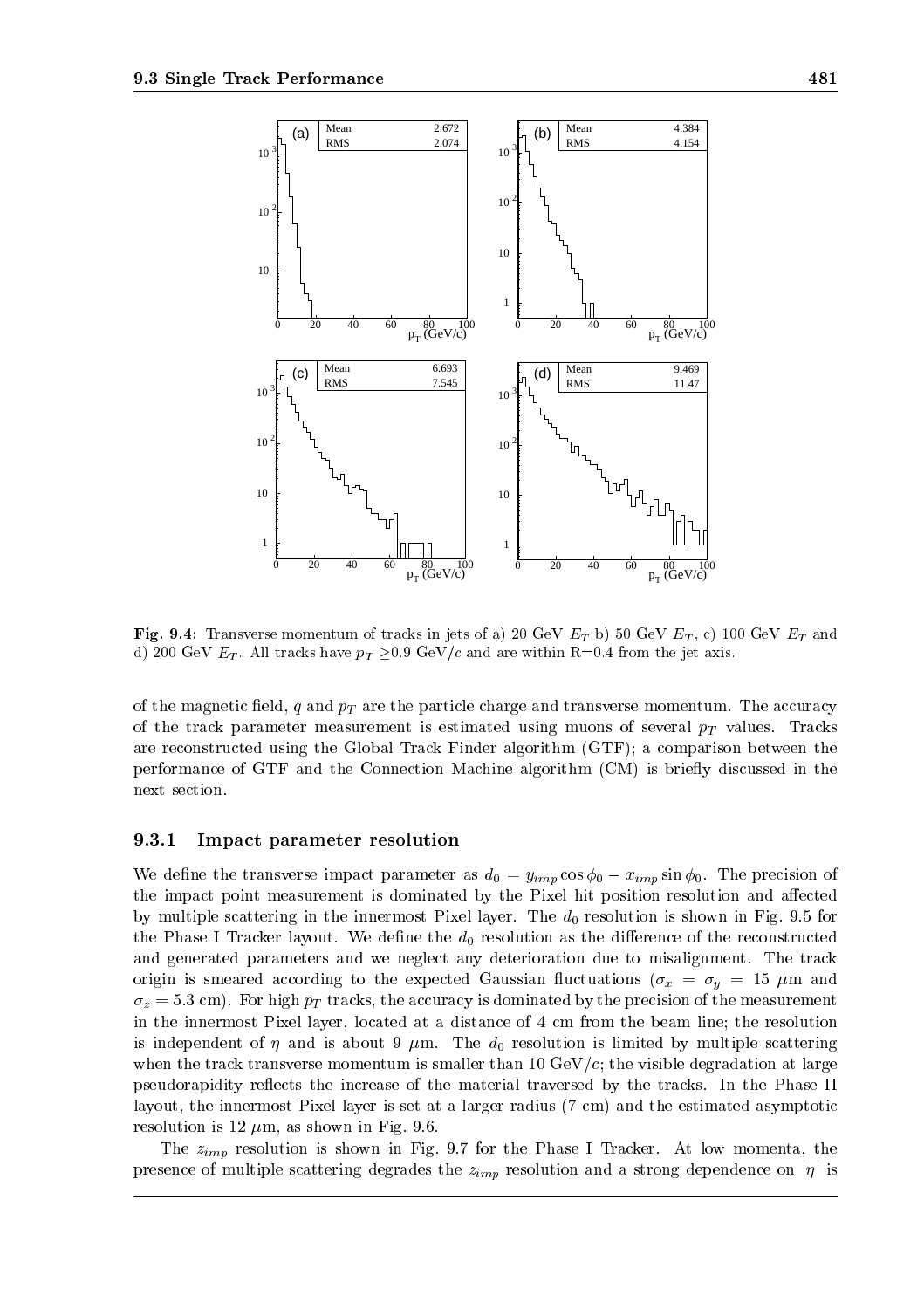η



 $\mathbf{F}$   $\mathbf{F}$   $\mathbf{F}$   $\mathbf{F}$   $\mathbf{F}$   $\mathbf{F}$   $\mathbf{F}$   $\mathbf{F}$   $\mathbf{F}$   $\mathbf{F}$   $\mathbf{F}$   $\mathbf{F}$   $\mathbf{F}$   $\mathbf{F}$   $\mathbf{F}$   $\mathbf{F}$   $\mathbf{F}$   $\mathbf{F}$   $\mathbf{F}$   $\mathbf{F}$   $\mathbf{F}$   $\mathbf{F}$   $\mathbf{F}$   $\mathbf{F}$   $\mathbf{$ muons of several  $p_T$  values. Phase I CMS Tracker Layout.



0 0.25 0.5 0.75 1 1.25 1.5 1.75 2 2.25

100 GeV  $= 100$  $1 \text{ GeV}$ 

7 8 <sup>1</sup><sup>9</sup>

200

 $σ(d<sub>0</sub>) (µm)$ 



 $\mathbf{F}$  .  $\mathbf{F}$  ,  $\mathbf{F}$  ,  $\mathbf{F}$  and  $\mathbf{F}$  is a function of  $\mathbf{F}$  . For a function of  $\mathbf{F}$ muons of  $p_T = 1$ , 10 and 100 GeV/c. Phase I CMS Tracker Layout.

σ(zimp) (µm) 1<sub>0</sub> 100 Ge  $\stackrel{+}{\text{--}}$  10 GeV  $\pm$  1 GeV  $\bullet$  $10$ 0 0.25 0.5 0.75 1 1.25 1.5 1.75 2 2.25 η

 $\mathbf{F}=\mathbf{F}\mathbf{G}$ , and  $\mathbf{F}$  implies the function of  $\mathbf{F}$  and  $\mathbf{F}$  as a function of  $\mathbf{F}$ muons of  $p_T =1$ , 10 and 100 GeV/c. Phase II CMS Tracker Layout.

observed. When high pT muons are measured by the Pixel barrel barrel barrel, the zimp  $\mu_{100}$  parameter can be a approximated by  $\sigma_z\sqrt{r_1^2+r_2^2}/(r_2-r_1)$ , where  $\sigma_z$  is the Pixel hit resolution and  $r_1$ ,  $r_2$  represent the radii of the Pixel barrel layers. This expression is calculated assuming that the impact parameter is measured using information from only the two Pixel layers. The hit z-resolution varies as a function of  $\eta$  and the cluster size yields the best resolution at  $\eta \sim 0.5$ . At large  $\eta$ , a degradation of the Phase II detector performance is observed with respect to the Phase I Tracker. In Phase I the innermost Pixel layer extends up to  $|\eta| = 2.3$  whereas in the Phase II Tracker the  $\alpha$   $\mu$   $\mu$  at large pseudorapidity (iii) is provided exclusively by the provided exclusively by the provided exclusively by the provided exclusively by the provided exclusively by the provided exclusively

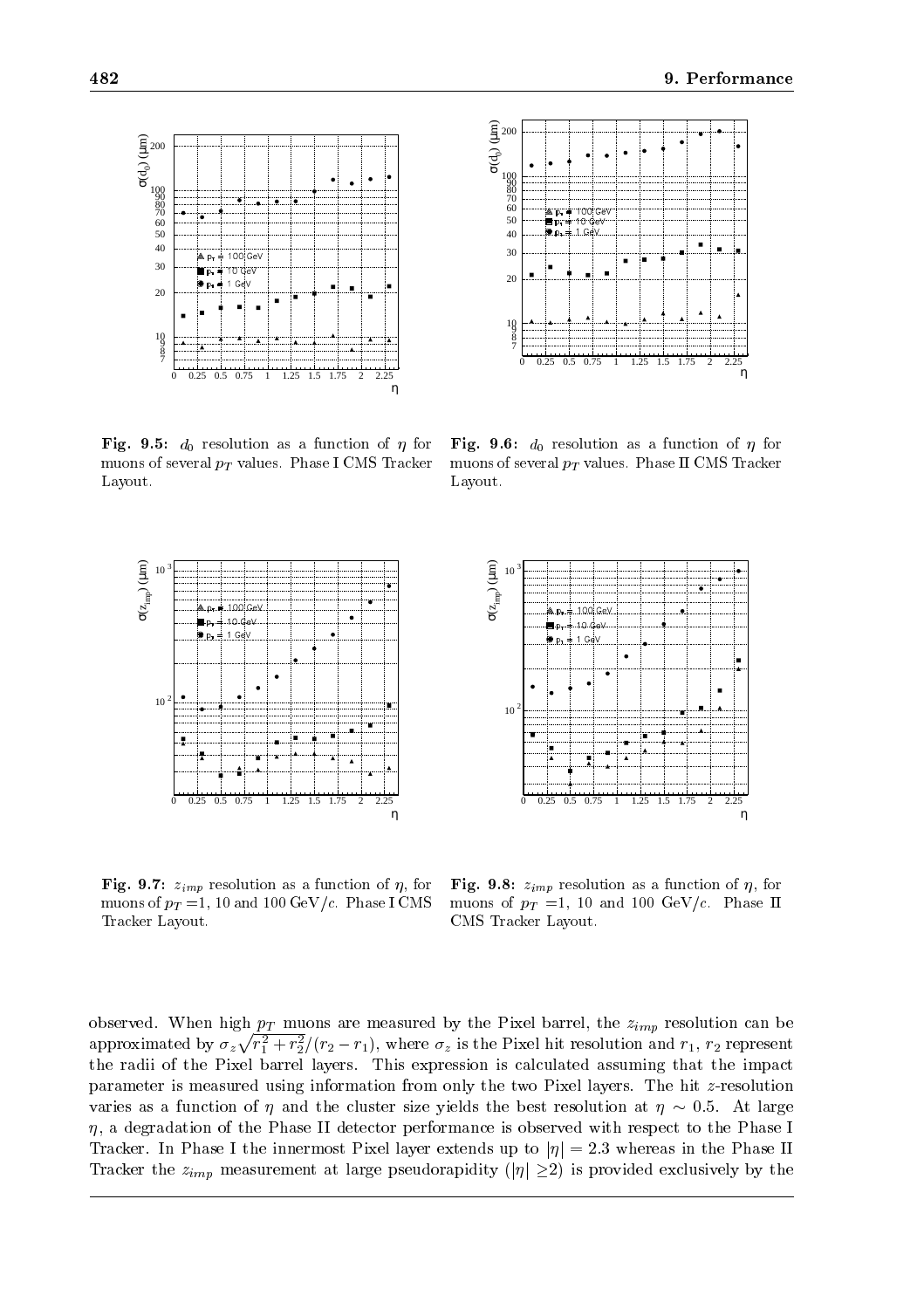Pixel endcaps. In the forward detectors, which measure the radial position with precision  $\sigma_r$ , the zimp resolution depends on the resolution of the shown in Fig. 9.8 for the straight  $\mu$  tracks.

The comparison between the  $d_0$  resolution estimated by two different pattern recognition algorithms, GTF and CM, is shown in Fig. 9.9. High property  $\mu$  muons are used in order to disentangle the intrinsic hit precision and fitting performance from multiple scattering effects. Since no significant differences are observed between the two algorithms, only the GTF performance is described in the rest of this section.



 ${\bf r}$ ig. 9.9:  $a_0$  resolution measured using the two track reconstruction algorithms, GTF and CM. Fhase I Tracker layout.

## 9.3.2 Transverse momentum resolution

The precision of the track curvature measurement is discussed here in terms of  $\mathcal{N}=pT$  . If  $pT$ Fig. 9.10 shows the transverse momentum resolution as a function of  $\eta$  for muons traversing the Phase I Tracker. No beam constraint is imposed during the fitting procedure. The momenturn resolution for high pT tracks (  $100\pm 100$  GeV/c) has a modest dependence on pseudorapidity in pseudorapidity in  $100\pm 100$ the interval  $|\eta| \leq 1.7$ , in which we measure  $\sigma_{p_T}/p_T \sim 1-2\%$ . At larger  $|\eta|$  the resolution worsens as the Trackers lever arm decreases. For lower pT tracker) multiple scattering becomes significant significant and induces an  $\eta$ -dependence on the momentum resolution, reflecting the amount of material traversed by the tracks. The Phase II and Phase I detectors perform equally well, as can be observed by comparing Figs. 9.10 and 9.11.

### 9.3.3 Angular resolution

The  $\phi_0$  resolution measured with the Phase I and Phase II tracking detectors is shown in Figs. 9.12 and 9.13, respectively; it is fairly independent of  $\eta$  due to the constant number of precision hits over the full pseudorapidity range. The  $\cot \theta$  resolution is shown in Figs. 9.14 and 9.15 for the two Tracker layouts. The accuracy of the measurement is dominated by the  $\Gamma$  and the behaviour as a function of pure as a function of pure as for  $\Gamma$  and  $\Gamma$ Section 9.3.1.

# 9.3.4 Track finding efficiency

The efficiency to reconstruct single muon tracks in the Phase I detector is estimated using GTF. A track is defined to be successfully reconstructed if it shares more than 50% of the hits with the generated helix. Reconstructed tracks are required to have at least six hits. The Tracker is fully efficient for energetic muons in the whole pseudorapidity range, as shown in Fig. 9.16a.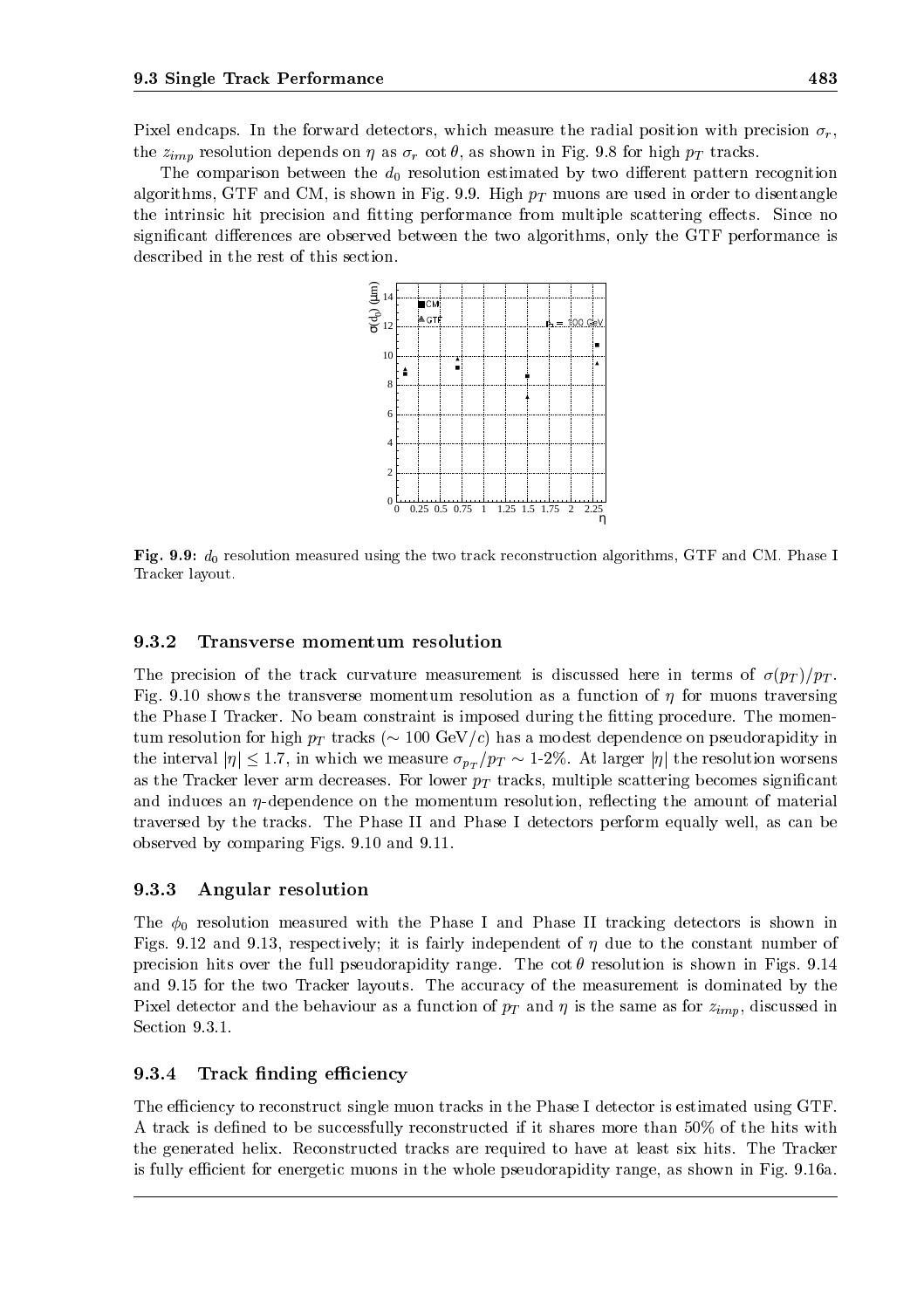

Fig. 9.10: Transverse momentum resolution as a function of  $\eta$  for muons of several  $p_T$  values. Phase I Tracker layout.



2

σ( $p_T$ )/ $p_T$  (10<sup>-2</sup>)

Fig. 9.11: Transverse momentum resolution as a function of  $\eta$  for muons of several  $p_T$  values. Phase II Tracker layout.



Fig. 9.12: 0 resolution as <sup>a</sup> function of for muons of several  $p_T$  values. Phase I CMS Tracker Layout.



Fig. 9.13: 0 resolution as <sup>a</sup> function of for muons of several  $p_T$  values. Phase II CMS Tracker Layout.

A drop in the drop in the set of  $\sim$  2 GeV/c is observed for muons of pT  $=1$  GeV/c in the region around  $\sim$  $\eta = 1$ , due to the gap between the barrel and endcap MSGC detectors. In this region the hermeticity of the MSGC Trackers slightly and low proposed and low pT tracks are also the low pT tracks are a additional reduction of hit reconstruction efficiency due to cluster splitting (Fig. 7.55). GTF makes use of backward propagation and therefore is slightly penalised by the lack of outer hits to seed the track as well as by the occasional loss of two subsequent hits. Moreover, a sizeable amount of material is present in the barrel-endcap transition region, contributed by the barrel services and end-flanges.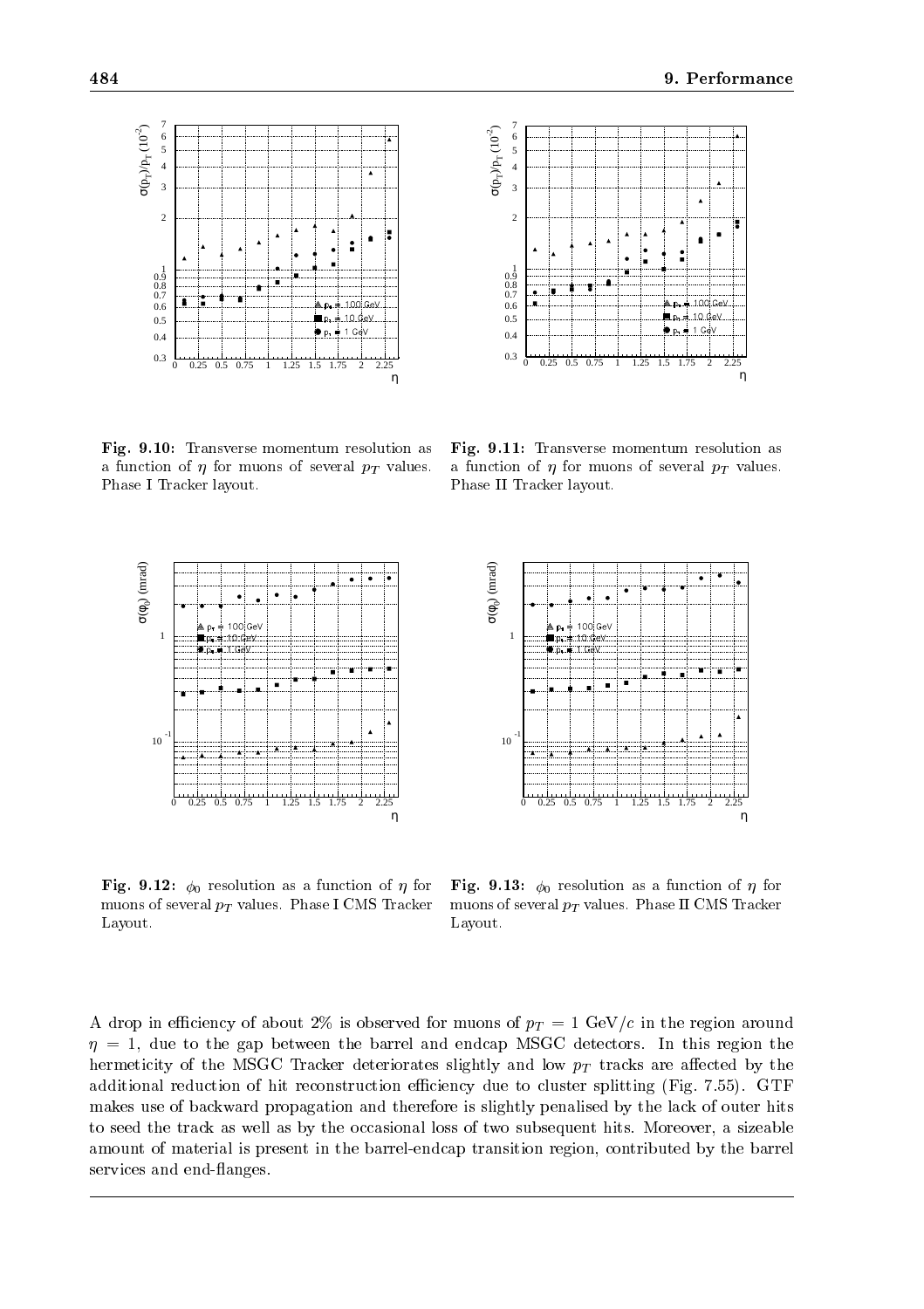



 $\mathbf{r}_1$ g. 9.14: cot  $\sigma$  resolution as a function of  $\eta$ , for  $\mathbf{r}_1$  reg muons of several  $p_T$  values. Phase I CMS Tracker Layout.

Fig. 9.15: cot resolution as a function of , for muons of several  $p_T$  values. Phase II CMS Tracker Layout.

In Fig. 9.16b a tighter definition of efficiency is used: a track is considered as properly reconstructed if all of the parameters of the fitted helix differ from the true value by less than five times the fitted error. The efficiency remains very high, which demonstrates the good quality of the fit.



Fig. 9.16: Track nding eciency for single muons as a function of pseudorapidity, for three dierent values of the transverse momentum. In (a) the efficiency is defined on the basis of the number of correct hits associated to the fitted track. In (b) a tighter criterion is applied, based on the quality of the fit, as explained in the text.

# 9.3.5 Charge assignment efficiency

The strong magnetic field in which the Tracker operates provides an excellent charge determination capability. The charge mis-assignment probability is estimated as a function of pseudo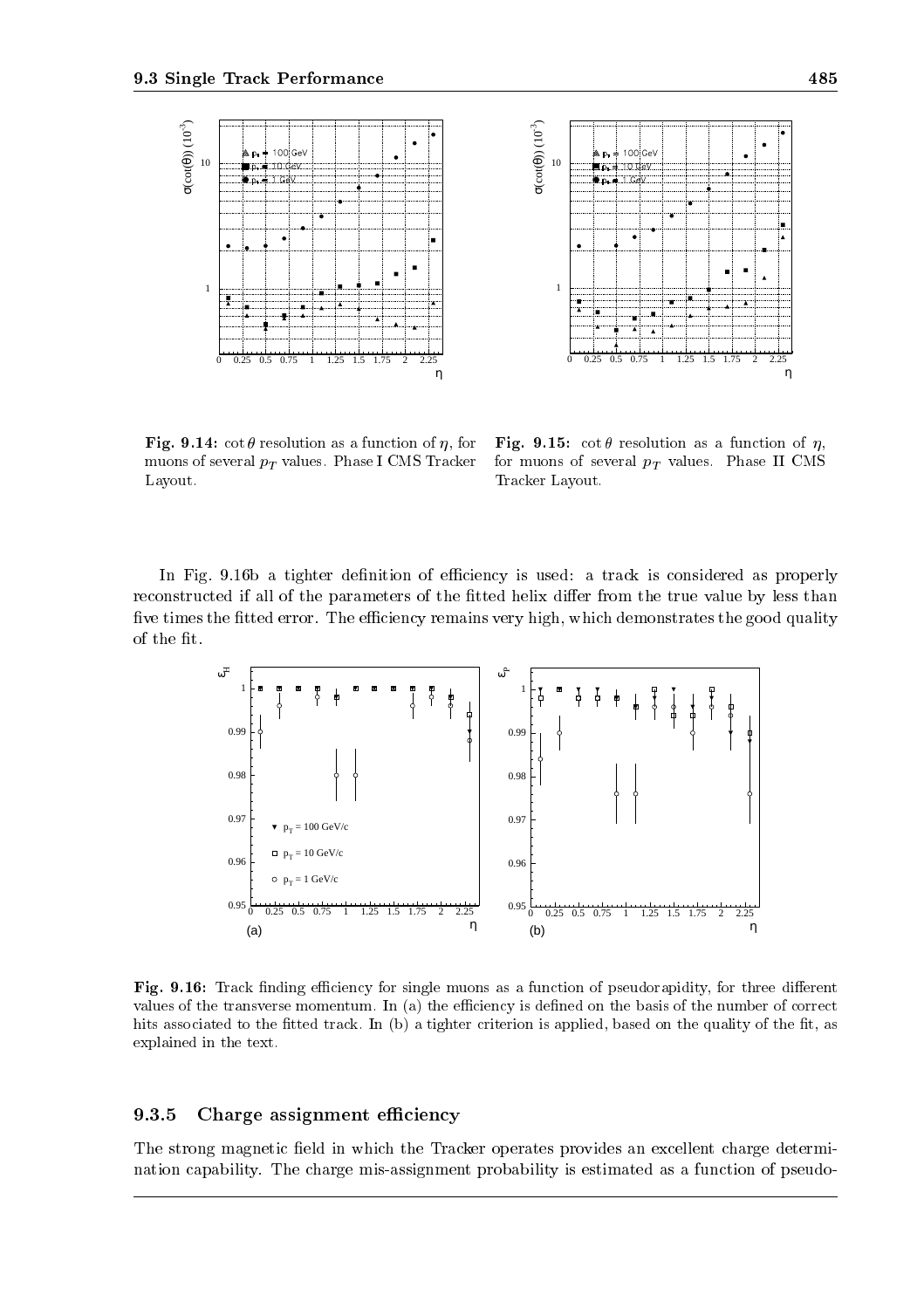rapidity for muon tracks of transverse momentum between 1 and 4 TeV/c. Results are shown in Fig. 9.17.

The functional dependence on the pseudorapidity is directly related to the behaviour observed for the momentum resolution. The increase around  $\eta = 1$  is due to the gap between the MSGC barrel and endcap. The marked increase at  $\eta > 1.7$  is due to the lever arm reduction at the end of the MSGC endcap.

The charge mis-assignment probability for tracks of  $p_T = 1~{\rm TeV}/c$  is about 10  $^{+}$  in the barrel region and increases up to 0:5% at the largest pseudorapidity. In the barrel, the charge of tracks with pT  $\sim$  TeV/c is reconstructed with a mis-assignment probability of a few percent. The few percent.



**Fig. 9.17:** Charge misidentification probability for high  $p_T$  tracks as a function or pseudorapidity.

### 9.3.6 Tails of distributions

The quality of track reconstruction can be studied by analysing the *pull* distributions of the estimated parameters. Pull distributions are defined here as the difference between the reconstructed and generated parameters, normalised to the error on the fitted parameter. A pull distribution of the 1-pT variable, obtained for 10 GeV/c muons at 10 GeV/c muons at  $\mathbf{0}$ The distribution has  $\sigma = 1.01$ . In order to investigate deviations from a Gaussian behaviour, a study of the pull tails was performed. The 'tail fraction' is defined as the fraction of the pull population satisfying the condition

$$
\frac{|P_{reconstructed}-P_{generated}|}{\sigma_P} \geq 3 \sigma_{pull}
$$

 $\Gamma$  is a track parameter,  $P$  is obtained from a Gaussian track pulle from a Gaussian track  $P$  and  $P$ of the pull in different  $\eta$  intervals. For this study, the Phase II Tracker layout has been used. The studied form  $\sim$   $\mu$  is the studied for the protons in the pseudorapidity range for the pseudorapidity range  $\alpha$  $0 \leq \eta \leq 2.4$ ; the robustness of the track reconstruction procedure is evaluated using diverse requirements on the number and type of hits used to fit the track. Tracks with two reconstructed Pixel hits are better measured, as shown in Figs. 9.19 and 9.20. Figures 9.21 and 9.22 show the tail fractions for 1 GeV/c pT muons, reconstructed requiring a minimum of six hits per track. A minimum of six hits per track. A minimum of six hits per track. A minimum of six hits per track. A minimum of six hits per tr comparison is shown with the tail fraction associated to the standard requirement of eight hits per track; the tail fractions are compatible within errors. Two Pixel hits are explicitly required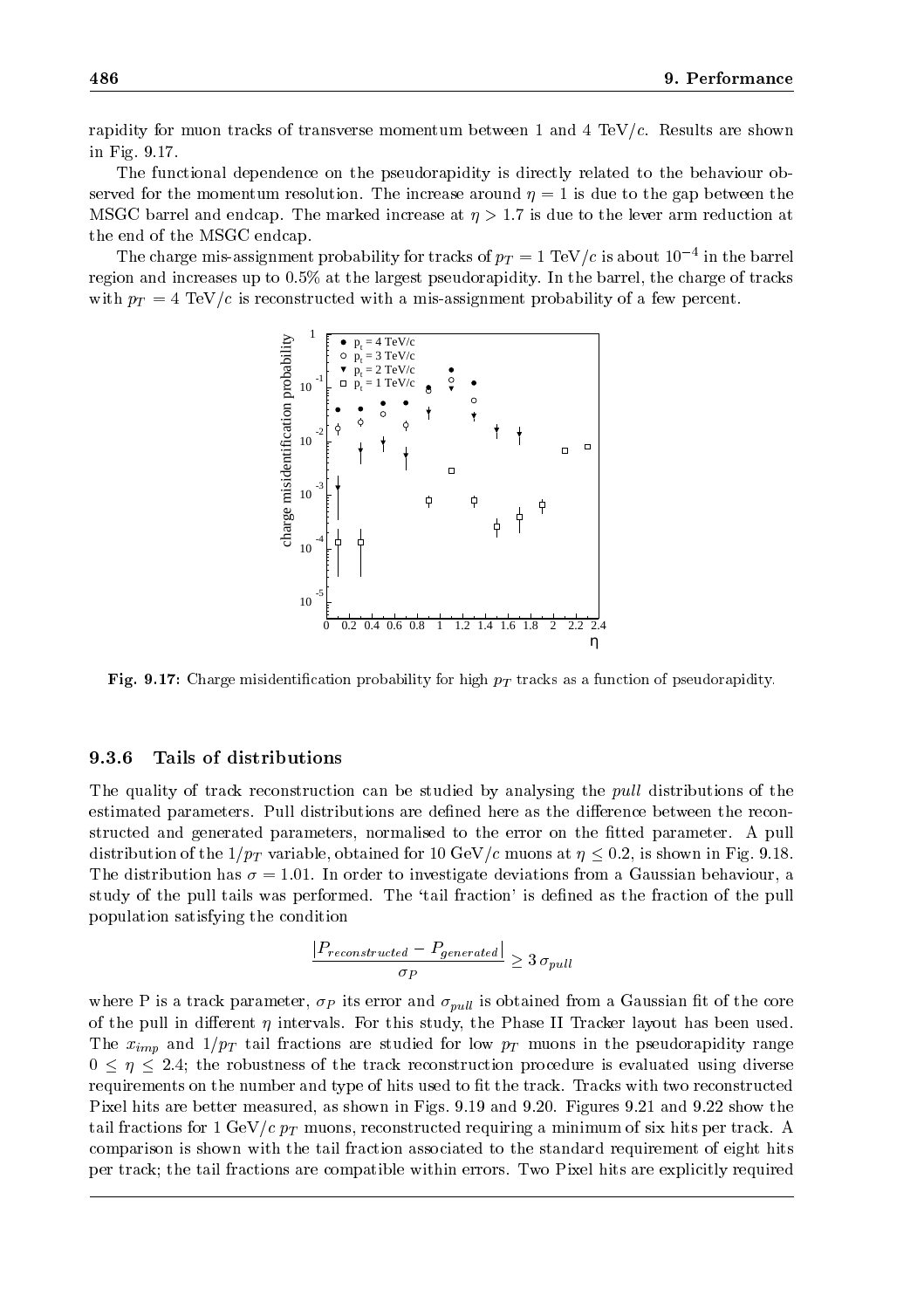in both cases. The tail fractions are larger than the value expected for a Gaussian statistics  $(0.27\%)$ . The deviations are partially accounted for by large multiple scattering effects and by the imperfect description of the Tracker material used in the track propagation procedure; in fact, the track reconstruction algorithm uses a simplified geometry model in which the detailed variation of material density in the detector is neglected. As mentioned in the discussion of the track finding efficiency, part of the performance deterioration is also due to badly reconstructed clusters.



**Fig. 9.18:** Full of the 1/pT variable, for 10 GeV/c pT muons at  $\eta \sim 0.2$ .





Fig. 9.19: Tail fraction for 1=pT pull as a function of  $\eta$  for 10 GeV/c  $p_T$  muons; an explicit requirement of two Pixel hits per track is compared to the standard reconstruction procedure.

Fig. 9.20: Tail fraction of impact parameter pull as a function of  $\eta$  for 10 GeV/c  $p_T$  muons; an explicit requirement of two Pixel hits per track is compared to the standard reconstruction procedure.

# 9.3.7 Effect of pile-up

The pile-up minimum bias events generate a large number of hits in the CMS Tracker and can accure the track normal economic and the track of the economic the economic to reconstruct pT  $_{\rm r}$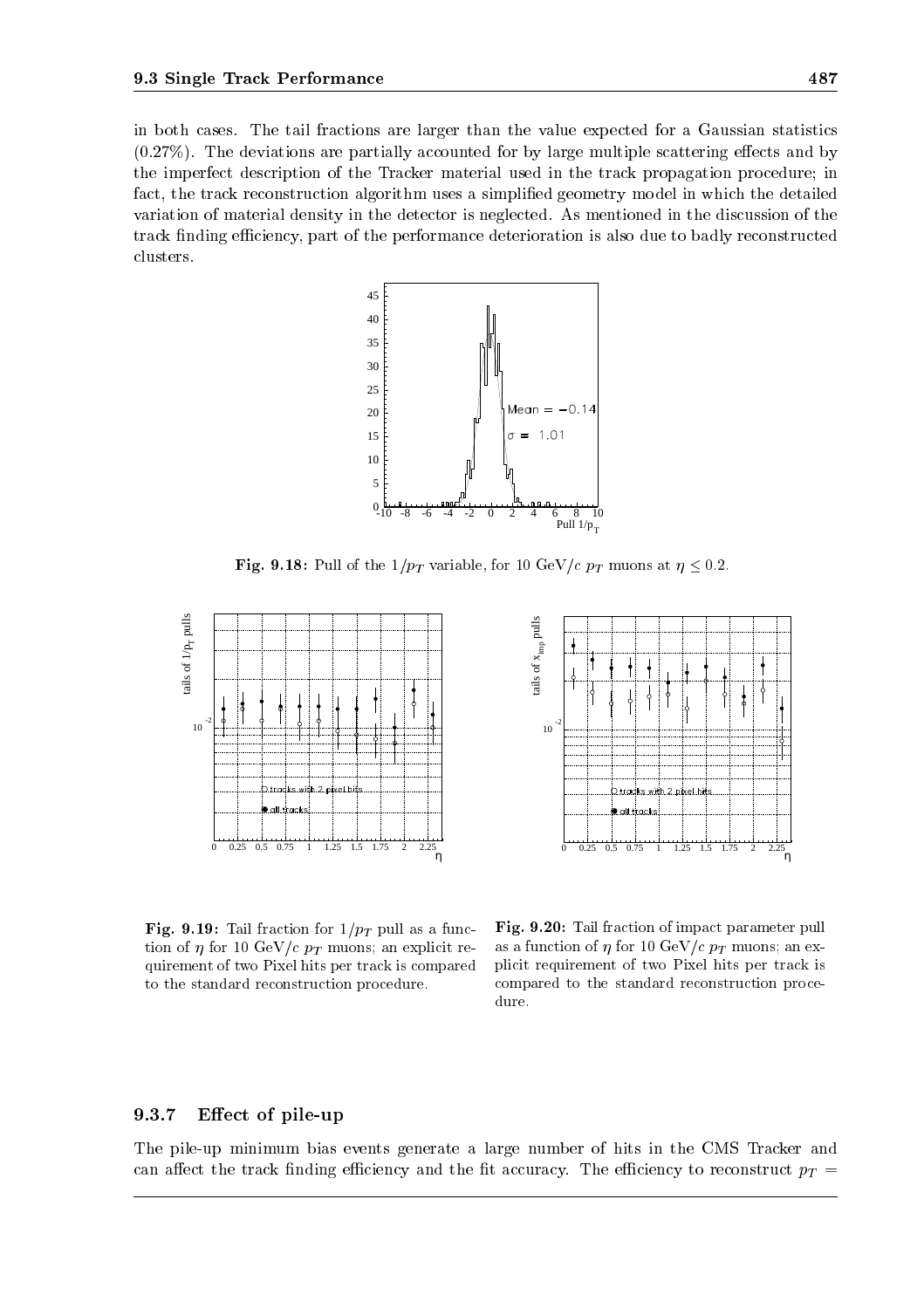10 GeV/c muons as a function of pseudorapidity is shown in Fig 9.23. Reconstructed tracks are required to share at least 50% of their hits with the parent helix and to have more than five or 'at least six' reconstructed clusters in the Tracker. The study is performed using GTF. The efficiency is estimated using the Phase II Tracker layout in high luminosity conditions. The track finding efficiency in absence of pile-up is also shown for comparison. No degradation of the performance is observed in the central region of the detector, whereas a loss of 1-2% is noticeable for pseudorapidities  $|\eta| > 1$ . A study of the tail fractions of the transverse momentum and transverse impact parameter pulls of 10  $GeV/c$  muons is shown in Figs. 9.24. For these tracks we require two Pixel hits. Pixel hits. The deviations from Gaussian behaviour of the 1=pT and  $\sim$   $\mu_{H}$ pulls are unaffected by the presence of pile-up events.





 $\mathbf{F}$   $\mathbf{F}$   $\mathbf{F}$   $\mathbf{F}$   $\mathbf{F}$   $\mathbf{F}$   $\mathbf{F}$  as a function for  $\mathbf{F}$  and  $\mathbf{F}$   $\mathbf{F}$  and  $\mathbf{F}$  and  $\mathbf{F}$  and  $\mathbf{F}$  and  $\mathbf{F}$  and  $\mathbf{F}$  and  $\mathbf{F}$  and  $\mathbf{F}$  and  $\mathbf{F}$  and tion of  $\eta$  for 1 GeV/c  $p_T$  muons; two different requirements are imposed on the minimum number of reconstructed hits per track. Two Pixel hits are explicitly required in both cases.

Fig. 9.22: Tail fraction for transverse impact parameter pull as a function of  $\eta$  for 1 GeV/c  $p_T$  muons; two different requirements are imposed on the minimum number of reconstructed hits per track. Two Pixel hits are explicitly required in both cases.

### 9.4Isolated Tracks

# 9.4.1 Electron reconstruction

Electrons traversing the Tracker lose energy by bremsstrahlung: on average, the fraction of radiated energy is approximately 20% at  $\eta \simeq 0$  and it increases up to 55% in the region where the amount of material is largest  $(1.2 \le |\eta| \le 2.2)$ . Standard track reconstruction methods cannot handle sizeable variations of curvature along the track path, which may result either in low quality measurements of the track parameters or in the inability of the reconstruction procedure to identify a track candidate. The track reconstruction efficiency for electrons of 10  $GeV/c$  and  $40 \text{ GeV}/c$  transverse momentum is shown in Fig. 9.25 as a function of pseudorapidity. Tracks are reconstructed with GTF; they are required to have more than seven hits and to share at least 50% of the hits with the parent track. The track finding efficiency is influenced by the amount of material in the Tracker. The fraction of energy lost by bremsstrahlung is estimated to be largely independent of the electron pT and therefore low pT tracks are penalised by larger curvature deviations in the 4 T magnetic field. The electron reconstruction efficiency and momentum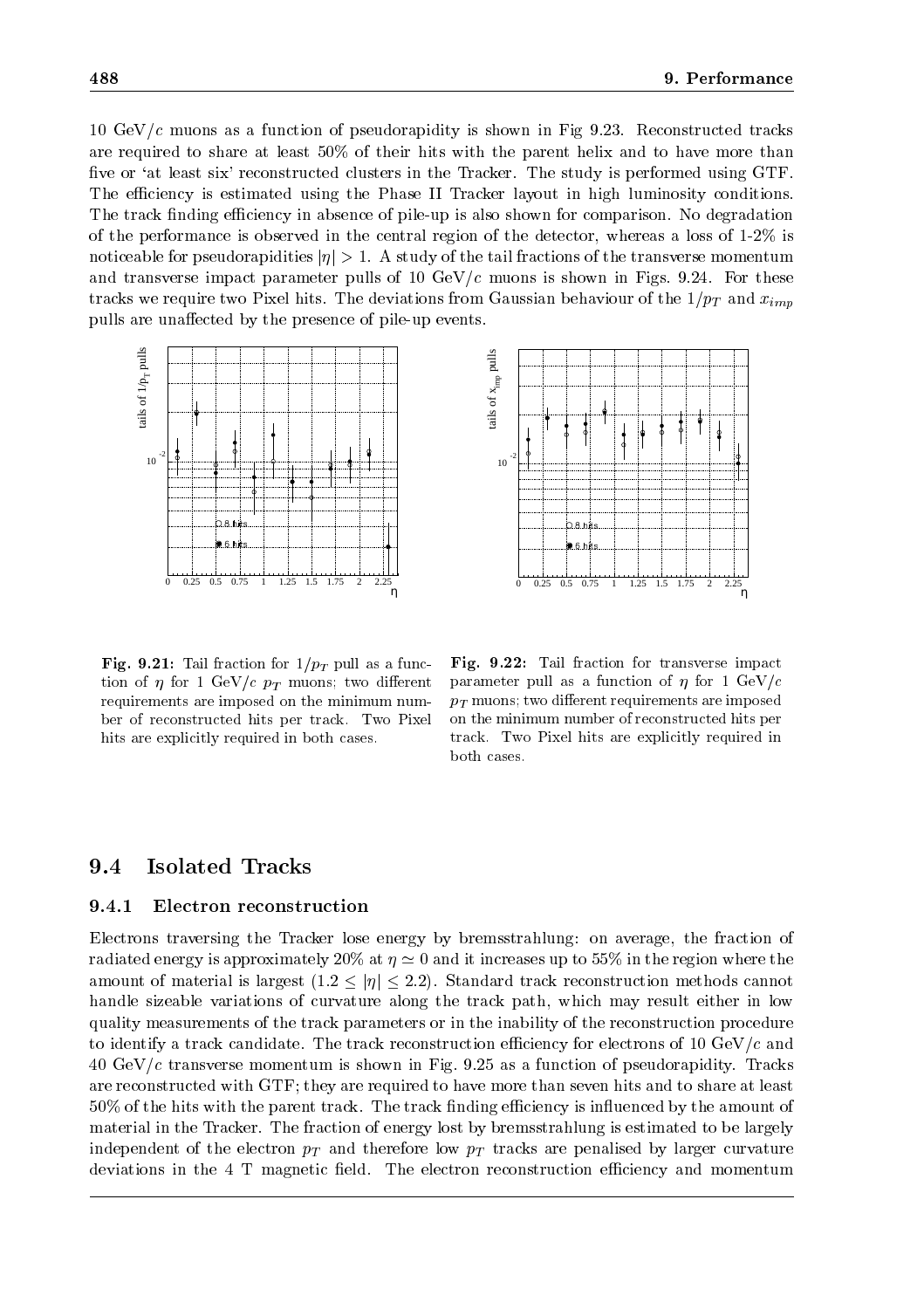

**Fig. 9.23:** Track muding emclency for single muons of  $p_T = 10 \text{ GeV}/c$  in high ruminosity events. Friase II layout.



Fig. 9.24: Tail fraction for a) 1/pT and b)  $x_{imn}$  pulls as a function of  $\eta$  for  $p_T =$ 10 GeV/c muons, with and without pile-up. Phase II Tracker layout.



 $\mathbf{F}$  .  $\mathbf{F}$  ,  $\mathbf{F}$  and  $\mathbf{F}$  and  $\mathbf{F}$  and  $\mathbf{F}$  and  $\mathbf{F}$  are  $\mathbf{F}$  of  $\mathbf{F}$  electrons as a function of pseudorapidity; tracks are reconstructed using GTF.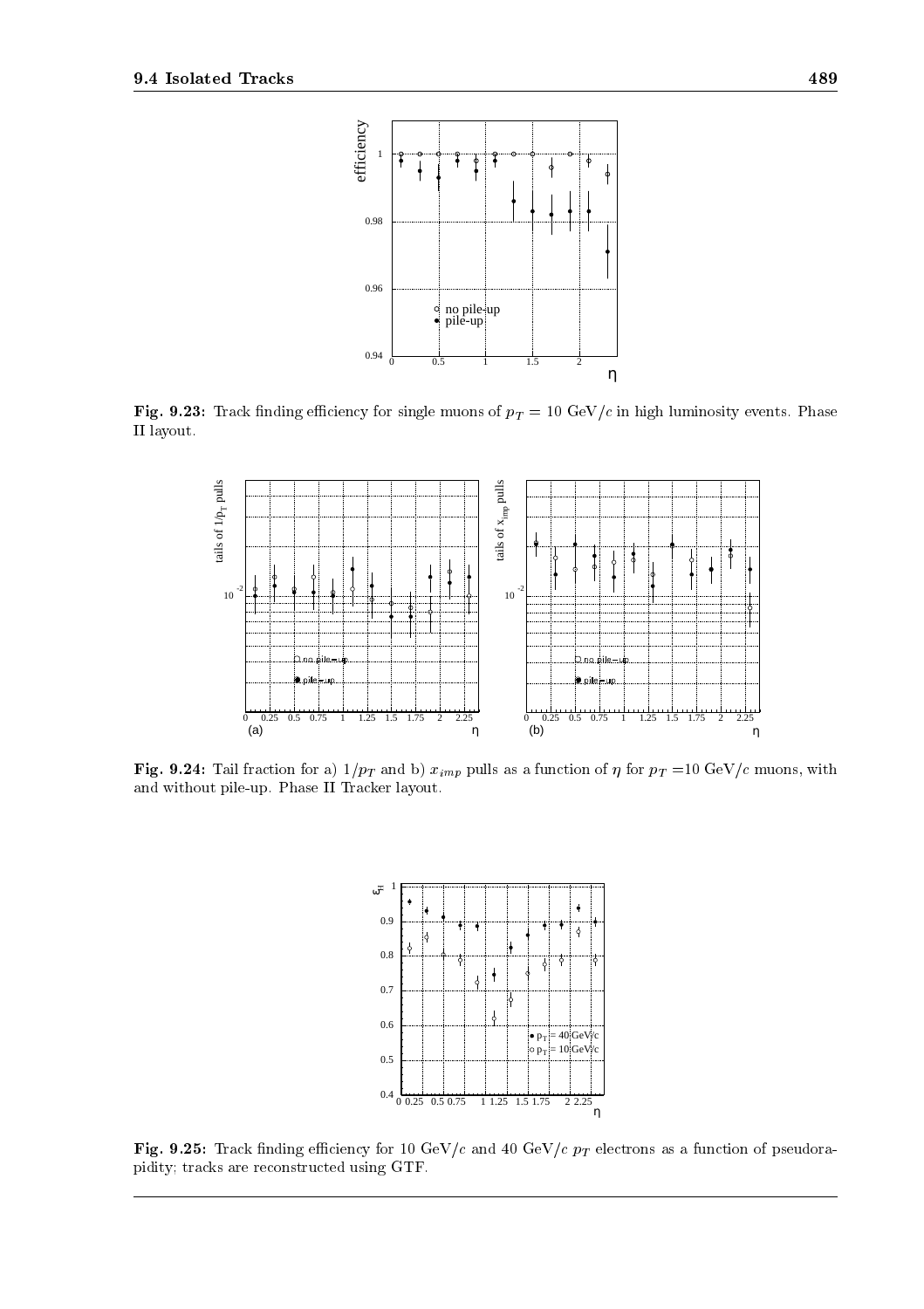measurement can be improved by procedures recovering the effects of bremsstrahlung. In the study reported in the following, we estimate the impact of energy losses on the measurement of electrons in the CMS Tracker, and analyse the effect of a simple recovery procedure. The efficiency to reconstruct electrons of transverse momentum larger than  $10 \text{ GeV}/c$  becomes larger than 90% even in the  $\eta$  intervals where the Tracker material budget is largest.

#### 9.4.1.1Bremsstrahlung recovery method

The degradation of the electron momentum measurement due to bremsstrahlung can be partially recovered by using the estimate of the shower position in the EM calorimeter. The energy barycentre of the electron-photon shower is a good estimator of the impact point of the electron in absence of bremsstrahlung; in fact, the  $r\phi$  distance between electron and photon is proportional to the fraction of the electron  $\pm$  taken by the photonic electron preliminary study, the photon  $\mu$ reconstructed energy of the electromagnetic cluster is approximated by smearing the original electron energy; the position of the cluster barycentre is obtained by smearing the electron point of impact on the EM calorimeter, estimated in absence of bremsstrahlung. The resolutions we use are shown in Table 9.1. These values are obtained by scaling the resolutions estimated for photons in [1-2] by a conservative factor of about 3.5, that accounts for the possible degradation of performance in the complex scenario where the clusters of electron and photons have partial overlap.

 $T$ able 9.1: Calorimeter energy and  $\gamma$  resolution used in this study together with the expected  $p_T$ resolution of the re-fitted tracks; two electron transverse momenta and two pseudorapidity values are considered.

| (GeV/c)<br>$p_T$ |               | $\sigma_E$ (GeV) | $(\%)$<br>$\sigma_E/E$ | (mrad)<br>$\sigma_{\phi}$ | $(\%)$<br>$\sigma_{p_T}/p_T$ |
|------------------|---------------|------------------|------------------------|---------------------------|------------------------------|
| 10               | $0.17 - 0.26$ | 0.68             | 6.7                    | 4.24                      |                              |
| 10               | $1.26 - 1.35$ | 0.78             | 4.0                    | 3.39                      |                              |
| 40               | $0.17 - 0.26$ | $1.04\,$         | 2.5                    | 3.22                      | $20\,$                       |
| 40               | $1.26 - 1.35$ | $1.59\,$         | 2.0                    | 2.96                      | $20\,$                       |

The recovery procedure begins by identifying badly reconstructed electrons. Clusters and tracks are associated by their position in the rz plane; the matching quality in the  $r\phi$  plane is estimated by a  $\chi^{\pm}$  relying on the track and EM cluster information and on the  $E$  /  $p$  estimate  $\pm$  . For poorly matched tracks, the transverse momentum is recalculated using the shower barycentre, the beam constraint and the hit measured in the first Pixel layer; this procedure assumes that the bremsstrahlung occurs after the innermost measured point of the track.

The procedure is tested using electrons of 10 GeV/c and 40 GeV/c transverse momentum, generated in the pseudorapidity intervals  $0.17 < \eta < 0.26$ , close to the barrel centre, and  $1.26 < \eta < 1.35$ , near the end of the EM barrel, where a larger amount of material is encountered by particles traversing the Tracker. The pT resolution we expect after the application of the recovery procedure is shown in Table 9.1; in the  $4$  T field, this measurement has an accuracy of about  $5\%$  at 10 GeV/c, limited by the angular resolution of the calorimeter. Better resolution should be achieved by the subsequent use of a Kalman filter that, starting from this momentum estimate, re-fits the whole track taking into account the emission of one bremsstrahlung photon.

In the following, the notation  $E/p$  is used for  $E_T/p_T$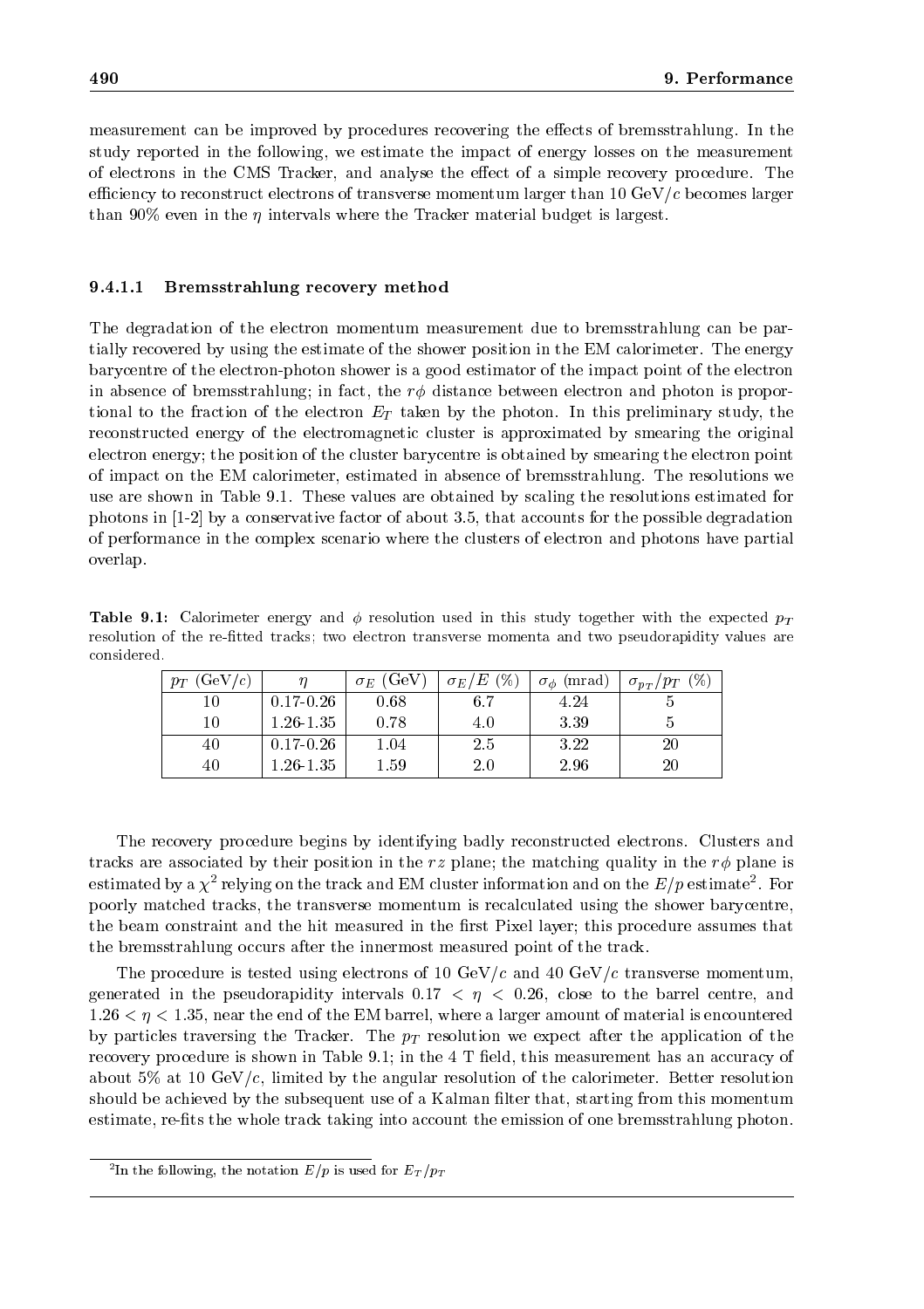#### 9.4.1.2Performance

Tracks are reconstructed using the GTF algorithm; the requirement that tracks have at least one hit in the Pixel detector will be referred to as a 'fiducial cut' in the following. The  $E/p$  distributions for the electrons in the four samples described in Table 9.1 are shown in Figs. 9.26 through 9.29; in each figure, the upper plot shows the raw distribution while the lower plot reports the corrected  $E/p$  distribution. The recovery of the non-Gaussian tail caused by bremsstrahlung is visible. The tails of the corrected  $E/p$  distributions are different in the pT = 10 GeV/c and pT = 40 GeV/c samples, re
ecting the dierent momentum resolution for the two cases: at 10 GeV/c the recovered momentum and energy resolution are comparable with each other, whereas at 40 GeV/ $c$  the poorer resolution on the momentum yields symmetric tails in the  $E/p$  distributions.

The track reconstruction efficiencies before and after the fiducial requirement are shown in Table 9.2 and labelled as  $\epsilon_{track}$  and  $\epsilon_{track}^{I^\text{uuc}au}$  resp  $\mathbf{r}_i$  respectively. The fraction of  $\mathbf{r}_i$  of  $\mathbf{r}_i$  of  $\mathbf{r}_i$  of  $\mathbf{r}_i$  of  $\mathbf{r}_i$  of  $\mathbf{r}_i$  of  $\mathbf{r}_i$  of  $\mathbf{r}_i$  of  $\mathbf{r}_i$  of  $\mathbf{r}_i$  of  $\mathbf{r}_i$  of  $\mathbf{r}_i$  of  $\mathbf{r}_i$  of  $\mathbf{r}_i$  of by the recovery procedure,  $\mathcal{F}_{brems}$ , is reported in the fourth column. The last two columns of Table 9.2 report the fraction of good quality tracks, i.e. those satisfying  $0.85 < E/p < 1.2$ , before and after recovering radiation losses ( $\epsilon_{E/p}^{\phantom{E}}$ ,  $\epsilon_{E/p}^{\phantom{E}}$  ). The two fractions are evaluated with respect to the sample of fiducial tracks. At constant pseudorapidity, the fraction of radiated energy is independent of the electron momentum but, however, the reconstruction efficiency increases with pT . This is due to the fact that the fact that the angle between the photon angle between the photon and electron and electron angle between the photon and electron and electron and electron and electron a directions at the emission point is smaller for mighter  $p$  tracks, yielding a better hit collection  $\sim$ efficiency. Conversely, the efficiency of the  $E/p$  cut is higher for the lower transverse momentum electrons, due to the better match between pT and ET resolution. At constant pT , the fraction of re-fitted tracks is expected to increase with pseudorapidity, as bremsstrahlung effects become more significant. The values of track reported in the table dier from the economic reported in the economic rep Fig. 9.25 since this study of bremsstrahlung recovery was made using a less accurate description of the Tracker material budget.

| $p_T$   | η             | $\epsilon_{track}$ | fiducial<br>$\epsilon_{track}$ | $\mathcal{F}_{brems}$ | $\epsilon_{E/p}^{raw}$ | corrected<br>$\epsilon_{E/p}$ |  |
|---------|---------------|--------------------|--------------------------------|-----------------------|------------------------|-------------------------------|--|
| (GeV/c) |               | $\mathscr{C}_0$    | $\mathscr{C}_0$                | $\mathscr{C}_0$       | $\%$                   | $(\%)$                        |  |
| 10      | $0.17 - 0.26$ | 87.0               | 75                             | 6.4                   | 95.4                   | 98.9                          |  |
| 10      | 1.26-1.35     | 78.2               | 65                             | 19.0                  | 88.3                   | 99.0                          |  |
| 40      | $0.17 - 0.26$ | 94.4               | 84.6                           | 14.2                  | 93.3                   | 97.2                          |  |
| 40      | 1.26-1.35     | 89.4               | 74.8                           | 39.8                  | 83.4                   | 90.1                          |  |

Table 9.2: Track reconstruction eciency before and after ducial cut together with the fraction of re-fitted tracks and the efficiency of the  $E/p$  requirement.

The efficiencies for reconstructing fiducial tracks with GTF are only  $\sim 70\%$  in the 10 GeV/c sample and  $\sim 80\%$  in the 40 GeV/c sample. The global efficiency of the recovery procedure is penalised by the fact that electrons undergoing large energy losses are often reconstructed only in the outermost part of the Tracker and fail the fiducial selection. To improve the electron reconstruction performance, the electron samples have been re-analysed relaxing the GTF cuts. This results in a non negligible fraction of events with more than one reconstructed track per generated electron (in the previous analysis this fraction vanished) in which case the track with the highest pT is chosen. The E $p$  and the procedure attentions and after the recovery procedure are a shown in Figs. 9.30 through 9.33. The tails of the raw distributions are much larger than in the previous study, as was to be expected.

The efficiencies of track reconstruction, fiducial selection and  $E/p$  cut are shown in Table 9.3. The electron reconstruction efficiency is substantially improved and typically more than 90% of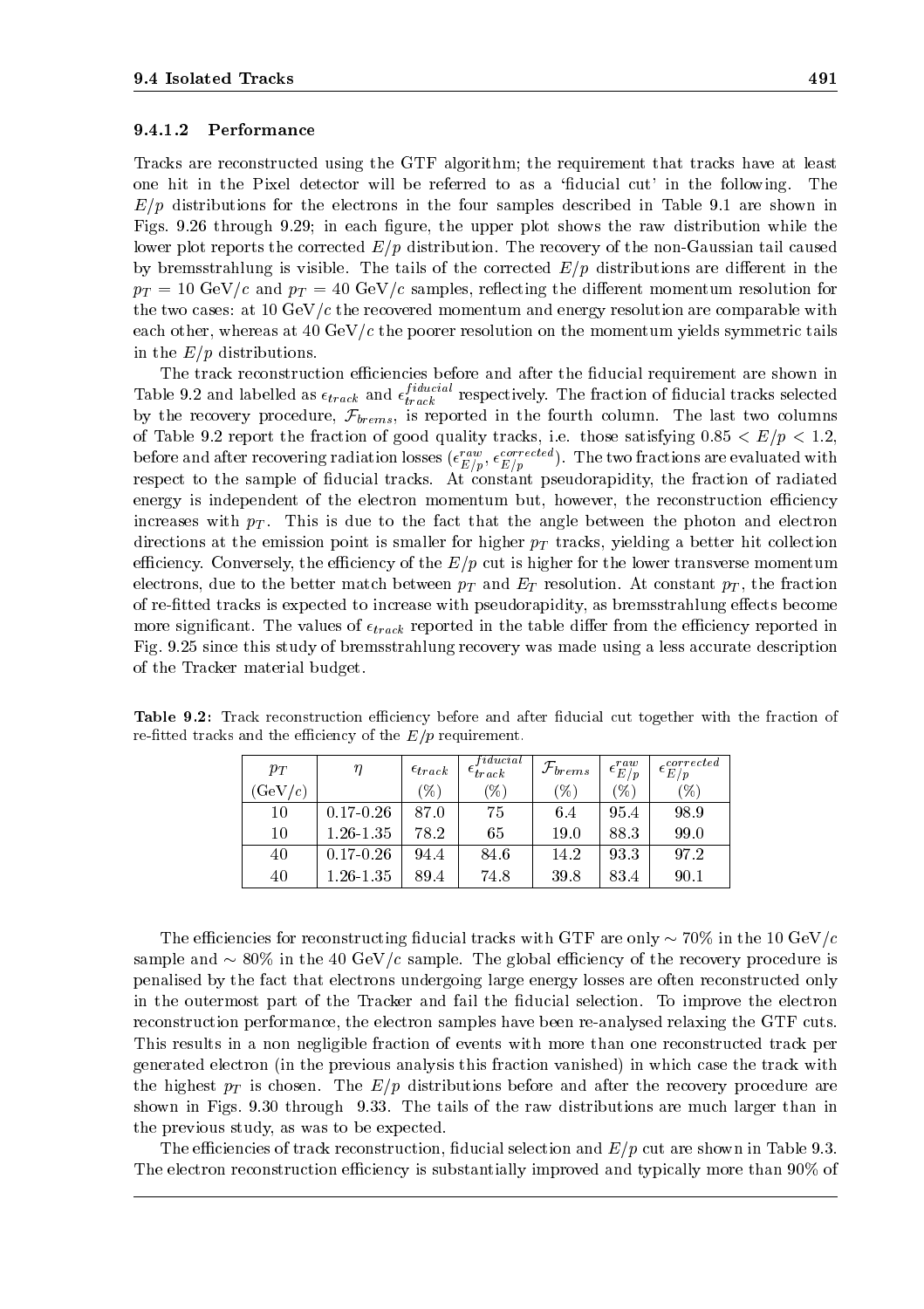



**Fig. 9.20:**  $E/p$  distribution before (top) and after **Fig.** (bottom) radiation recovery, for 10 GeV/c  $p_T$  electrons in  $0.17 < \eta < 0.26$ , reconstructed with GTF cuts.

 $F = F_{\rm eff}$ . 9.27: E/p distribution before (top) and a function before ( (bottom) radiation recovery, for 10 GeV/c  $p_T$  electrons in 1.26  $\lt \eta \lt 1.35$ , reconstructed with GTF cuts.



**Fig. 9.26:** Same as Fig. 9.20, for 40 GeV/c  $p_T$  elec- **Fig. 9.29:** Same as Fig. 9.27, for 40 GeV/c  $p_T$  electrons. trons.

the tracks are now nouclal. The emclency of bremsstrahlung recovery, denned as  $\epsilon_{E/p}^{-},\ldots,-\epsilon_{E/p}^{-}$  , , has increased by a factor close to three: from 6% to 17% at small  $\eta$  and from 15% to 35% at large  $\eta$ . After correction of the track curvature, more than 95% of the electrons have values of  $E/p$  in the selected range. We report in Table 9.4 a study of the sensitivity of the recovery procedure to the assumptions made on the EM calorimeter performance.

This feasibility study shows that the transverse momentum of more than 90% of the generated electrons can be measured without the bias induced by the energy losses in the Tracker material. For more than 95% of the reconstructed electrons the  $E/p$  ratio is in the range 0.85  $\leq E/p \leq 1.2$ . The  $p$  resolution is dominated by the correction  $p$  resolution for electron energies larger  $\rho$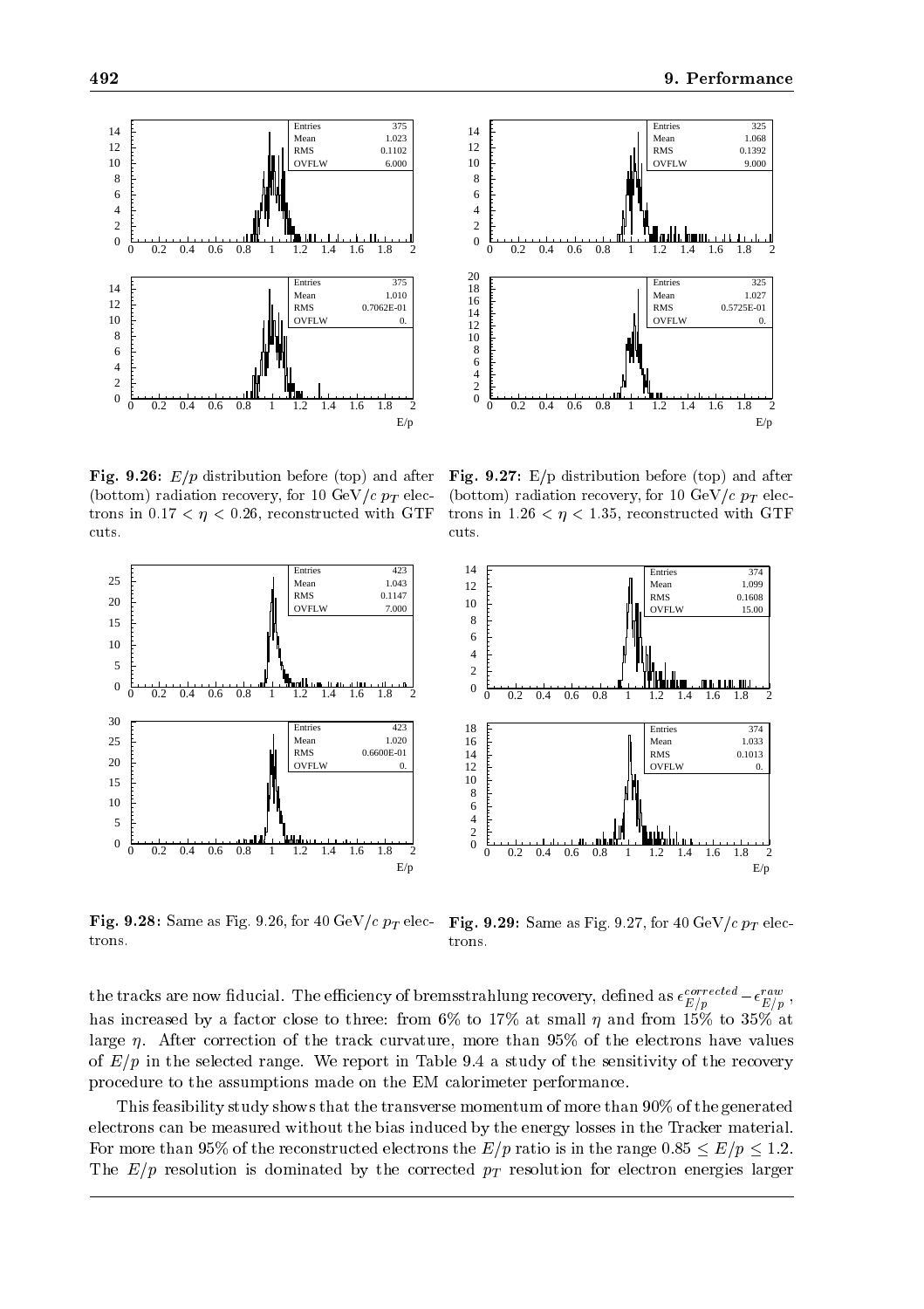

 $\mathbf{r}$  ig.  $\mathbf{s}$ .30: E/p distribution before (top) and after (bottom) recovery, for 10 GeV/c  $p_T$  electrons

in  $0.17 < \eta < 0.26$  and using loose GTF.

than 10 GeV/c. More sophisticated reconstruction strategies, that improve the accuracy of the transverse momentum estimate, will be the object of future work.

 $\tilde{0}$ 10<br>7.5<br>5<br>2.5

12.5 15 17.5 20 22.5



0 0.2 0.4 0.6 0.8 1 1.2 1.4 1.6 1.8 2

0 0.2 0.4 0.6 0.8 1 1.2 1.4 1.6 1.8 2

Entries Mean RMS OVFL!

Entrie Mean RMS OVFLW

YYYN

 460 1.160 0.2227 48.00

460 1.034 0.7535E-01 0.

E/p

25 Entrie 466 Mean 1.087 20 RMS 0.1874 **OVFLW**  8.000 15 10 5 0 0.2 0.4 0.6 0.8 1 1.2 1.4 1.6 1.8 2 0 andara <u>maha man</u> 25 Entries 466 Mean 1.021 20 RMS 0.7615E-01 OVFLW 0. 15 10 5  $\boldsymbol{0}$ 0 0.2 0.4 0.6 0.8 1 1.2 1.4 1.6 1.8 2 E/p

 $p_T$  electrons.

Fig. 9.32: Same as Fig. 9.30, for 40 GeV/c  $p_T$  electrons.

Fig. 9.33: Same as Fig. 9.31, for 40 GeV/c

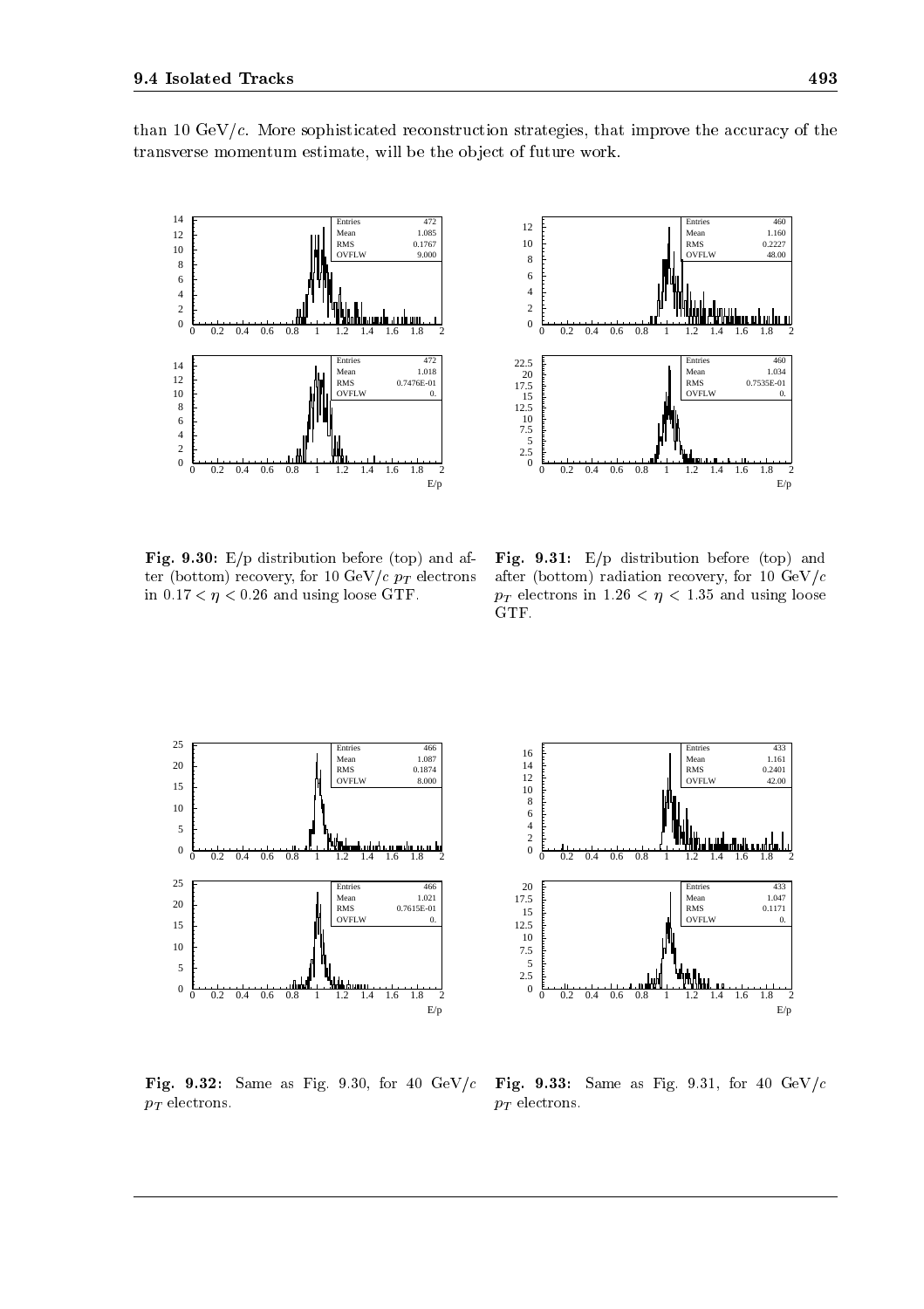| <b>Table 9.3:</b> Track reconstruction efficiency before and after fiducial cut, fraction of re-fitted tracks and        |
|--------------------------------------------------------------------------------------------------------------------------|
| efficiency of the $E/p$ cut $(0.85 \leq \eta \leq 1.2)$ . Tracks are reconstructed with GTF, using looser reconstruction |
| cuts than in previous tables, as discussed in the text                                                                   |

| $p_T$   |               | $\epsilon_{track}$ | fiducial<br>$\epsilon_{track}$ | $\mathcal{F}_{brems}$ | $\epsilon_{E/p}^{raw}$ | $\epsilon_{E/p}^{corrected}$ |  |
|---------|---------------|--------------------|--------------------------------|-----------------------|------------------------|------------------------------|--|
| (GeV/c) |               | (%)                | $(\%)$                         | (%)                   | $(\%)$                 | $\mathscr{C}_0$              |  |
| 10      | $0.17 - 0.26$ | 97.3               | 94.4                           | 25.6                  | 82.8                   | 98.0                         |  |
| 10      | $1.26 - 1.35$ | 96.2               | 92.0                           | 50.0                  | 64.1                   | 97.6                         |  |
| 40      | $0.17 - 0.26$ | 99.2               | 93.2                           | 25.1                  | 85.6                   | 94.8                         |  |
| 40      | $1.26 - 1.35$ | 97.4               | 86.6                           | 51.0                  | 67.4                   | 88.6                         |  |

Table 9.4: Eciency of the E=p cut before and after bremsstrahlung recovery, for 10 GeV/c and 40 GeV/c  $p_T$  electrons at  $\eta = 1.26$ -1.35, for different assumptions on the energy and position resolution.

| $p_T$              | η             | $\sigma_E$         | $\sigma_{\phi}$ | raw<br>$-\frac{\epsilon}{E/p}$ | corrected<br>$\epsilon_{E/p}$ |
|--------------------|---------------|--------------------|-----------------|--------------------------------|-------------------------------|
| $(\mathrm{GeV}/c)$ |               | $(\mathrm{GeV}/c)$ | $(\text{mrad})$ | $\mathcal{C}_{0}$              | $\%$                          |
| 10                 | $1.26 - 1.35$ | 0.26               | 1.13            | 62.3                           | 98.4                          |
|                    |               | 0.78               | 3.39            | 64.1                           | 97.6                          |
|                    |               | 0.78               | 6.78            | 63.2                           | 95.6                          |
| 40                 | $1.26 - 1.35$ | 0.53               | 0.99            | 67.6                           | 95.3                          |
|                    |               | 1.59               | 2.96            | 67.4                           | 88.6                          |
|                    |               | 1.59               | 5.90            | 67.8                           | 76.0                          |

### 9.4.2 Hadron reconstruction

### 9.4.2.1Definition of efficiency

As discussed in Chapter 7 (Fig. 7.31), hadron interactions with the Tracker material must be taken into account: the average fraction of pions interacting inelastically in the interval  $|\eta| \leq$ 2.4 varies between 17.5% at 1.5% at 1.5% at 1.5% at 1.5% at 5 GeV/c pT and 14% at 5 GeV/c pT . Early interactions generates generates generates generates generates generates generates generates generates generates generat very short tracks in the detector, which are reconstructed with low efficiency by GTF and CM. To simplify the discussion, we recall here the definition of tracking efficiency:

$$
\epsilon_{H,P} = \frac{N \text{ reconstructed associated tracks}}{N \text{ generated primary tracks}}
$$

where tracks may be associated to the parent helix by 1) the requirement that they share at least 50% of the hits ( $\epsilon_H$ ), or by 2) the requirement that all track parameters differ from their  $\lambda$  is that value by less than  $\lambda$  is the contribution than in planet that the atomic requirement that there be at the atomic requirement that the set of  $\lambda$ least six hits per reconstructed track is applied. To unfold the contribution of early interactions from the definition of efficiency, a different estimator is used:  $\epsilon_{\mu}^{35}$  p is defined  $H.P$  is defined by comparing the  $\sim$ reconstructed and associated tracks to the subset of the generated helices that have at least six impacts in the Tracker; an impact is defined here as the intersection between a helix and a sensor in the detector. For GTF, the six impacts have to satisfy the topological requirements discussed in Section 8.1.1, e.g. at least one impact should be in the Outer Layers and one in the Middle Layers to seed the track reconstruction procedure. In the following,  $\epsilon_{II,D}^T$  will  $H, P$  will be estimated with respect to those helices with at least six hits that fulfil the GTF pattern requirement.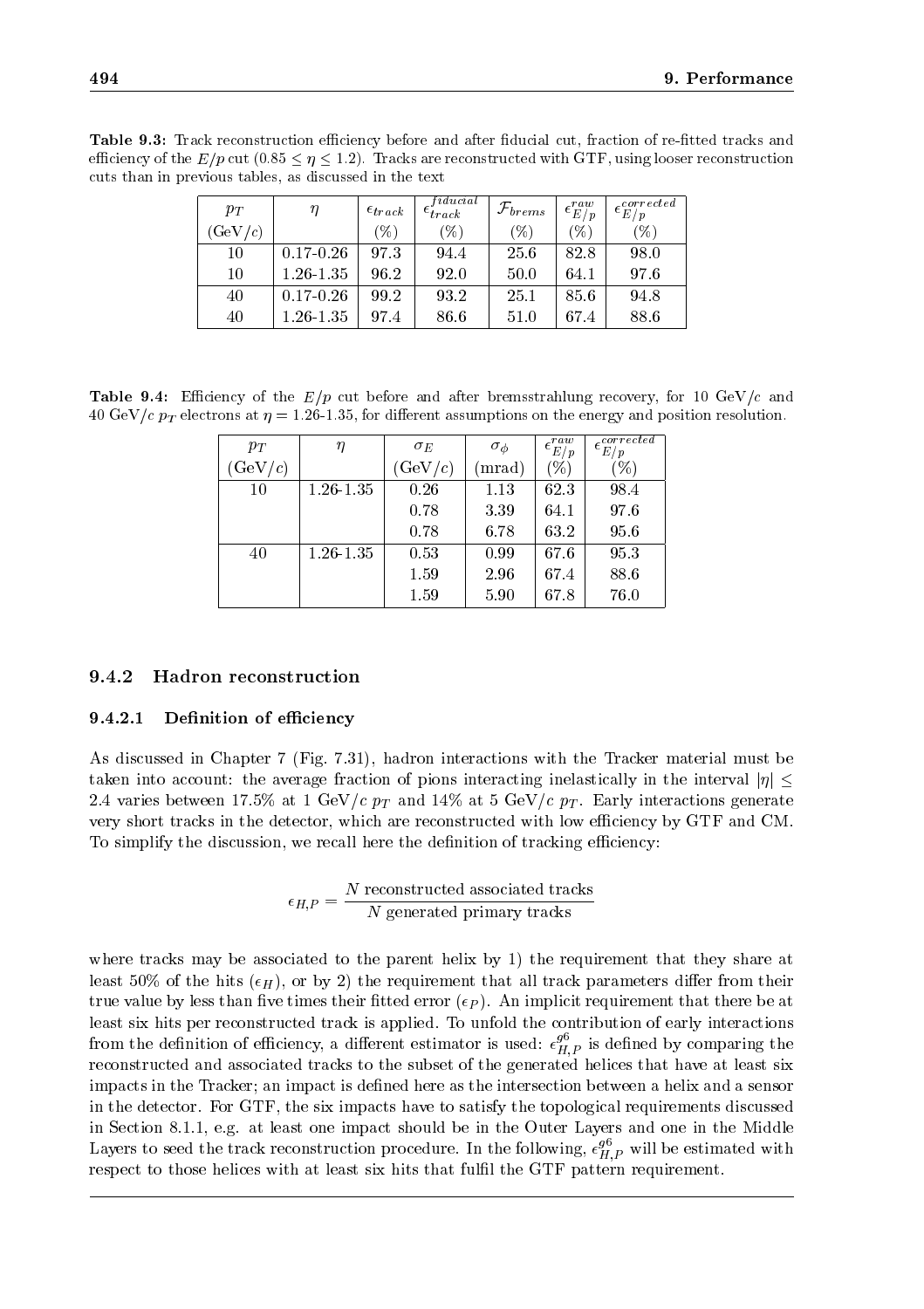#### 9.4.2.2Performance

A study of the track finding efficiency for pions of several transverse momenta was carried out using GTF and the Phase II detector; in Figs. 9.34a and 9.34b the efficiencies for reconstructing single pions,  $\epsilon_H^{\rm sp}$  and  $\epsilon_H$ , are shown as a function of pseudorapidity. In Figs. 9.34c and 9.34d  $\epsilon_{\scriptscriptstyle D}^{\scriptscriptstyle \rm F}$  and  $\epsilon$  $P$  and  $P$  are similarly shown. The track is fully equal pions which collect at  $\Gamma$ 



Fig. 9.34: Track nding eciency for single pions as a function of pseudorapidity, for three dierent values of the transverse momentum. In (a) and (b) the association between generated and reconstructed track is based on the number of shared hits, in  $(c)$  and  $(d)$  on the accuracy of the track fit. The intrinsic performance of the track finder is shown in (a) and (c) while (b) and (d) show the global probability of reconstructing a generated track. Phase II detector layout.

least six hits in the Tracker (plot a). An economic of  $\mathbb{P}^1$  is observed for pions of proposition of pT  $=$ 1 GeV/c, increasing to  $7\div 8\%$  in the vicinity of the gap between the MSGC barrel and endcaps. The fraction of tracks that interact before depositing the required six hit pattern in the detector amounts to  $5 \div 15\%$ , depending on  $\eta$  (plots b and d). The  $\eta$  dependence of the inefficiency is obviously correlated to the amount of material that the particles traverse at different angles.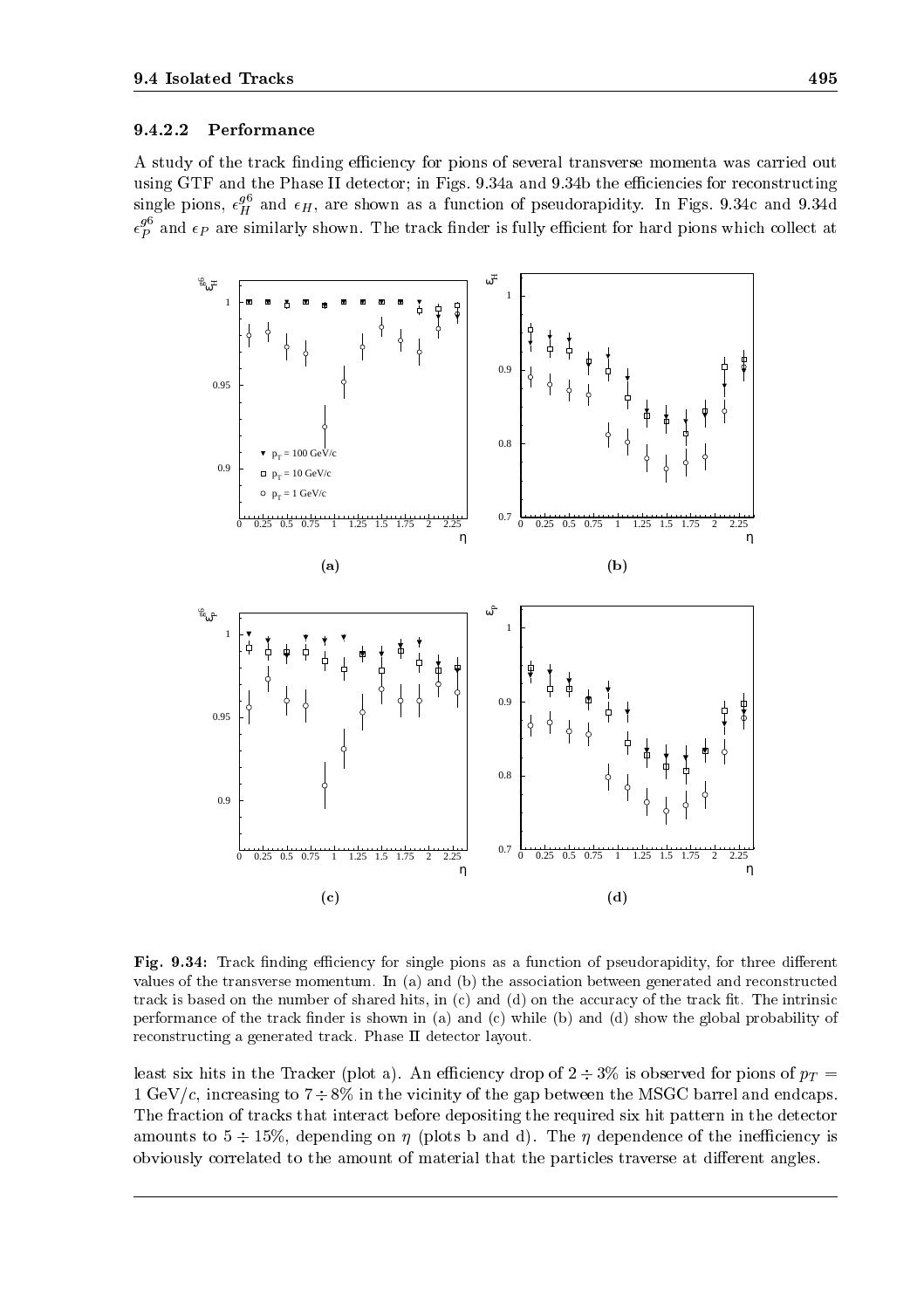The quality of the hadron fit is worse than for muons, resulting in a loss of efficiency of  $1 \div 2\%$  when the association is based on the accuracy of the fitted track parameters (plot c).

The pion study has been repeated for the Phase I Tracker and its results are shown in Fig. 9.35. The overall behaviour is very similar for the two Tracker layouts. The efficiency H estimated with GTF in the Phase I detector is compatible within errors with the eciency estimated using the Phase II layout, because the reduced tracking capability is compensated by a small reduction of the material budget. A preliminary study that relies on the Forward Kalman



Fig. 9.35: Same study as in Fig. 9.34 for the Phase I detector conguration.

Filter algorithm (FKF) and  $CM<sup>3</sup>$  shows that a substantial fraction of the pion reconstruction inefficiency observed using GTF can be recovered. For FKF, the restrictions on the topology of the six impacts required for a track to be `reconstructible', are largely relaxed. Consequently, the fraction of track candidates examined by FKF is increased with respect to GTF.

We show infinite the muons and pions, obtained with the fig. muons and pions, obtained with the FKF algorithm and  $\Omega$ Phase I configuration of the Tracker. The efficiency for muons is only slightly better than the

<sup>&</sup>lt;sup>3</sup>To reconstruct hadron tracks we use FKF in the forward propagation phase and CM for the backward propagation procedure.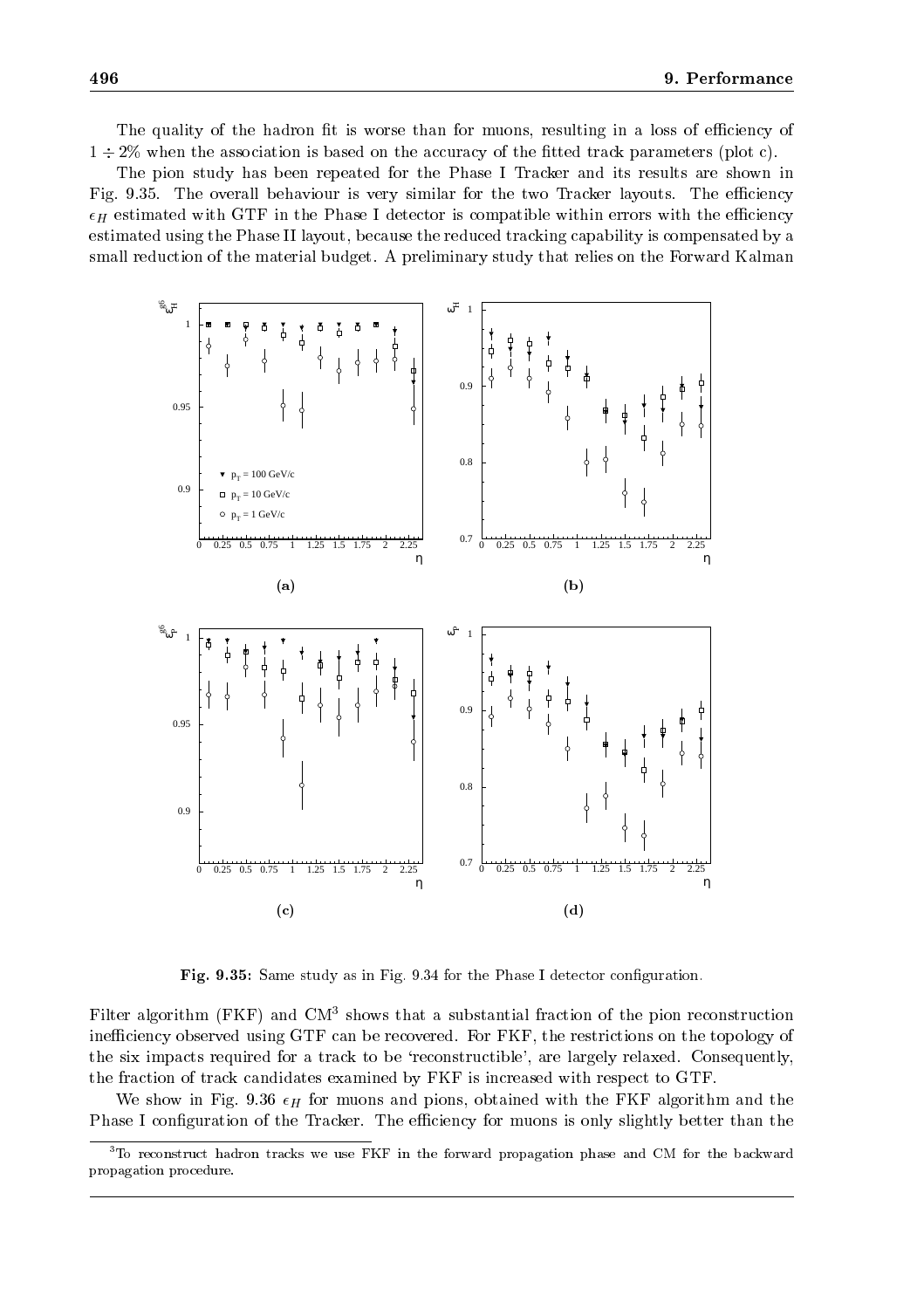one obtained using GTF, while in the case of pions a substantial improvement can be observed (compare with Fig.9.35b), due to the ability of this algorithm to reconstruct hadrons which interact in the outer silicon layers. The improvement is particularly large in the region  $1 < \eta < 2$ , where the performance of GTF is limited by the amount of material in the Tracker. In this region the gain in efficiency is of the order of  $8\div10\%$ , which corresponds to a reduction of the inefficiency by more than a factor of two. At the largest  $|\eta|$  the track finding performance is affected by the smaller number of detectors, and the gain is more moderate. The recovery of reconstruction efficiency is expected to be even larger in the case of the Phase II Tracker, which provides more measuring stations and has a slightly larger material budget.

The average global efficiency for hadron reconstruction is larger than  $90\%$ . This shows that a sizeable improvement in this efficiency can be achieved by using dedicated techniques.



Fig. 9.36: Track nding eciency for (a) muons (b) pions reconstructed with the Forward Kalman Filter algorithm in the Phase I detector. The solid line in (b) shows the performance of GTF. The efficiency is defined on the basis of the hits shared by the track and the parent helix.

#### 9.4.2.3Tails of distributions

Good reconstruction of low transverse momentum pions plays an important role in B-physics, e.g. for the reconstruction of  $B$  meson decays, and in the identification of  $b$ -jets. We test the quality of the track reconstruction by studying the tails of the transverse impact parameter and curvature pull distributions for 1 GeV/c pT pions, as in Section 9.3.6. The tail fractions are tailed as in Sections are tail fractions are tail fractions are tail fractions are tail fractions are tail fractions are tail f shown in Fig. 9.37 as a function of pseudorapidity; the tail fractions for muons are also shown for ease of comparison. Muons and pions are required to register at least two hits in the Pixel detection. A non-Gaussian tail of less thanks  $\mathcal{A}$  is observed for the pull  $\mathcal{B}$  variable,  $\mathcal{B}$  variable, independent of . The tail fraction of ximp does not exceed 2%.Muon and pion tracks are reconstructed with equal accuracy.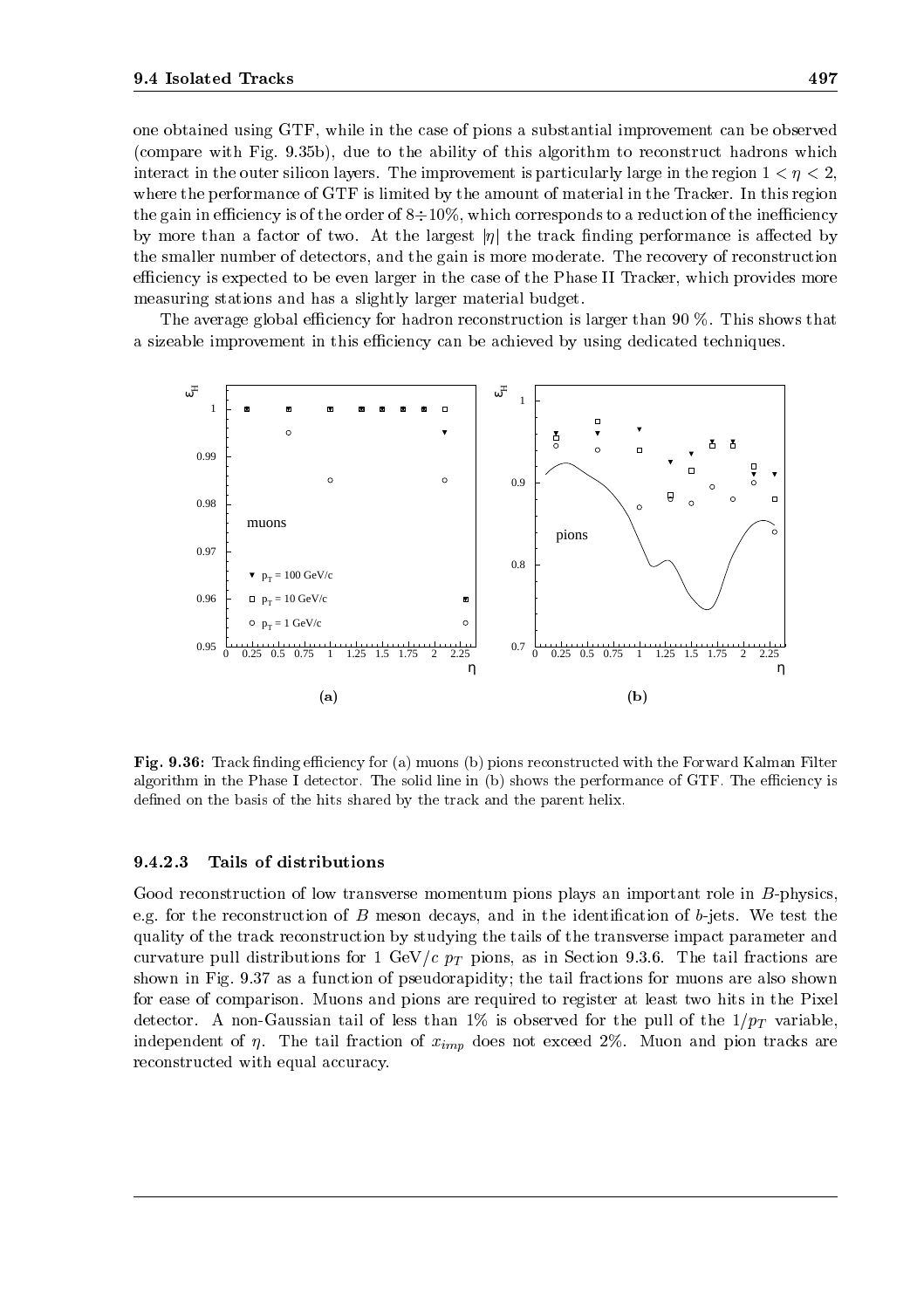

 $\mathbf{F}$   $\mathbf{F}$  and  $\mathbf{F}$  and  $\mathbf{F}$  and  $\mathbf{F}$  and  $\mathbf{F}$   $\mathbf{F}$  pull distributions and muons as a and muons as a and muons as a and muons as a set of  $\mathbf{F}$ function of pseudorapidity. Tracks are reconstructed using GTF; all tracks are required to have at least two hits in the Pixel detectors.

### 9.5Tracks in Jets

### 9.5.1 Occupancy inside the field part of the state of the state of the state of the state of the state of the s

To probe the environment in which our track finding algorithms must work, it is useful to study the occupancy within high pT jets, representative of the topology of the topology of several physics reactions reactions reactions reactions reactions reactions reactions reactions reactions reactions reactions reactions that will be studied at the LHC. Hard b b events were generated embedding 200 GeV transverse energy jets into the minimum bias pile-up events defined in Section 7.11, for high luminosity running conditions. The local occupancy (Section 7.11.2.1) reported in Fig. 9.38 is evaluated by using all clusters in detector centred within the window

$$
|\Delta \phi| \le 0.1, \quad |\Delta \eta| \le 0.1
$$

around the jet axis, defined by the direction of flight of the  $b$  quark. The local occupancy contributed by the pile-up alone is shown separately by a solid line. The local occupancies observed inside jets in the Silicon barrel detector are up to  $\sim$  30% higher than those observed in minimum bias pile-up events. A lesser increase  $({\sim 15\%)}$  is observed in the local MSGC occupancy. The r.m.s. width of each of these distributions is approximately 80% of its mean value.

#### 9.5.1.1Cluster quality

In a dense environment a wrong cluster may be attached to the track candidate, or it may happen that clusters are produced by overlapping particles. These phenomena will cause either loss of efficiency or mis-measurement of the track helix. There are three relevant factors in this context: the intrinsic hit quality, the 'road size' of the pattern recognition, and the occupancy contributed by spurious hits within the road.

Hit quality is characterised for each cluster by comparing its distance from the parent impact with the intrinsic hit resolution ( $\sigma_{res}$ ) of the detector. If the residual distribution has sizeable tails, extending beyond the search road, the hits may be missed, or replaced by wrong ones.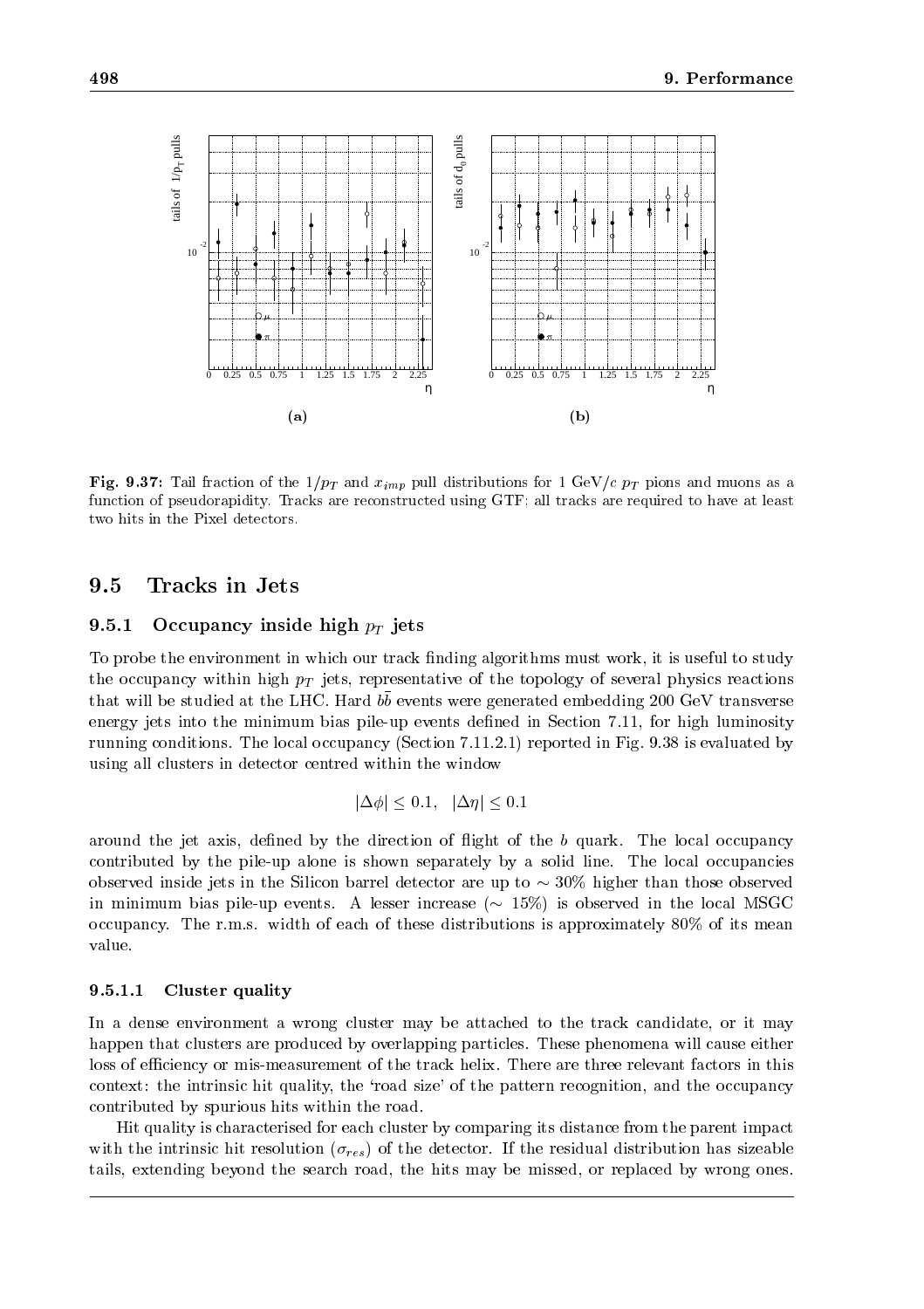

**Fig. 9.38:** Local barrel occupancy within 200 GeV  $E_T$  jets, in high luminosity LHC events recorded by the CMS Tracker. The pile-up contribution is shown separately (solid line).

Once the track is correctly seeded, the comparison between  $\sigma_{res}$ , the tail fractions and the size of the pattern recognition road illustrates the ability of the reconstruction and fitting procedure to choose good hits.

Table 9.5 summarises the result of the result of the result of the barrel detectors. To measure result of the barrel detectors. To measure result of the barrel detectors. To measure result of the barrel detectors. To meas reported in the second column in the second column in the second inside the first integral pT jets in the second sample previously described. The intrinsic resolution is extracted by fitting the core of the hit residual distribution with a Gaussian function. The third and fourth columns show the fraction  $\Omega$  and the parent in the parent in the parent in the parent in the parent in the parent in the parent in the parent in the parent in the parent in the parent in the parent in the parent in the parent in the parent in th respectively. In the fourth and fth columns, the size of the roads used in the preliminary search of the pattern recognition and in the final iteration of the track fit are shown. The size of the road used for the initial search reflects the Kalman filter track finding strategy used by CM and GTF. Kalman filtering becomes selective only after the first few steps. At the earliest stages

| Barrel layer | $\sigma_{res}$ | Tail fraction   | Tail fraction   | Initial search | Fit road  |
|--------------|----------------|-----------------|-----------------|----------------|-----------|
|              |                | $3\sigma_{res}$ | $5\sigma_{res}$ | road size      | road size |
|              | $(\mu m)$      | $(\%)$          | $(\%)$          | $(\mu m)$      | $(\mu m)$ |
| Silicon - 1  | 13.5           | 8.9             | 5.5             | 272            | 67.0      |
| $Silicon-2$  | 18.8           | 6.2             | 3.8             | 301            | 83.0      |
| Silicon - 3  | 18.7           | 4.6             | 3.0             | 509            | 96.0      |
| Silicon - 4  | 27.9           | 3.9             | 2.4             | 490            | 111.0     |
| Silicon - 5  | 28.5           | 3.7             | 2.2             | 1180           | 124.0     |
| $MSGC - 1$   | 30.4           | 7.1             | 3.7             | 830            | 116.0     |
| $MSGC - 2$   | 29.3           | 6.1             | 3.2             | 1230           | 119.0     |
| $MSGC - 3$   | 29.8           | 6.9             | 3.2             | 2000           | 125.0     |
| $MSGC - 4$   | 29.5           | 6.3             | 3.4             | 2000           | 150.0     |
| $MSGC - 5$   | 29.5           | 5.7             | 29              | 2000           | 205.0     |
| $MSGC - 6$   | 29.7           | 5.5             | 2.5             |                | 286.0     |

Table 9.5: Resolution, tail fraction and track reconstruction roads in the CMS Tracker

the combinatorial background can be large and fake track seeds can easily be generated in the high hit density environment found within jets. Once a track is correctly initialised, the pattern recognition road is fully efficient. The road used in the final fit (smoothing) is based on realistic error estimates and mathematic power. Power Clusters with and 3 respectively to 150 resort true position,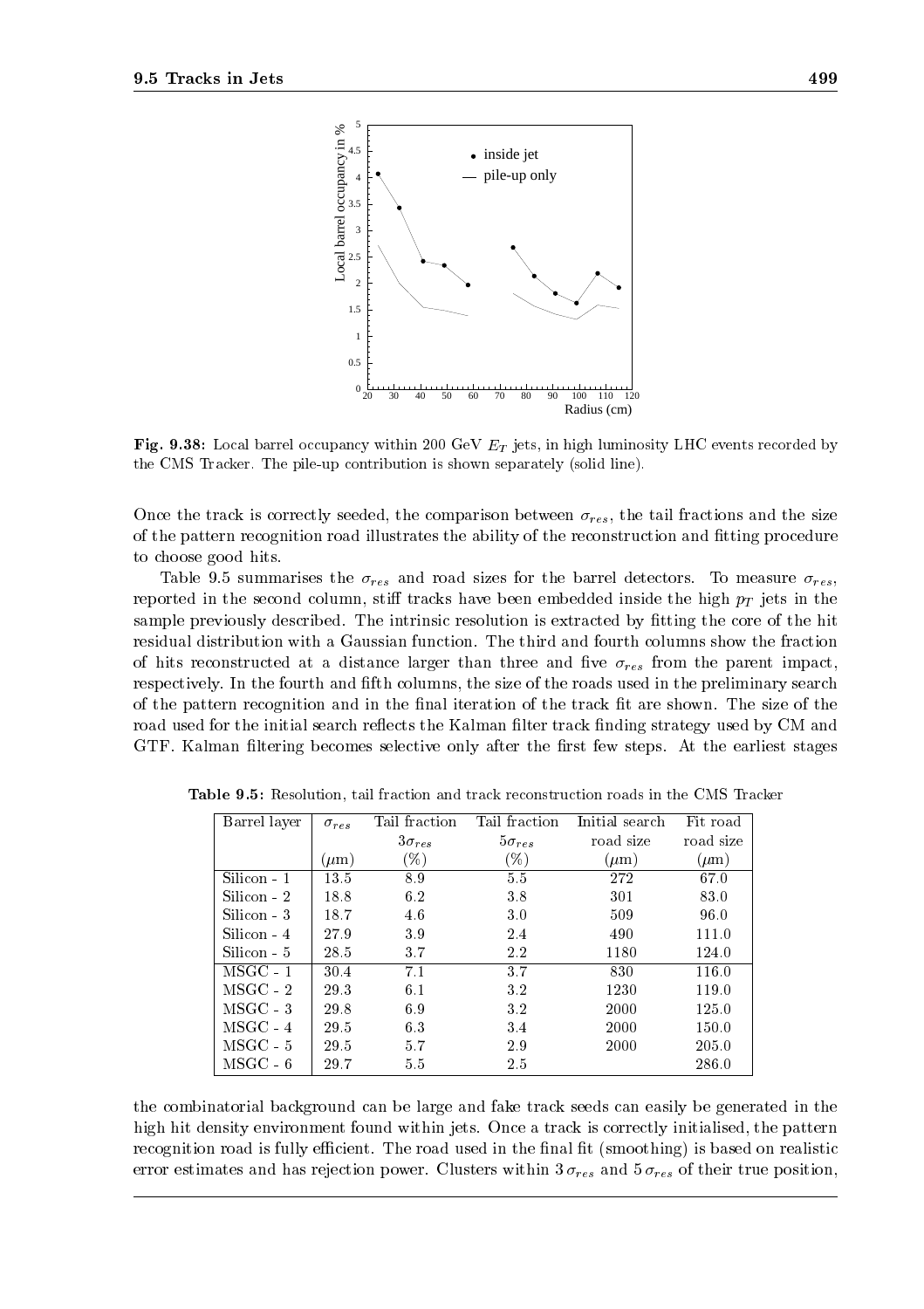typically  $3\%$ , can deform the fitted helix and are partially rejected by the fitting procedure whereas most distant hits (3-6%) are mostly dropped. The non-Gaussian tails of the residual distribution are due to cluster splitting, cluster merging and to badly reconstructed hits. The 5-res tail fraction is greatest at the innermost radius of the Tracker, where it is most aected by the presence of high luminosity pile-up.

### 9.5.2 Track finding performance

The economic to reconstruction tracks within  $\mathbb{P}$  jets is in the equipment samples of  $\mathbb{P}$ described in Section 9.2.4. The definition of efficiency used in this study is

$$
\epsilon_H = \frac{\text{N reconstructed associated tracks}}{\text{N fiducial generated tracks}}
$$

The reconstructed tracks are associated to the parent helix if they share more than 50% of the hits. Generated and reconstructed tracks are selected by several fiducial requirements, reported in Table 9.6. The symbols  $I$  and  $\mu$  represent the position of the generated event vertex in  $\mu$ the transverse plane and along the z-axis, respectively. Looser fiducial cuts are imposed on the reconstructed tracks to allow for the finite accuracy of the track parameter measurement. The  $\alpha$  rate rate  $\epsilon_{\text{H}}$  is defined as the fraction of non-associated reconstructed tracks. In this case the fiducial requirements for the generated and reconstructed tracks are reversed.

**Table 9.0:** Preselection requirements used to define the track imiding emclency.

|                            | Generated tracks Reconstructed tracks |
|----------------------------|---------------------------------------|
| $p_T \geq 0.9$             | $p_T \geq 0.7$                        |
| $ \eta  \leq 2.5$          | $ \eta  \leq 2.6$                     |
| $V_T \leq 3$ cm            | no cut on $ d_0 $                     |
| $ V_z  \leq 30 \text{ cm}$ | no cut $ z_{imp} $                    |

The performance of the CMS Tracker is studied using the GTF and CM track finding algorithms. The GTF reconstruction procedure requires tracks to have at least eight hits. The CM and FKF track finders are combined and used for backward and forward propagation, respectively. We shall refer to this combination simply as CM-FKF. The minimum number of hits required by CM-FKF is six and a  $\chi^2$  cut is imposed,  $\chi^2/\text{ndf} \leq \frac{7}{2}$ . No smoothing procedure is applied. The reconstruction efficiency for tracks within  $R = \sqrt{\Delta \eta^2 + \Delta \phi^2} = 0.4$  from the jet axis is shown in Figs. 9.39 and 9.40 as a function of the jet pseudorapidity. In the barrel part of the Trackers we estimate and economic H larger than 93%. The economic decreases by 8-10%. at larger pseudorapidity values. The behaviour of  $H$  as a function of  $\mu$  as a function of  $\mu$  the b decrease of the hadron reconstruction efficiency at  $|\eta| \geq 0.7$ . This study must be compared to the one reported in Fig. 9.36b, which also explains the different ability of CM-FKF and GTF to reconstruct tracks with independent tracks with the errors, H is fairly independent of the jet ET . The jet average economic extreme using  $200$  GeV  $\mu$  and  $2$  jets tends nevertheless to be 2-3% lower than  $200$ the ones measured using softer jets. The track fake rate estimated for the Phase I Tracker is shown in Figs. 9.41 and 9.42 for CM-FKF and GTF. We estimate a track fake rate lower than 0.5% in all the event samples, when using GTF. The track fake rate depends only weakly on  $\eta$ . We measure instead a significant dependence of  $\epsilon_{\text{H}}$  ( $\ell_{\text{R}}$  on the jet  $E_{\text{L}}$ ), obviously correlated to the larger track multiplicity and density within jets of increasing transverse energy. The values of  $\epsilon_{\parallel}$  ake estimated using CM-FIF are larger than for GTF. In fact, the track selection used by GTF biases the track candidate samples to contain higher quality tracks than those preselected by CM-FKF, which pays a small price for a much higher track finding efficiency than GTF. We performed a similar study using GTF and the Phase II Tracker lay full the values of  $\mu$  and  $\sim$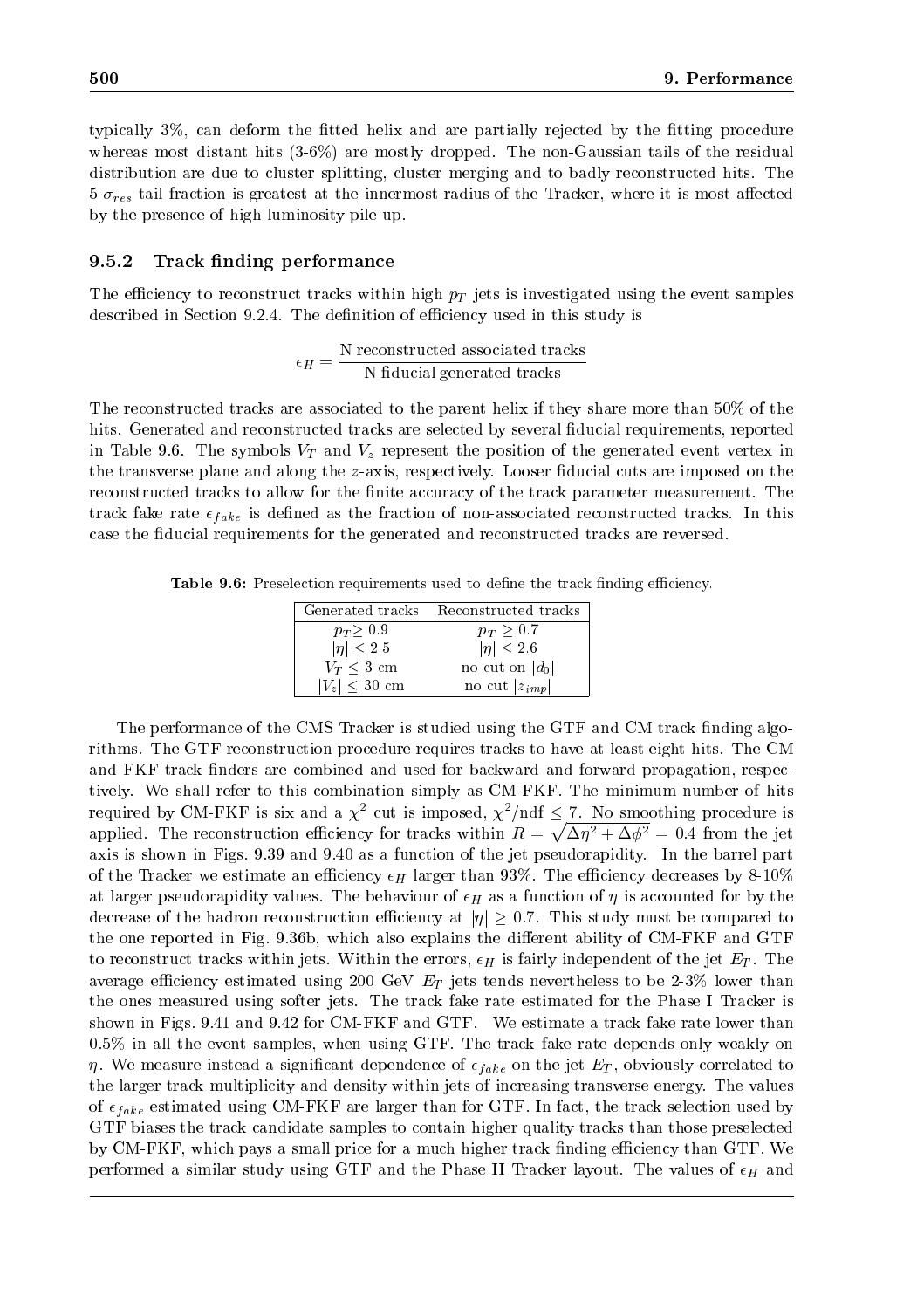



 $\mathbf{r}$  ig.  $\mathbf{y}$ . Track reconstruction emiclency within  $\mathbf{r}$  ig.  $\mathbf{y}$ jets as a function of jet pseudorapidity. Tracks are reconstructed with CM-FKF in the Phase I Tracker.

Fig. 9.40: Track reconstruction eciency within jets as a function of jet pseudorapidity. Tracks are reconstructed with GTF in the Phase I Tracker.



Fig. 9.41: Track fake rate within jets as a function of jet pseudorapidity and transverse energy. Tracks are reconstructed with CM-FKF in the Phase I Tracker.

Fig. 9.42: Track fake rate within jets as a function of jet pseudorapidity and transverse energy. Tracks are reconstructed with GTF in the Phase I Tracker.

 $\epsilon_{\text{HKE}}$  are shown in Figs. 9.15 and 9.11. The track nuding emergings are higher than the values measured using the Phase I detector. The H estimate at large  $\mu$  in improved by  $1000$  TeV at large to the increased number of measuring stations available in the Phase II Tracker. The values of  $\epsilon_{\text{HKE}}$  are reduced by a factor of 1.5-2.0.

The efficiency to reconstruct tracks within jets at high luminosity conditions is shown in Fig. 9.45. The H values are the same that we measured in absence of pile-up. The fake rate is in this case about 1% and a detailed study is presently under way.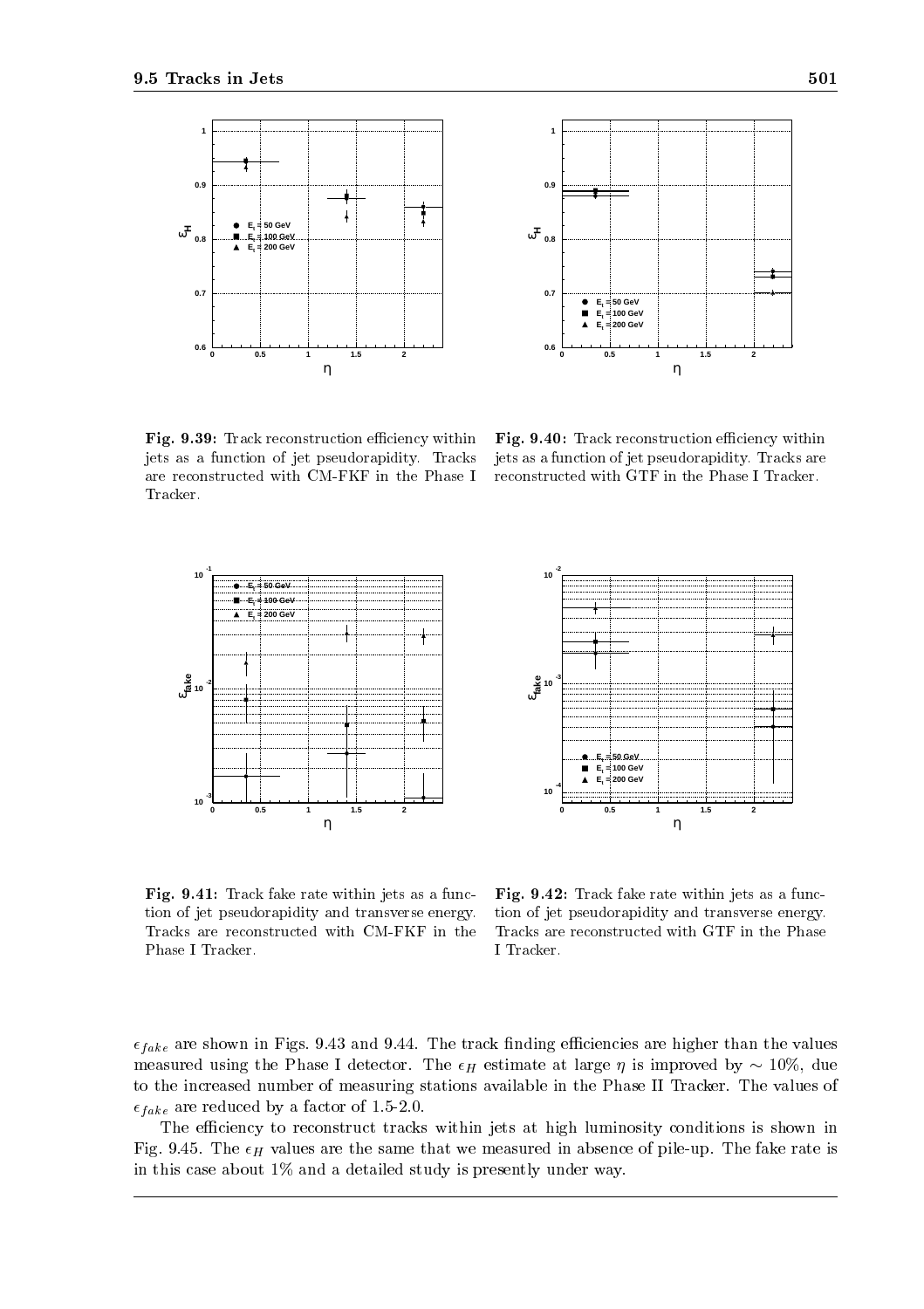



 $\mathbf{r}$  ig. 9.45: Track iniquity emcreticy within jets as  $\mathbf{r}$  ig a function of jet pseudorapidity and transverse energy. Tracks are reconstructed with GTF in the Phase II Tracker.

Fig. 9.44: Track fake rate within jets as a function of jet pseudorapidity and transverse energy. Tracks are reconstructed with GTF in the Phase II Tracker.



Fig. 9.45: Track nding eciency within jets in high luminosity events, as a function of jet pseudorapidity and transverse energy. Tracks are reconstructed with GTF in the Phase II Tracker.

### 9.6Vertex Reconstruction

# 9.6.1 Primary vertices

Our studies indicate that primary vertex location is indeed simple provided there are enough high pT tracks in the event. To illustrate the primary vertex resolution measured with the CMS Tracker, a sample of  $\sigma_0$  GeV  $\Xi_1$  au jets was generated at  $|\eta| \geq$  0.1. Tracks are reconstructed using the FKF algorithm. The GVF algorithm was forced to reconstruct just primary vertices and only the tracks with impact parameter errors less than 100  $\mu$ m were selected for the vertex search. The collision point is generated using Gaussian distributions of transverse spread of  $\sigma_x$  $\sim$  y  $\sim$  15 m and longitudinal spread of z  $\mu$   $\sim$  3.3 cm. The primary vertex resolution is shown in  $\sim$ in Figs. 9.46 through 9.49 for the Phase I and II Trackers, respectively. For this particular event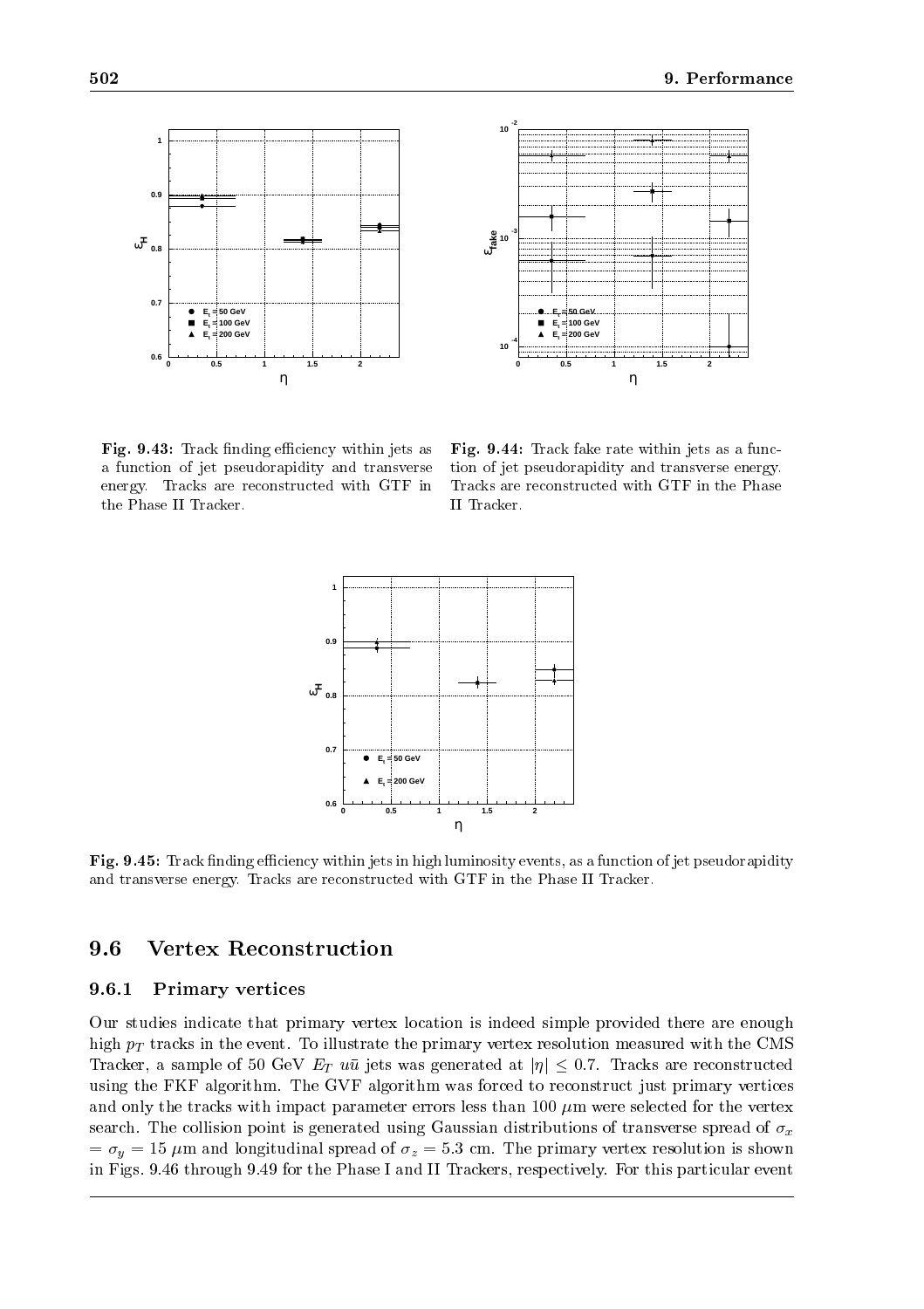sample the z coordinate resolution is about 32  $\mu$ m (26  $\mu$ m) for the Phase II (Phase I) Tracker. The resolution in the transverse plane is quite comparable with the transverse beam position smearing.





Fig. 9.46: Resolution of the x-coordinate of the primary vertex in di-jet events. Phase I Tracker.

Fig. 9.47: Resolution of the z-coordinate of the primary vertex in di-jet events. Phase I Tracker.

 **21.19 / 23 Constant 34.07 Mean 3.578 Sigma 31.92**



Fig. 9.48: Resolution of the x-coordinate of the primary vertex in di-jet events. Phase II Tracker.

Fig. 9.49: Resolution of the z-coordinate of the primary vertex in di-jet events. Phase II Tracker.

The primary vertex resolution for  $H \to \gamma\gamma$  events is studied by the PVF and GVF algorithms. The Higgs events are produced by the  $gg \to H$  and the vector boson fusion production mechanisms, using the PYTHIA event generator and  $m_H = 100 \ {\rm GeV}/c^2$ . The result are shown in Figs. 9.50 and 9.51, where the difference between the simulated and fitted vertex position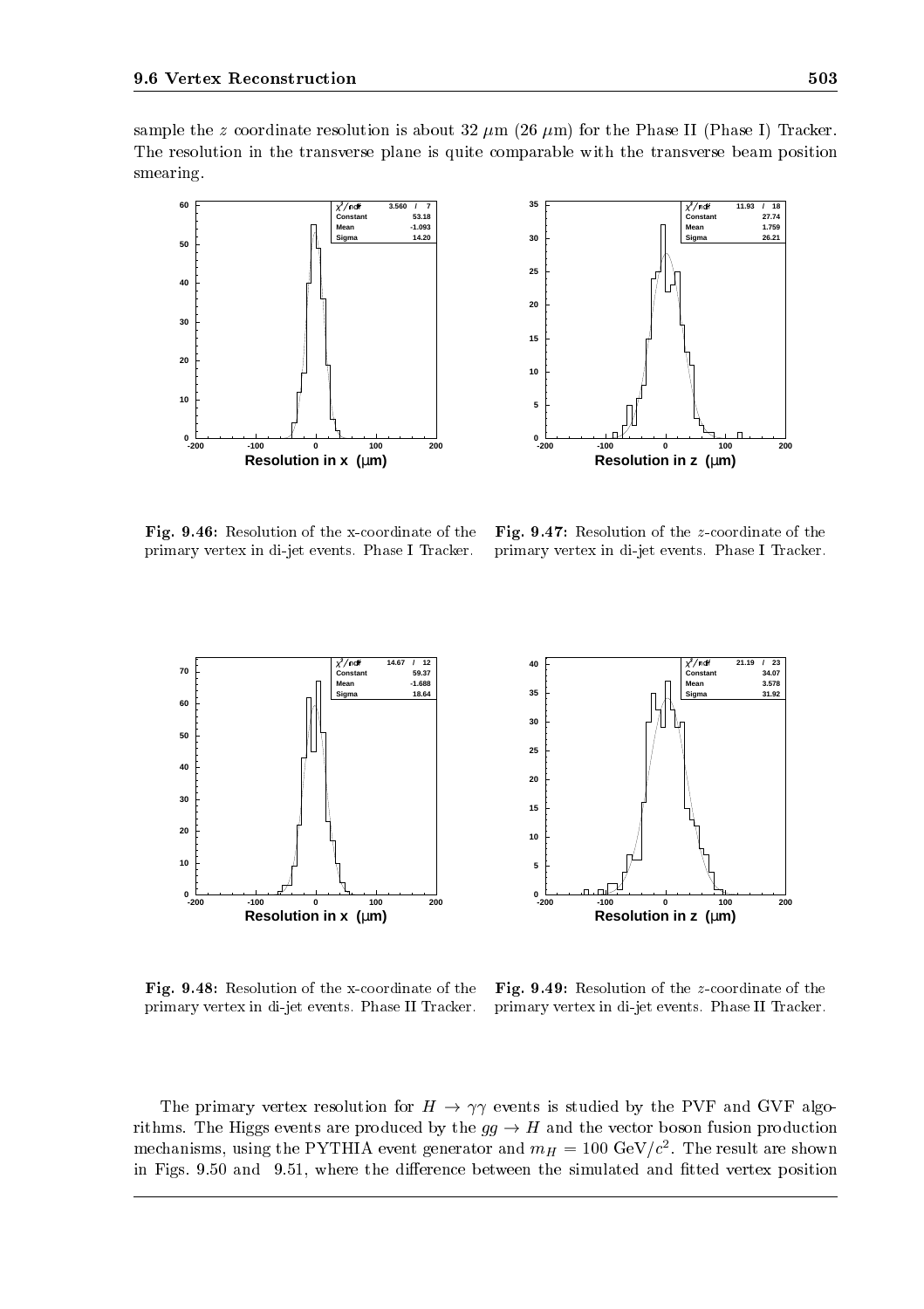in a protected for the Phase I Tracker. Only charged tracks with  $p$   $\rightarrow$  0.6 GeV/c are used for fitting by PVF, whereas GVF reconstructs tracks with FKF and no explicit cut on the track transverse momenta. The central part of the distributions is fitted with a Gaussian function, yielding a resolution of about 50  $\mu$ m for PVF and about 60  $\mu$ m for GVF. The non-Gaussian tails in the PVF distribution represent the cases for which the number of large pT tracks is small. The efficiency of the  $H \to \gamma\gamma$  event vertex finding is 100%.



Fig. 9.50: Resolution of the z-coordinate of the primary vertex in  $H \to \gamma\gamma$  events reconstructed by PVF in the Phase I Tracker.

Fig. 9.51: Resolution of the z-coordinate of the primary vertex in  $H \to \gamma\gamma$  events reconstructed by GVF in the Phase I Tracker.

# 9.6.2  $V^0$  vertices

#### 9.6.2.1Reconstruction of converted photons

As mentioned in Chapter 7, a large fraction of photons undergo conversion before leaving the sensitive volume of the Tracker. Some of the converted photons can be recovered by reconstructing the  $e^+e^-$  pair. A study of the reconstruction efficiency is performed using a sample of  $10^\circ$ photons of pT <sup>=</sup> <sup>30</sup> GeV/c generated atjj <sup>&</sup>lt; 0:7. The fraction of converted photons in the central Tracker volume is found to be  $20\%$  and  $22\%$ , for the Phase I and Phase II detectors, respectively.

Tracks are reconstructed using GTF for the Phase I layout and both GTF and CM algorithms for the Phase II Tracker. The two track finders require at least six clusters along the reconstructed track. After two tracks of opposite sign have been selected, CM requires a secondary vertex to be reconstructed by GVF. The GTF efficiency to reconstruct converted photons is 29% in the Phase I detector, affected by a reduced number of measuring stations at the outer radii of the barrel. We report the efficiencies of the two methods for the Phase II Tracker in Table 9.7. The first row in the table represents the efficiency of the requirements imposed by GTF and CM for an  $e^+e^-$  pair to be 'reconstructible'. About 30% of the conversions occur at large radii and cannot be reconstructed. The second row shows the efficiency of the algorithms, i.e. the efficiency to reconstruct a preselected converted photon. The intrinsic efficiency of the track finders is obviously affected by bremsstrahlung effects, and part of the inefficiency can be suppressed by applying bremsstrahlung recovery corrections. The performance of CM is superior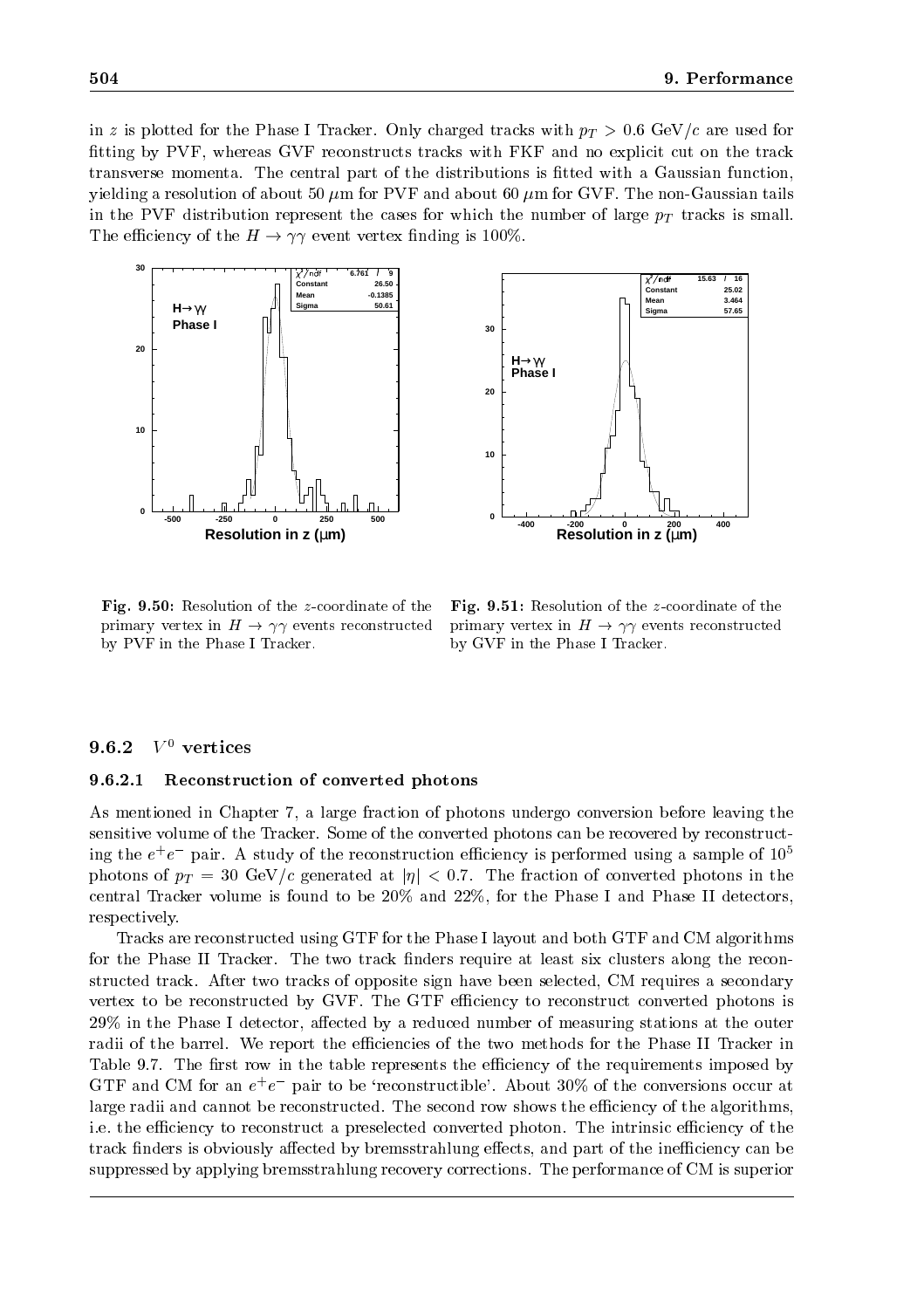| Reconstruction algorithm                   |    | $CM+GVF$ |
|--------------------------------------------|----|----------|
| Fraction of preselected photons $(\%)$     |    |          |
| Algorithm reconstruction efficiency $(\%)$ | 50 | 70       |
| Global reconstruction efficiency $(\%)$    | 35 | 50       |

Table 9.7: Eciency of track selection criteria, intrinsic track nder eciency and global eciency to reconstruct photons undergoing conversion in the Phase II Tracker detector

to the one of GTF, which is biased by an initial pattern recognition road dened using the beam constraint. We report in the third row the global reconstruction efficiency, which amounts to 50% for the photons that convert in the barrel.

Once the  $e^+e^-$  pair is reconstructed, the coordinates of the photon emission point can be estimated ( $z_{imp}^{\prime}$ ). The obtained  $z_{imp}^{\prime}$  reso imp shown in Fig. 9.52. The shown in Fig. 9.52. Three diepsity is shown in Fig. 1.52. Three diepsity is  $\Gamma$  if  $\Gamma$ contribute to the zimp distribution. The central part is due to very early conversions for which which is due to very early conversions for which which is due to very early conversions for which which we are the central pa the Pixel detector can measure  $z_{i_{\rm max}}'$  with  $\frac{1}{2}$  m in  $\frac{1}{2}$  m in  $\frac{1}{2}$  and  $\frac{1}{2}$  in  $\frac{1}{2}$  in  $\frac{1}{2}$  . The other cases. The other cases components are contributed by conversions occurring in detectors at larger radii or in the passive volumes inside the Tracker. The r.m.s. of the overall distribution is  $\sim 2.6$  mm. Photons whose origin is reconstructed with a precision better than 1 centimetre can be used to determine the position of the primary vertex of the reaction  $H\to\gamma\gamma$ . The accuracy of the  $z_{imn}^*$  measurement is  $\cdots$ satisfactory for all the reconstructed photons that convert in the barrel of the Phase II Tracker.



Fig. 9.52: Resolution on the <sup>z</sup> impact point of the converted photon in the Phase II Tracker layout.

### 9.6.2.2 $R_{\,S}$  reconstruction

The V reconstruction performance is tested here using samples of  $K_S$  generated uniformly in with pT values ranging between 2 GeV/c and 15 GeV/c. The Phase I Tracker is used in this used in this used in this used in this used in this used in this used in this used in this used in this used in this used in this us study. The CM algorithm is used to reconstruct the pion tracks from  $K_{\tilde{S}}$  decay. The tracks are required to have at least six hits and  $\chi^2/\text{ndf} < 7$ . Once two tracks are reconstructed, the GVF algorithm is used to reconstruct  $\kappa_{\tilde{S}}$  vertex. The  $\kappa_{\tilde{S}}$  candidates are accepted if the reconstructed

 $-$ 

 $-$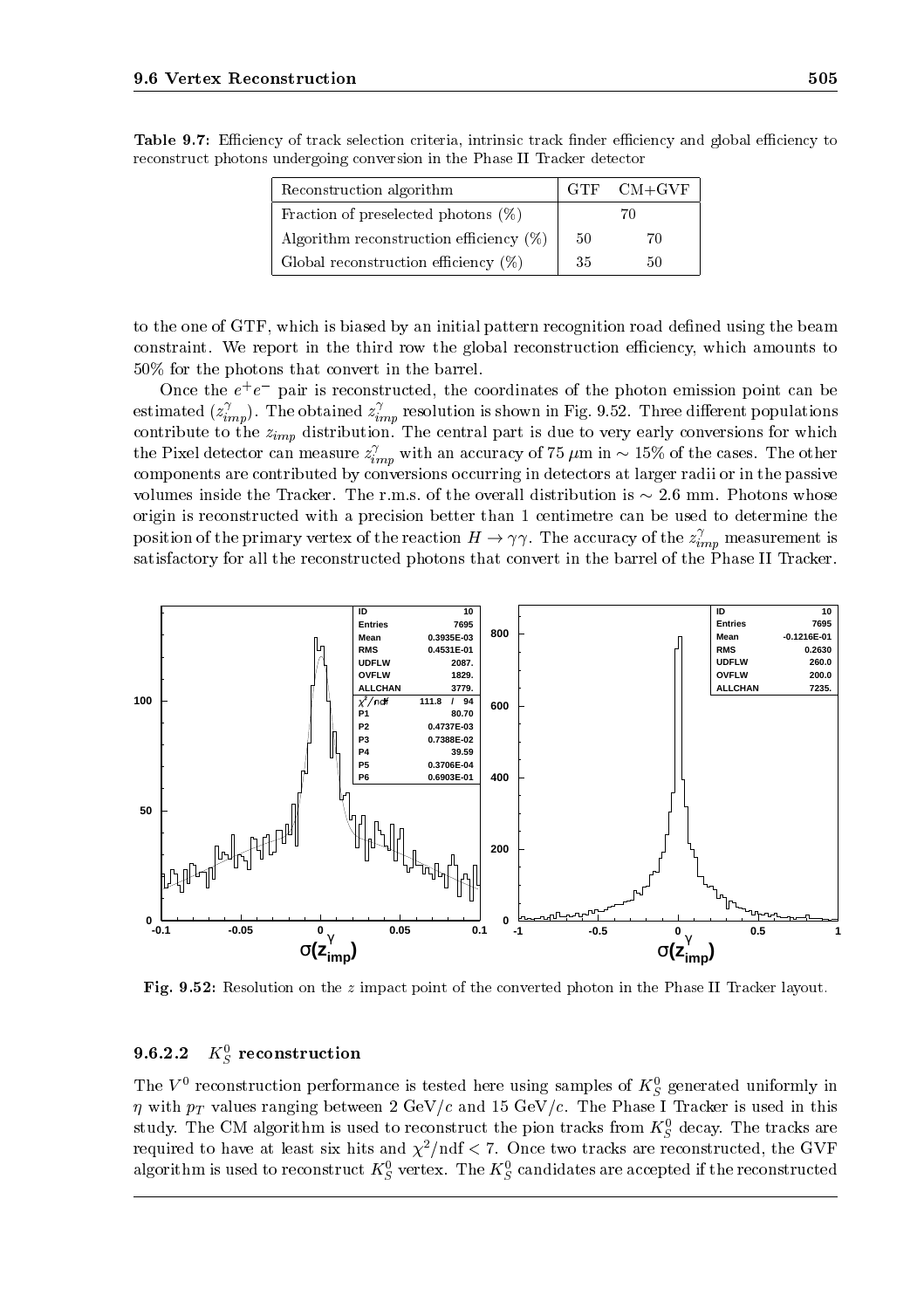mass is within 25 MeV/c $^*$  of the  $\kappa_S^+$  mass and the reconstructed vertex is at least 3 $\sigma_D$  away from (0,0) in the transverse plane,  $D$  being the error on the transverse decay distance. Alternatively,  $\eta$ when  $\alpha$  is a compared to provide the set of  $\alpha$  and  $\alpha$  is used.

The reconstruction enteriency is defined as the ratio of the number of reconstructed  $K_S$  to the total number of generated events. To cuts on the pion  $p_T$  and  $\kappa_S$  decay position are applied at the generation level, i.e. global reconstruction efficiency is estimated.

The  $K_{\tilde{S}}$  reconstruction emclency as a function of pseudorapidity is shown in Fig. 9.53 For the  $K_S^0$ 's generated by primary B-mesons, the efficiency is typically 50% when the decays occur in the barrel Tracker and  $33\%$  in the remaining cases. The loss of reconstruction efficiency in the region  $|\eta| > 0.8$  results mainly from the reduced number of measuring stations in the endcaps of the Phase I detector. Additional inefficiency is due to the low efficiency of the CM track finder for tracks of pT 0.9 GeV/c, which characterise the low pT kaon decays.



**r ig. 9.33:**  $\mathbf{A}_{\tilde{S}}$  reconstruction eniciency as a function of  $\eta$  in the Phase I Tracker detector.

**Fig. 9.54:**  $K_{\tilde{S}}$  reconstructed mass resolution as a function of the  $\kappa_S$  transverse momentum.

The reconstructed mass resolution, obtained by fitting the Gaussian part of the distribution, is about 3 MeV/c and it is fairly independent of the  $\kappa_{\scriptstyle S}$  transverse momentum. The r.m.s. of the mass distribution varies by a factor of two as the transverse momentum of the  $\kappa_S$  increases from 2 GeV/c to 15 GeV/c; the fraction of events in the 3-tails of the mass distribution is about 20% for  $K_S^0$ 's with  $p_T$  in the range 3-7 GeV/c, and 25% for larger  $p_T$ . The characteristic  $p_T$  of  $K_S^{\upsilon}$ 's from B-meson decay is approximately 5 GeV/c. The accuracy of the decay vertex reconstruction depends on the position at which the decay occurred: as shown in Fig. 9.56, the position resolution is  $\sim 0.27$  mm for the early decays measured by precise detectors and about 2 mm in the remaining cases.

# **9.6.3** Reconstruction of  $B \to J/\psi K_S$

The  $D_{\tilde{d}} \to J/\psi \Lambda_{\tilde{S}} \to \mu \mu \pi \pi$  decay is a clean channel to measure sin  $2\rho$  for CP violation studies. The event samples described in Section 9.2.3 are used to illustrate the performance of the Phase I fracker. The following steps have been followed to reconstruct the sample of  $B_d^+ \to J/\psi K_S^$ decays: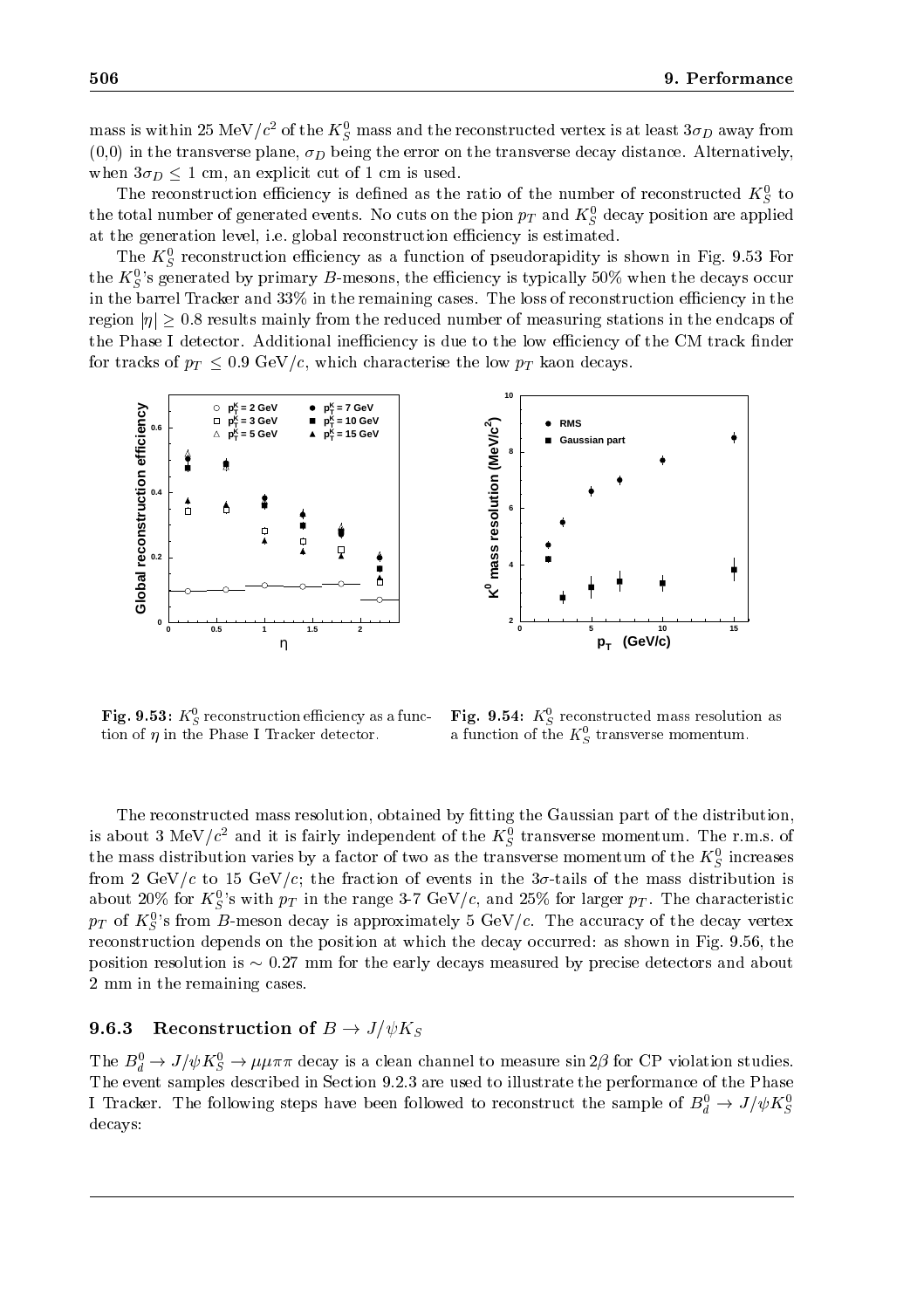

**Fig. 9.55:** Resolution of  $K_{\sigma}$  decay

 $\tilde{S}$  decay radius. Fig. 9.50: Resolution of the  $K_{\tilde{S}}$  decay z position.

- 1. Global track reconstruction is performed using the CM algorithm with standard cuts. Tracks are required to have at least six hits with  $\chi^2/\text{ndf} < 7$ . An event is accepted for further analysis if there are at least 3 reconstructed muon tracks.
- 2. Secondary vertices are reconstructed using the GVF algorithm tuned for two-prong  $J/\psi$ and  $K_{\tilde{S}}$  vertices. The reconstructed  $J/\psi$  mass is required to be within a window of  $\min(\mathfrak{z}|\sigma, t)$  wiev/c ) around the nominal  $J/\psi$  mass. The  $J/\psi$  vertex is required to be at least  $2\sigma$  away from the beam axis. For  $K^0_S$ 's, we use a mass window of  $\,\mathrm{min}(3\,\sigma,25\;\mathrm{MeV}/c^2)$ and a transverse separation between the vertex and the beam axis of  $\min(3\sigma, 1\text{ cm})$ .
- 3. We select a  $J/\psi \propto_S$  pair which corresponds to a reconstructed mass inside a window of  $\cdot$   $-$ TO MeV/c - around the nominal  $D_d$  mass value. We further require the reconstructed  $K_S$  to point to the measured  $J/\psi$  vertex and the reconstructed  $B^0_d$  mass to lie within  $3\,\sigma$  around the nominal mass.

The global emiclency of this selection is 20%. The inemiciency is dominated by the  $K_{\tilde{S}}$  recon- $\overline{\phantom{0}}$ struction. The efficiency to reconstruct 3 muons in an event is about  $93\%$ . Figure  $9.57$  shows the reconstructed mass distributions for the  $J/\psi$  and the  $J/\psi$   $\mathbf{A}_{S}$  systems respectively. Gaussian He to these mass distributions yield a resolution of 24 MeV/c for  $J/\psi$  and 10 MeV/c for  $D_{J}$ .  $\overline{\phantom{a}}$ The  $J/\psi$  mass resolution is about 10 MeV/c when both muons are restricted to the barrel part of the Tracker.

Figure 9.58 inustrates the resolution of the reconstructed decay vertex of the  $D_d^+$  meson. Gaussian fits yield 40  $\mu$ m resolution in the transverse plane and 74  $\mu$ m resolution along the z direction.

 $_{\rm r}$  ig. 9.59 shows the resolution in proper time for the  $D_d$  decay. It corresponds to a resolution of 61 fs, estimated with a Gaussian fit to the distribution.

### 9.7Heavy Flavour Identification

We use two different approaches to study the  $b$ -jet identification performance. The first method relies exclusively on the good accuracy of the track impact parameter measurement and is used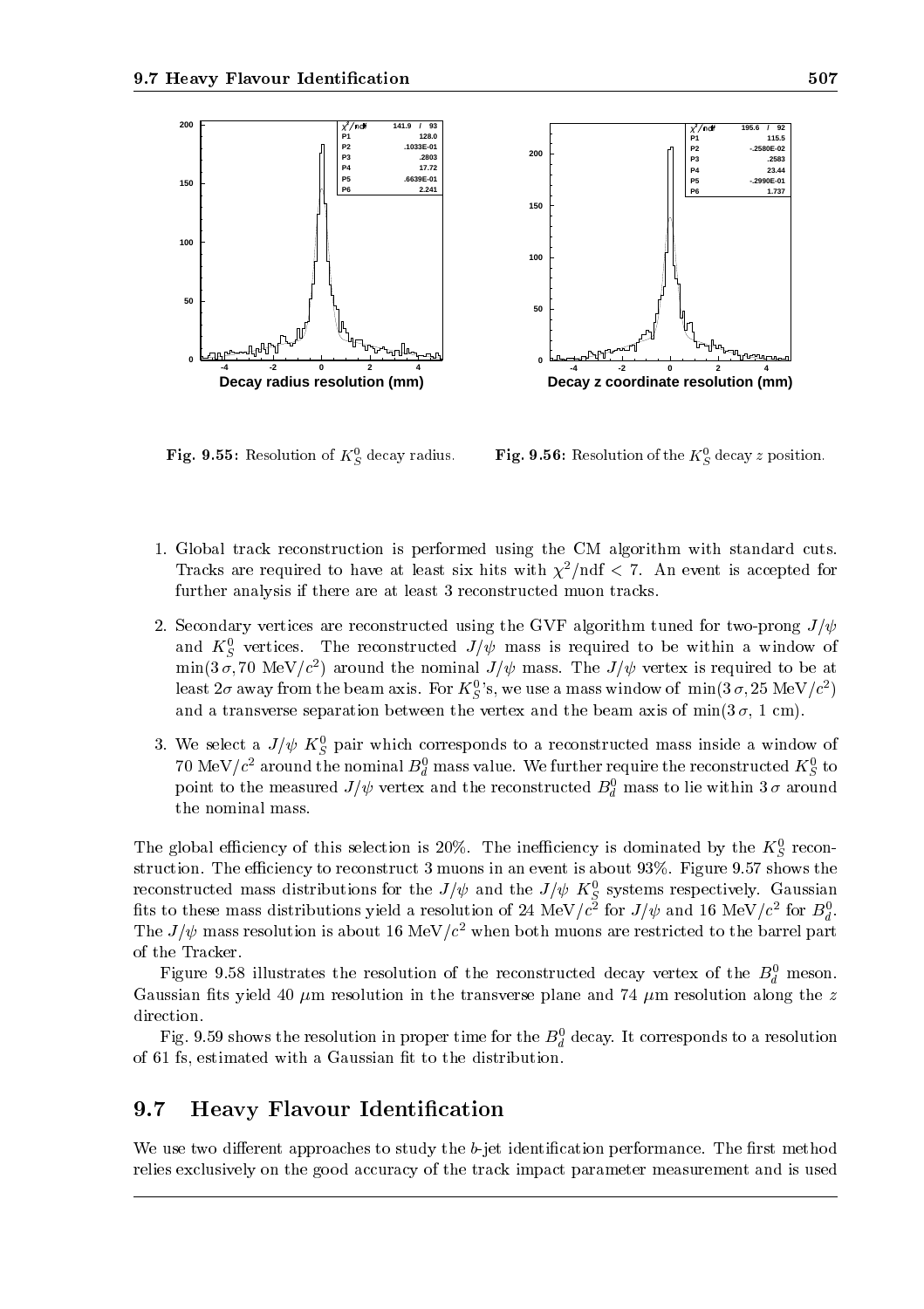

**Fig. 9.57:** Invariant mass of the reconstructed (a)  $J/\psi$ , (b)  $D_d$  in  $D_d \to J/\psi K_S \to \mu \mu \pi \pi$  decays.



**Fig. 9.58:** Resolution of the reconstructed  $D_d$  vertex along (a) x and (b) z axes. Gaussian hts to the cores yield 40  $\mu \mathrm{m}$  and 74  $\mu \mathrm{m}$  respectively.



**Fig. 9.59:** Resolution of proper time for the  $D_d$  vertex. A Gaussian it to peak gives 61 fs.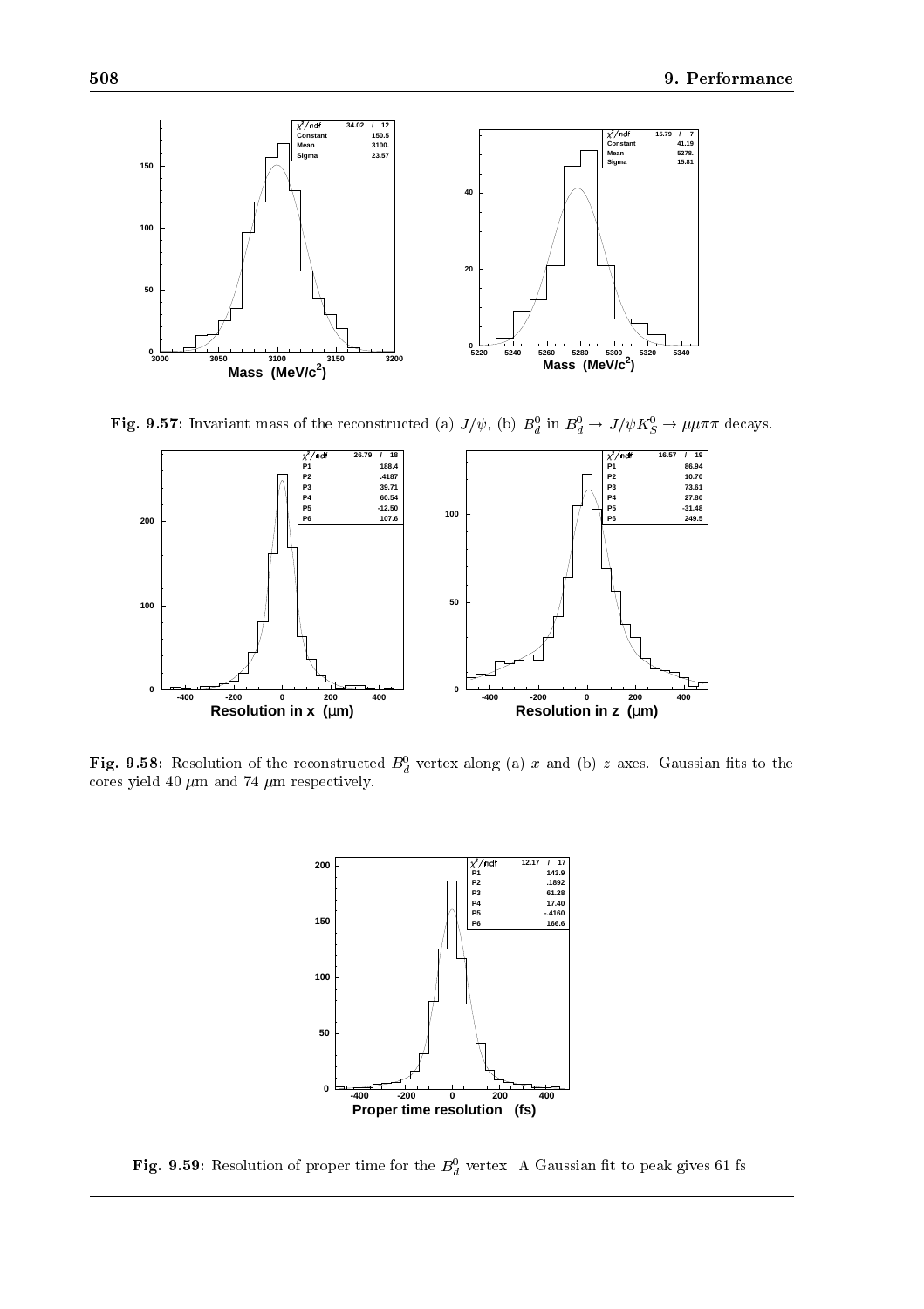to investigate the performance of the Phase I and II Tracker layouts. The second method relies instead on the identification of secondary vertices. To study b-jet identification we use the event samples described in Section 9.2.4.

# 9.7.1 Impact Parameter tagging

The  $\omega$  and  $\overline{u}u$  events are reconstructed using  $GIT$ , requiring at least  $\sigma$  mus for track candidates. The tracks are required to lie within R=0.4 from the jet and the state  $\tau$  from  $\mu$   $\mu$   $\mu$   $\mu$   $\tau$  and  $\mu$ 2 mm and at least two hits in the Pixel detector. The sign of the transverse impact parameter is defined here by the sign of the projection of the impact point onto the jet axis, in the transverse plane. This definition of signed impact parameter  $d_0$  allows to neglect tracks with large impact parameter which are nevertheless 'uncorrelated' with the tracks clustered within the jet cones. A jet is considered tagged if at least Ntr of its tracks satisfy the condition that the signed impact parameter significance,  $a_0/\overline{a}_0^T$ , be larger than N  $\overline{d}_0^T$ . Appropriate values for N<sub>tr</sub> and N  $\overline{d}_0^T$  are 2 or 3, depending on the actual problem under study. Looser requirements improve b-tagging efficiency but also increase the probability to tag a non-b jet (mistagging rate). We show the between  $\alpha$  for the jets of  $\alpha$  and  $\alpha$  for the mistage value in  $\alpha$  function of the mistage value in  $\alpha$ and 9.61. In these figures, the b-tagging performance of the Phase I and II detectors is shown for three different  $\eta$  regions. At constant  $\eta$  the b-tagging efficiency and the mistag rate are evaluated  $\mathbf{r}$  four of the point is operation on  $d_0$  and  $\mathbf{r}$  point is obtained by an isomorphism is obtained by an interval by an interval by an interval by an interval by an interval by an interval by an interval by an imposing the condition Ntr <sup>=</sup> <sup>3</sup> and N ~d0=3, that we indicate here as 3T - 3 . In increasing order of economic the conditions used are 3T - LD  $\mid$  -tagging economic economic economic  $J$  . The b-tagging economic  $J$ is highest for jets in the barrel Tracker. The efficiency drops by  $\sim 10\%$  in the endcap region. On average, the mistagging rate varies within a factor two for jets at different pseudorapidities. The mistagging rate varies between 10  $\degree$  and 10  $\degree$  for the more stringent requirements  $3_T \times 3_\sigma$ 





Fig. 9.60: b-tagging eciency as a function of purity for 100 GeV  $E_T$  jets in two pseudorapidity intervals. Different tagging requirement are used and explained in the text. Phase I Tracker.

Fig. 9.61: b-tagging eciency as a function of purity for 100 GeV  $E_T$  jets in three pseudorapidity intervals. Different tagging requirement are used and explained in the text. Phase II Tracker.

and 3T - A more complete set of reported in Tables 1.8, 9.9 and 9.9, 9.9 and 9.9, 9.9 and 9.10.9 and 9.8 and 9 studied the tagging efficiency and the mistagging rates for jets in three pseudorapidity intervals and for three different values of the jet transverse energy. Each jet sample has been analysed by imposing the four dimensions on  $\mathbf{1}_{\text{max}}$  and  $\mathbf{1}_{\text{max}}$  and  $\mathbf{1}_{\text{max}}$  and  $\mathbf{1}_{\text{max}}$  and  $\mathbf{1}_{\text{max}}$  and  $\mathbf{1}_{\text{max}}$ is available, the performance of the Phase I Tracker is also shown in the tables. A study of the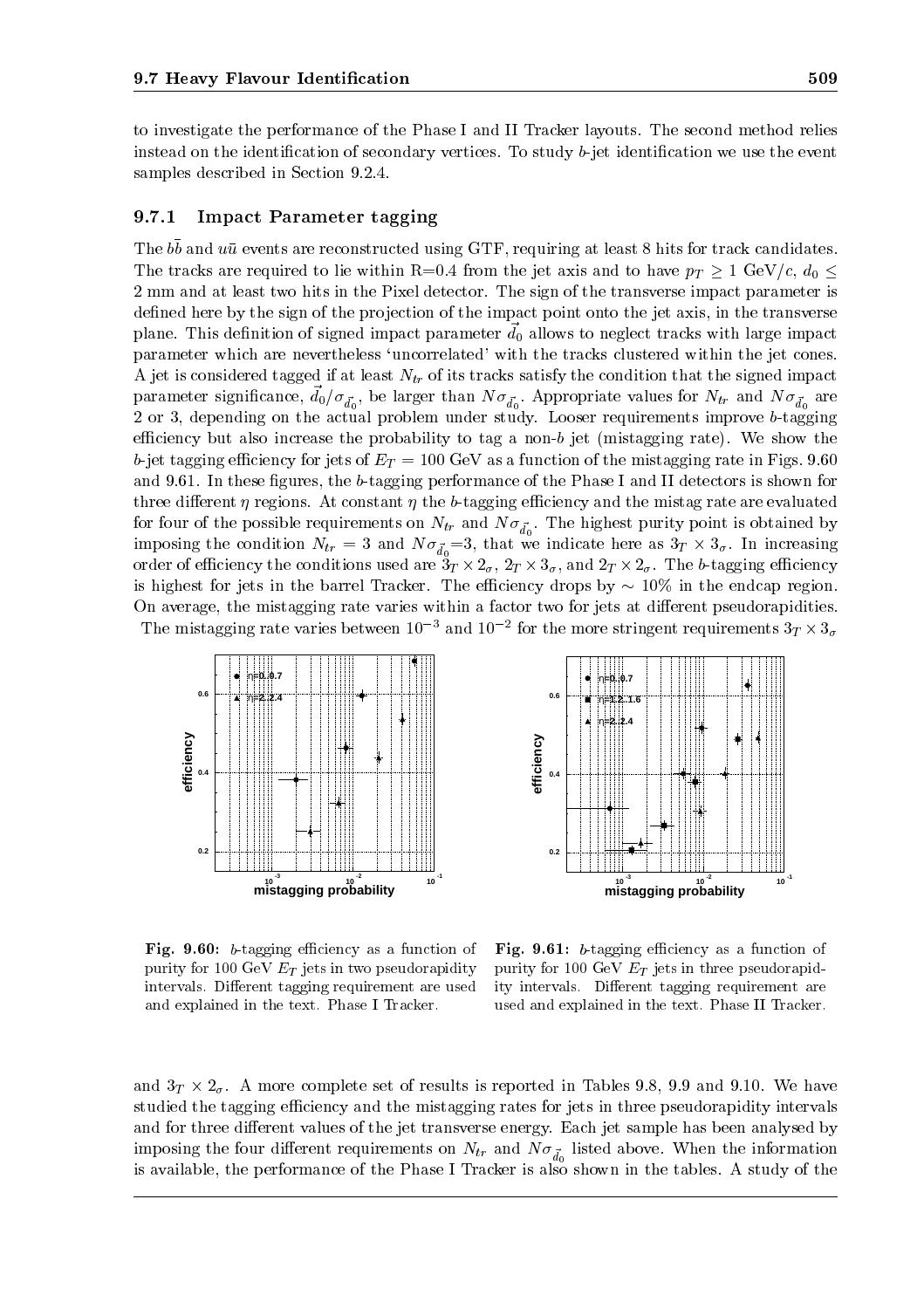tables shows that for equal tagging probability, the mistagging rate is slightly higher in jets of 50 GeV ft  $\pm$  in the 100 GeV Et al. At higher in the purity decreases rapidly. At higher  $\mu$ 

|                                      | Phase I Tracker |                 |                 | Phase II Tracker |                 |                 |  |
|--------------------------------------|-----------------|-----------------|-----------------|------------------|-----------------|-----------------|--|
| $N_{tr} \times N \sigma_{\bar{d}_0}$ | $50\ GeV$       | $100\ GeV$      | $200\ GeV$      | $50\ GeV$        | 100~GeV         | $200\ GeV$      |  |
| $2 \times 2$                         | $55.5 \pm 1.6$  | $64.7 \pm 1.5$  | $60.8 \pm 1.5$  | $48.4 \pm 1.6$   | $59.9 \pm 1.6$  | $59.1 \pm 1.6$  |  |
|                                      | $1.40 \pm 0.21$ | $2.60 \pm 0.29$ | $6.00 \pm 0.43$ | $1.33 \pm 0.21$  | $2.40 \pm 0.28$ | $4.83 \pm 0.39$ |  |
| $2 \times 3$                         | $46.1 \pm 1.6$  | $56.3 \pm 1.6$  | $52.9 \pm 1.6$  | $37.2 \pm 1.5$   | $48.9 \pm 1.6$  | $49.1 \pm 1.6$  |  |
|                                      | $0.77 \pm 0.16$ | $0.77 \pm 0.16$ | $2.40 \pm 0.28$ | $0.53 \pm 0.13$  | $0.77 \pm 0.16$ | $1.73 \pm 0.24$ |  |
| $3 \times 2$                         | $31.5 \pm 1.5$  | $44.0 \pm 1.6$  | $35.2 \pm 1.5$  | $27.0 \pm 1.4$   | $38.4 \pm 1.5$  | $34.6 \pm 1.5$  |  |
|                                      | $0.30 \pm 0.10$ | $0.23 \pm 0.09$ | $1.17 \pm 0.20$ | $0.20 \pm 0.08$  | $0.33 \pm 0.11$ | $0.77 \pm 0.16$ |  |
| $3 \times 3$                         | $23.5 \pm 1.3$  | $35.4 \pm 1.5$  | $28.0 \pm 1.4$  | $18.9 \pm 1.2$   | $28.8 \pm 1.4$  | $26.8 \pm 1.4$  |  |
|                                      | $0.10 \pm 0.06$ | $0.10 \pm 0.06$ | $0.30 \pm 0.10$ | $0.07 \pm 0.05$  | $0.03 \pm 0.03$ | $0.17 \pm 0.07$ |  |

**Table 9.8:** B-tagging emotency vs mistagging rate at  $|\eta| \leq 0.7$ ,  $p_t > 1$  GeV

The Phase I Tracker has higher *b*-jet tagging efficiency since the barrel Pixel detector is closer to the beam pipe. The increase in efficiency for a given b-tagging requirement varies between  $2\%$ and 5% and it is in fact more remarkable in the two smaller pseudorapidity intervals considered in this study. The mistagging rates at equal tagging efficiency, are larger for the Phase II Tracker. In this study, standard GTF cuts have been used and no effort to tune the performance for  $b$ -tagging has been made. The mistagging rate can in fact be reduced and will be the object of further studies. We show a studies the b-tagging performance as a function of the pT cuttion of the pT cut applied to tag the tracks used to tag the jets in Fig. 9.62. For jets of ET  $=$  100 GeV in the barrel barrel barrel barrel barrel barrel barrel barrel barrel barrel barrel barrel barrel barrel barrel barrel barrel barrel region of the Phase I Tracker, the tagging ecoes in the tagging ecoes  $\alpha$  of  $\alpha$  $p$  is given pure same interval, and  $p$  is used (since  $\{s_1, \ldots, s_U\}$  , the same interval, the same interval, the same interval, the same interval, the same interval, the same interval, the same interval, the same inte mistagging rate drops by a factor of 3. The dependence of the tagging efficiency and mistagging rate on the  $d_0$  significance is shown in Fig. 9.62b, using tracks of  $p_T \geq 1 \text{ GeV}/c$ . The role of the Pixel detector in the b-tagging performance is high-lighted in Fig. 9.62c, which shows that at least two measurements in the Pixel detector are necessary to achieve high quality performance.

|                                      | Phase II Tracker |                 |                 |  |  |  |  |  |
|--------------------------------------|------------------|-----------------|-----------------|--|--|--|--|--|
| $N_{tr} \times N \sigma_{\bar{d}_0}$ | $50\ GeV$        | 100~GeV         | $200\ GeV$      |  |  |  |  |  |
| $2 \times 2$                         | $39.0 \pm 1.6$   | $47.1 \pm 1.6$  | $53.6 \pm 1.6$  |  |  |  |  |  |
|                                      | $0.90 \pm 0.17$  | $1.87 \pm 0.25$ | $4.17 \pm 0.36$ |  |  |  |  |  |
| $2 \times 3$                         | $27.9 \pm 1.4$   | $35.8 \pm 1.5$  | $43.3 \pm 1.6$  |  |  |  |  |  |
|                                      | $0.50 \pm 0.13$  | $0.73 \pm 0.16$ | $1.63 \pm 0.23$ |  |  |  |  |  |
| $3 \times 2$                         | $17.9 \pm 1.2$   | $25.6 \pm 1.4$  | $29.3 \pm 1.4$  |  |  |  |  |  |
|                                      | $0.12 \pm 0.06$  | $0.23 \pm 0.09$ | $0.43 \pm 0.12$ |  |  |  |  |  |
| $3 \times 3$                         | $10.3 \pm 1.0$   | $18.4 \pm 1.2$  | $22.2 \pm 1.3$  |  |  |  |  |  |
|                                      | $0.07 \pm 0.05$  | $0.13 \pm 0.07$ | $0.17 \pm 0.07$ |  |  |  |  |  |

**Table 9.9:** B-tagging emiciency vs mistagging rate at  $1.2 \leq |\eta| \leq 1.6$ 

# 9.7.2 B-tagging with 3D vertex reconstruction

The use of the vertex reconstruction for  $b$ -tagging is two-fold. As part of the vertex finding algorithms discussed in Chapter 8, all tracks are re-fitted to test explicitely for compatibility with anyone of the identified vertices. With this set of re-fitted tracks, one can improve the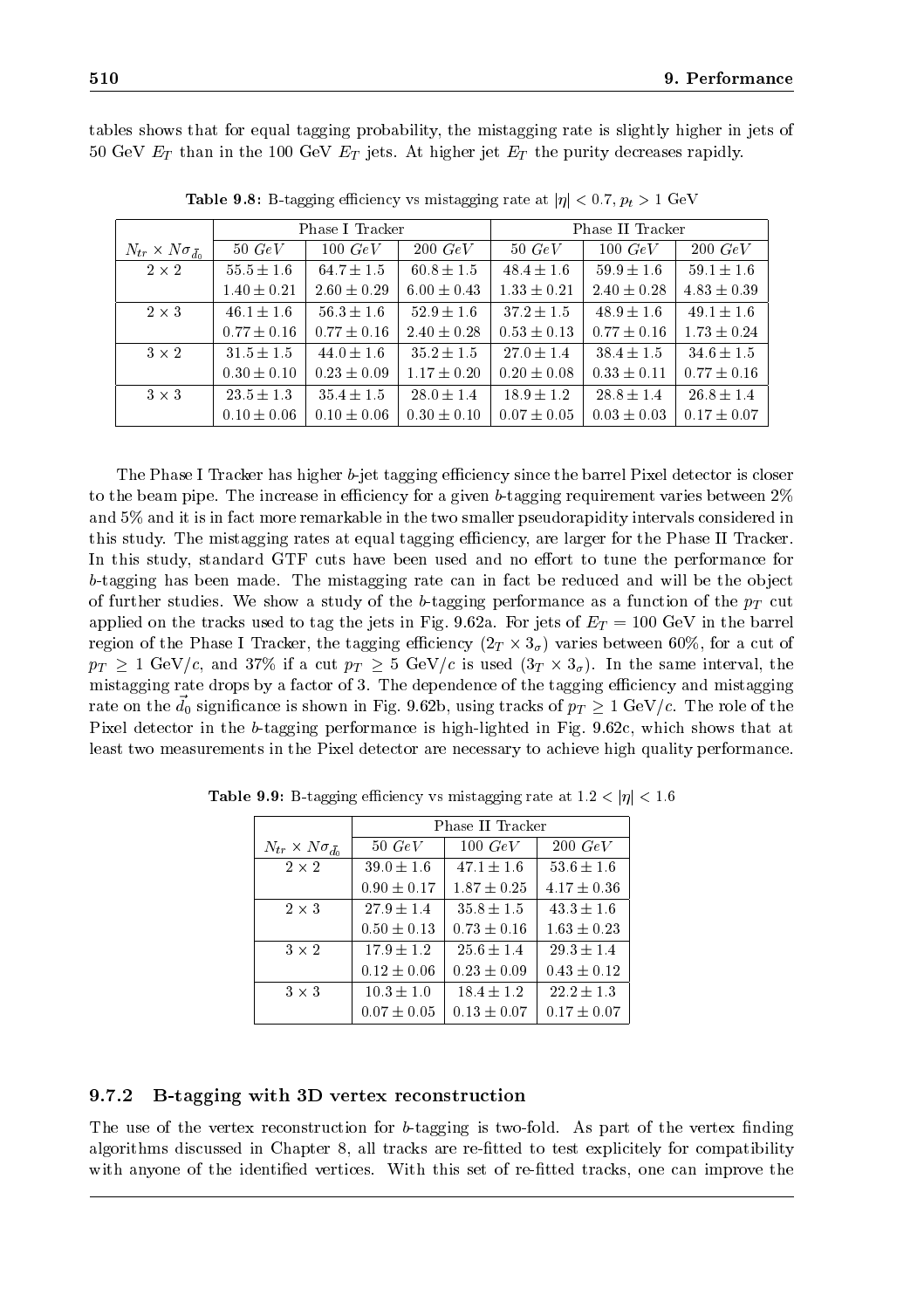|                                      |                 | Phase I Tracker |                 | Phase II Tracker |                 |                 |  |
|--------------------------------------|-----------------|-----------------|-----------------|------------------|-----------------|-----------------|--|
| $N_{tr} \times N \sigma_{\bar{d}_0}$ | $50\ GeV$       | $100\ GeV$      | $200\ GeV$      | $50\ GeV$        | 100~GeV         | $200\ GeV$      |  |
| $2 \times 2$                         | $42.4 \pm 1.6$  | $51.6 \pm 1.6$  | $53.7 \pm 1.6$  | $37.5 \pm 1.5$   | $46.9 \pm 1.6$  | $52.9 \pm 1.6$  |  |
|                                      | $1.27 \pm 0.20$ | $3.17 \pm 0.32$ | $8.10 \pm 0.50$ | $1.37 \pm 0.21$  | $3.40 \pm 0.33$ | $7.07 \pm 0.47$ |  |
| $2 \times 3$                         | $31.9 \pm 1.5$  | $42.0 \pm 1.6$  | $44.3 \pm 1.6$  | $27.3 \pm 1.4$   | $38.2 \pm 1.5$  | $42.9 \pm 1.6$  |  |
|                                      | $0.67 \pm 0.15$ | $1.83 \pm 0.24$ | $4.80 \pm 0.39$ | $0.30 \pm 0.10$  | $1.40 \pm 0.21$ | $2.87 \pm 0.30$ |  |
| $3 \times 2$                         | $22.5 \pm 1.3$  | $31.3 \pm 1.5$  | $30.6 \pm 1.5$  | $18.2 \pm 1.2$   | $29.6 \pm 1.4$  | $33.1 \pm 1.5$  |  |
|                                      | $0.13 \pm 0.07$ | $0.47 \pm 0.12$ | $2.20 \pm 0.27$ | $0.10 \pm 0.06$  | $0.60 \pm 0.14$ | $1.47 \pm 0.22$ |  |
| $3 \times 3$                         | $14.2 \pm 1.1$  | $23.6 \pm 1.3$  | $21.8 \pm 1.3$  | $11.3 \pm 1.0$   | $21.2 \pm 1.3$  | $24.4 \pm 1.4$  |  |
|                                      | $0.07 \pm 0.05$ | $0.27 \pm 0.09$ | 1.23pm0.20      | $\overline{0}$   | $0.17 \pm 0.07$ | $0.67 \pm 0.15$ |  |

**Table 9.10:** B-tagging emerging vs mistagging rate at  $2 \leq |\eta| \leq 2.4$ 



Fig. 9.62: Dependence of the b-tagging eciency and mistagging rate on the a) pT cut on the tracks within the jets, b) cut on the significance of the impact parameter and c) the number of track hits measured by the Pixel detector. Jets of  $E_T = 100 \text{ GeV}$  are used, generated in the barrel of the Phase I Tracker.

results of the conventional impact parameter tagging by removing the tracks associated with the primary vertices or two-prong decay vertices. This approach is referred to as Vertex Impact Parameter tagging (VIP). One can also directly use the reconstructed secondary vertices to tag b-jets (Secondary Vertex tagging, SV). Both approaches are considered for the barrel region of the Phase I Tracker detector, using the same jet event samples as above.

The track reconstruction is performed with the FKF track finder. The tracks with at least six hits, two of which measured in the Pixel detector, and  $\chi^2/\text{ndf} < 5$  are selected to identify b-jets. As one can see in Figs. 9.63 and 9.64 these cuts allow to control the reconstructed track quality to a good level even within the core of hard jets. The GVF vertex finder is used to reconstruct primary, secondary,  $K_S$  and  $\Lambda$  vertices. To suppress the mistagging rate, the GVF parameters were tuned to bias the algorithm to associate tracks with primary and two prong decay vertices.

For the VIP method, the impact parameter cuts are exactly the same as described in the previous section but, in addition, tracks are rejected if they are associated with some primary or  $V_0$  vertex. An analysis of the mistagged jets is shown in Figs. 9.65 and 9.66 for jets of ET <sup>=</sup> <sup>100</sup> GeV and ET <sup>=</sup> <sup>200</sup> GeV in the barrel of the Tracker. After such cuts the relative mistagging rate due to tracks originating from the primary vertex is at the level of 20% (32%) and the mistagging rate due to  $\mathbf{A}_{S}^{\perp}$  and A decays, is about 5%. The remaining fraction of  $\sim$  75% (64%) originates from the secondary interactions in the Tracker material.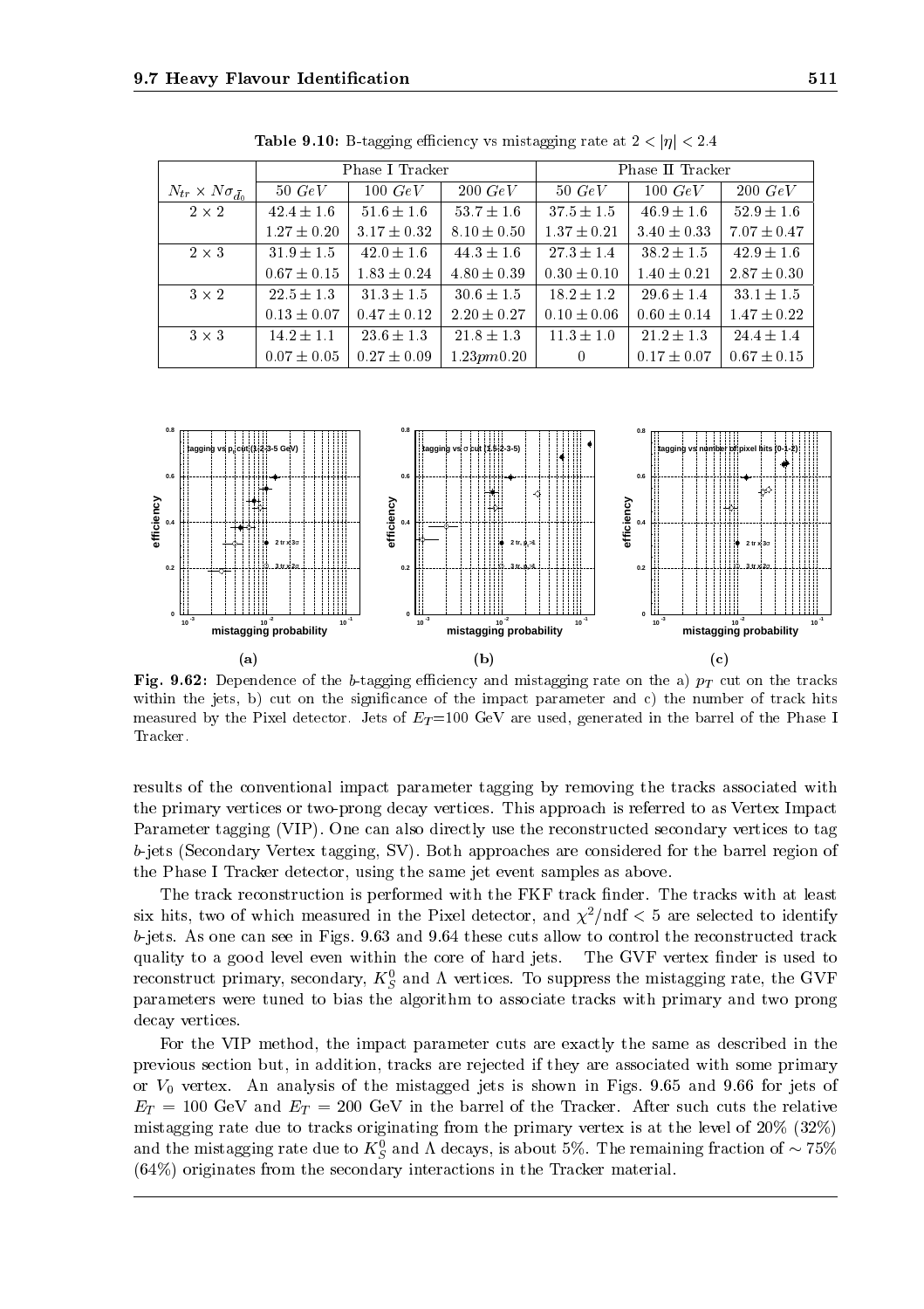

 $F_{\rm eff}$ , 9.63, Pull distribution of the x coordinate  $F_{\rm eff}$ . of the impact point  $(x_{imp})$  for the reconstructed tracks with  $p_T \geq 0.9$  GeV/c in the core of  $E_t =$  $100~{\rm GeV}$  jet.



 $F_{\rm eff}$ , 9.64: Pull distribution of the  $\pi$  coordinates of the impact point  $(z_{imp})$  for the reconstructed tracks with  $p_T \geq 0.9 \text{ GeV}/c$  in the core of  $E_t =$ 100 GeV jet.



**0.4** relative contribution  **relative contribution** d tracks from **0.2 0 123456 mistagging source**

 $\mathbf{F}$  . 9.65: Break-down of the mistage rate of the mistage rate of the mistage rate of the mistage rate of the mistage rate of the mistage rate of the mistage rate of the mistage rate of the mistage rate of the mistag in  $u\bar{u}$  jets of  $E_t = 100$  GeV. The fractional contribution to the mistagging rate is shown for tracks originated by different processes. All tracks satisfy the requirements  $u_0 \geq 3 \nu_{d_0}$  and  $p_T \geq 3$  satisfy the  $0.9 \text{ GeV}/c$ . Phase I Tracker layout.

 $\mathbf{F}$  . 9.66: Break-down of the mistage rate mistage rates of the mistage rates of the mistage rates of the mistage rates of the mistage rates of the mistage rates of the mistage rates of the mistage rates of the mista in  $u\bar{u}$  jets of  $E_t = 200 \text{ GeV}$ . The fractional contribution to the mistagging rate is shown for tracks originated by different processes. All tracks satisfy the requirements  $u_0 \geq 3 \nu_{d_0}$  and  $p_T \geq 1$  $0.9 \text{ GeV}/c$ . Phase I Tracker layout.

In the SV-tagging method, we consider a jet SV-tagged if a secondary vertex is reconstructed using tracks that lie within  $R=0.4$  from the jet axis. We impose a cut on the significance of the secondary vertex, requiring that the vertex radius be at least three times its error. An upper cut on the vertex radius is set at 3 cm.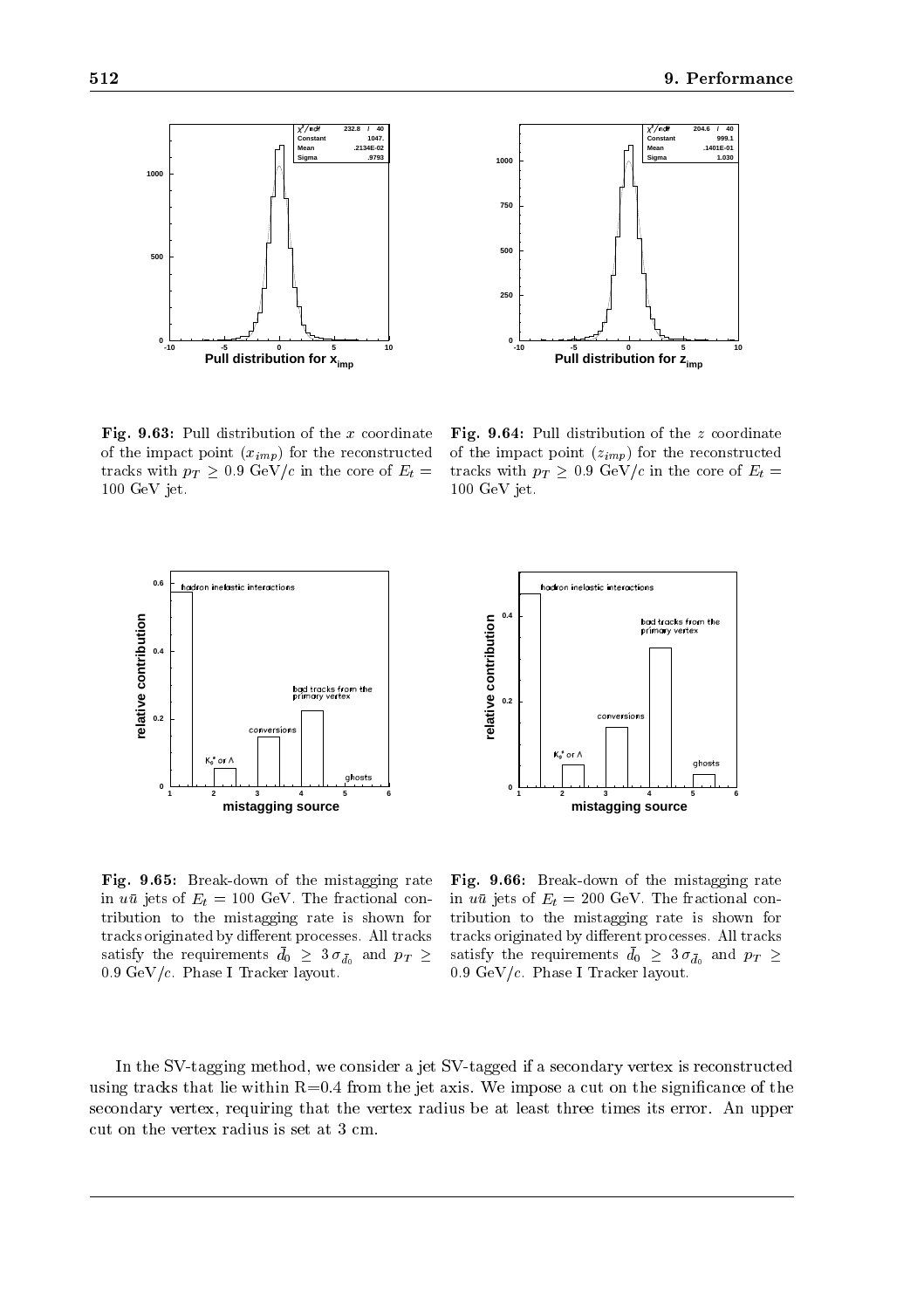To reduce the mistagging rate, two further constraints are tested, namely, 1) an implicit cut on the secondary vertex radial resolution ( $\sigma \leq 500 \ \mu \text{m}$ ), and 2) the preselection of only tracks  $\mathcal{O}$  in the secondary vertex secondary vertex secondary vertex secondary vertex secondary. refer to this study as 'SV+extra cuts'-tagging.

Finally, we applied the SV-tagging selection criteria to uu and b b events at the Monte Carlo level. The Monte Carlo level SV-tagging performance is evaluated in order to estimate the upper bound of its effectiveness and to test how much the present results differ from the best performance. In this case, all secondary vertices generated during the simulation phase are considered. A secondary vertex is selected for  $b$ -tagging if: 1) it has at least two 'reconstructible' associated tracks, i.e. tracks, with pT  $_{\odot}$  o.9 GeV/c and with at least six reconstructed hitle, two constructions of  $\sim$ of which measured by the Pixel detector; 2) the vertex transverse distance from the beam line is at least 100  $\mu$ m and less than 5 cm; 5) it is not a  $\Lambda_{\tilde{S}}$  or  $\Lambda$  decay vertex. The results obtained with this method will be referred to as USV-tagging performance, and correspond to the performance achieved in the case of perfect pattern recognition capability and infinite vertex position resolution.

The b-tagging efficiency and mistagging rate for the four different methods are shown in Figure 9.67 and 9.687 and 9.68 as a function of  $\mathbb{R}^n$  . The comparison clearly shows the large potential potential potential potential potential potential potential potential potential potential potential potential p of the SV-tagging method. The present SV algorithm based on the GVF vertex nder yields a sizable increase of b-tagging efficiency at the expense of some loss of purity, which nevertheless remains at the level of a few percent. The improvement is particularly remarkable for soft jets. In this case the purity can easily be maintained at values of  $\sim 1\%$ . This may be of importance for some physics processes such as the associated production of a light SM Higgs decaying to b b or the associated modivi-Higgs production  $(qq \rightarrow u, H, A \pm \omega)$  process for tan  $\rho > \sigma = H$ . The comparison of SV-tagging results and  $SV + extra$  cuts-tagging results shows the large flexibility of the SV tagging method. Indeed, the mistagging probability is at the level or even better than for VIP-tagging algorithm. However, as one can see from the USV results, the present SV-tagging results are far from the best performance achievable. A more efficient and more robust vertex reconstruction algorithm, which is expected to improve the SV vertex tagging performance, is currently under study.





 $\mathbf{r}$  ig.  $\mathbf{v}$ .  $\mathbf{v}$  -tagging emiclency as a function of jet  $\mathbf{r}$  ig  $E_T$ , estimated using the four different approaches explained in the text.

 $\blacksquare$  .  $\blacksquare$  . Misture as  $\blacksquare$  . The assumed the function of  $\blacksquare$  . The set of  $\blacksquare$  $E_T$ , estimated using the four different approaches explained in the text.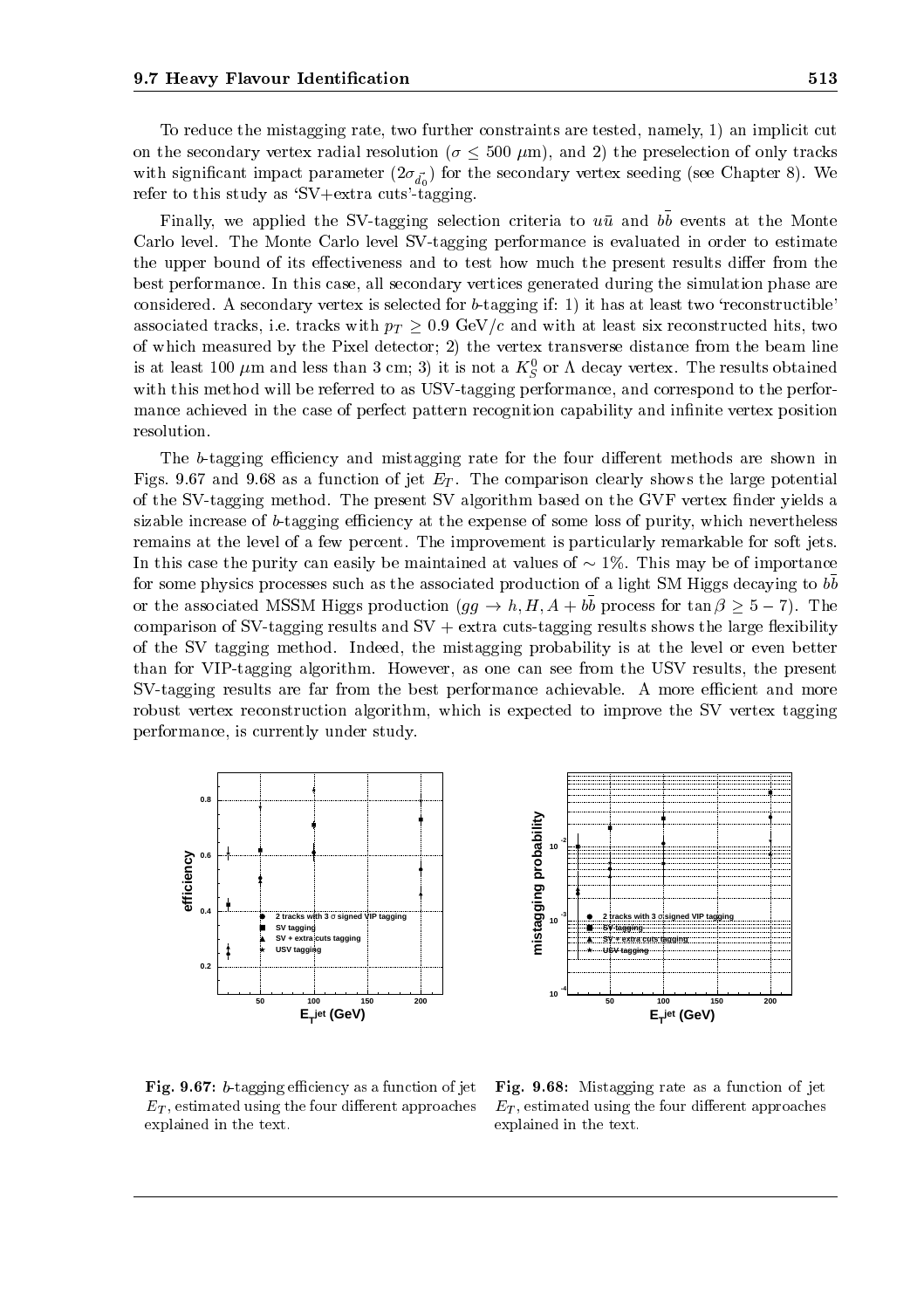We observe a sizable degradation of the b-tagging performance for ET <sup>=</sup> <sup>200</sup> GeV jets. The loss of tagging purity is related with the diminished hit quality in the most precise Pixel and Silicon detectors, which is due to the large track density within the jet cores. The track fake rates or, in general, the fraction of badly reconstructed tracks increases, contributing to the mistagging probability. Moreover, the number of secondary interactions with the Tracker material increases by a factor of two with respect to the ET <sup>=</sup> <sup>100</sup> GeV jets. However, even for ET and  $\alpha$  and  $\alpha$  is b-tagging ecoes to  $\alpha$  and  $\alpha$  is an original become to  $1$  can be can be can be can be can be can be can be can be can be can be can be can be can be can be can be can be can be can be can b obtained.

### 9.8Heavy Ion Physics

# 9.8.1 Introduction

Heavy ion beams at the LHC will provide collision energy densities well above the threshold for the formation of QGP [9-3]. If such a new state of matter is created, all heavy quark bound states are allegedly suppressed by colour screening. Upsilon states can be detected through their decays to a pair of muons. The expected instantaneous luminosities are  $\mathcal{L} = 10^{27} \text{cm}^{-2} \text{s}^{-1}$  and  $\mathcal{L} = 2.5 \times 10^{-8} \, \text{cm}^{-3} \, \text{s}^{-1}$  in the case of Pb and Ca ions, respectively. The design bunch crossing interval is 125 ns, and the expected total cross section in Pb-Pb collisions is 7.5 b, yielding a global event rate of 7.5 kHz. Trigger strategies have been analysed [9-2] that ensure high efficiency and good purity for muons originating from  $\Upsilon$  decays. The expected global event rate is suppressed to 60 Hz by the di-muon trigger requirements. The signal events are collected at a rate of 10 Hz. They are predominantly  $\Upsilon$ -induced with a smaller contribution from  $J/\psi$ or  $Z<sup>0</sup>$  di-muon decays. The task of the CMS Tracker is to recognise the muon tracks in an environment of tens of thousands of other tracks coming from the central ion-ion collision. In the most pessimistic scenario, the number of charged (neutral) particles produced in Pb-Pb collisions at  $\sqrt{s} = 5.5 \text{ TeV} / \text{NN}$  can be as large as 8000 (4000) per unit of pseudorapidity. These particles are mainly low pT ( 0.5 GeV/c) pions or kaons. Consequently, the occupancies in the inner strip detectors ( $r \leq 700$  mm) are rather large. Only those detectors which have a very high granularity (e.g. Pixel detectors) or which are positioned at large radii will have occupancies low enough to be useful in track finding.

Muons from  $\Upsilon$ -decays have on average a transverse momentum of some 4 GeV/c. Though they lose nearly 2 GeV in the calorimeters and in the magnet coil, at least the innermost muon station [9-4] can be used in the pattern recognition process. The study presented here is restricted to the barrel detectors ( $|\eta| < 0.8$ ). The reconstruction strategy employs the two Pixel layers, four outer layers of MSGC and two chamber planes of the innermost muon station.

In this analysis we use an earlier version of the Tracker layout where the strip length of all MSGC layers was 12.5 cm. In the current Tracker design, the two outermost MSGC layers are single ended, leading to a strip length of 25 cm. The increase in occupancy due to increased strip length in these MSGC layers has been estimated. The impact of the increased strip length on the reconstruction efficiency and mass resolution is presently under study.

### 9.8.2 Reconstruction method

Di-muons from  $\Upsilon$ -decays are traced through the CMS detector using CMSIM. The main source of background to the di-muons are  $\pi/K$  decays that we have simulated separately. The signal and background samples are independently mixed with tracks from the underlying event due to the ion-ion collision. The underlying events are generated with varying multiplicity in the pseudorapidity interval jij states in the shapes of the shapes of  $\mathcal{S}$  is the shapes of  $\mathcal{S}$  and  $\mathcal{S}$  and  $\mathcal{S}$ are taken from the HIJING model [9-6] and the SHAKER [9-7] event generator, respectively.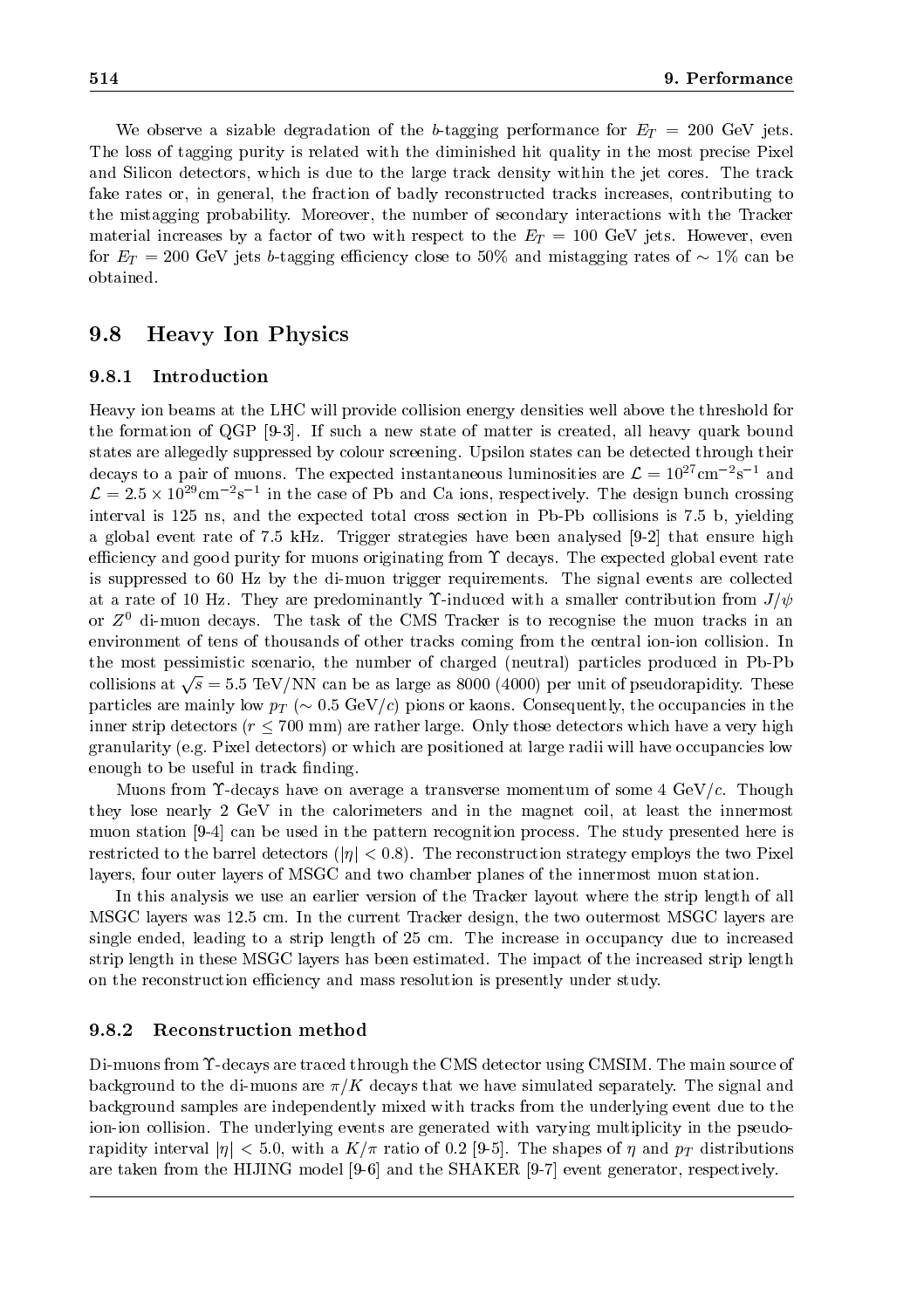The pattern recognition starts with one identified track segment in the innermost muon station. Clusters in the MSGC detectors are selected using a threshold on the signal per strip and a cut on the highest strip signal which depends on the number of strips in the cluster [9-8, 9-9]. Fig. 9.69 shows occupancy rates (ratio of number of fired strips to total number of strips per layer), with a threshold of 3500 e per strip, as a function of the radial position of the MSGC layer. The points are obtained from events generated with a rapidity density of 8000 charged particles.



**Fig. 9.69:** Occupancy in MSGC layers for charged particle density  $\frac{dy}{dx} = 8000$ .

In the latest design of the Tracker the layers at 1067 and 1147 mm have strip lengths of 250 mm compared to 125 mm for the remaining layers. As can be seen from the figure, the  $\alpha$  occupancy stays well below 30% for all layers in the final design.

The seed for a track segment uses hits in the second chamber of the innermost muon station. The azimuthal angle,  $\phi$ , is determined assuming the tracks to stem from the origin  $(0,0,0)$ . The hits are matched with the next inner layer and the difference in  $\phi$  of the two matched hits gives a rest pT estimate for the track candidate candidate. These tracker candidates are propagated backward can dis to the Trackers by demonstraction and looking for a match in and and produce  $\alpha$  ,  $\alpha$  ,  $\beta$  ,  $\beta$  ,  $\beta$ estimates of and pT are improved ateach step. The highest level of ambiguity arises at the outermost layer of the Tracker where the predicted road is broadened by multiple scattering in the calorimeter. A road in  $\theta$  starting from the two outermost MSGC layers is also used. A helix fit is performed through the selected points in the Tracker imposing a beam constraint. A linear fit is carried out in the rz-plane with the two additional muon chamber hits. The  $\chi^2$  values from the fits, combined with an estimator defined as:

$$
\chi^2 = \sum_i \left( \frac{\phi_i^{predicted} - \phi_i^{measured}}{\sigma_i} \right)^2
$$

are used to compute an overall quality parameter [9-8, 9-9] for the track candidate. The three track candidates with the best track quality parameters are preserved.

## 9.8.3 Identification of  $\Upsilon \rightarrow \mu\mu$  events in AA interactions

Track pairs, reconstructed as above, are classified as like-sign or opposite-sign di-muons. The opposite-sign pairs are further constrained at the interaction point so that the separations along z and in the transverse plane are small:

$$
\left(\frac{dz}{\sigma_z}\right)^2 < 6 \qquad \left(\frac{dr}{\sigma_r}\right)^2 < 14
$$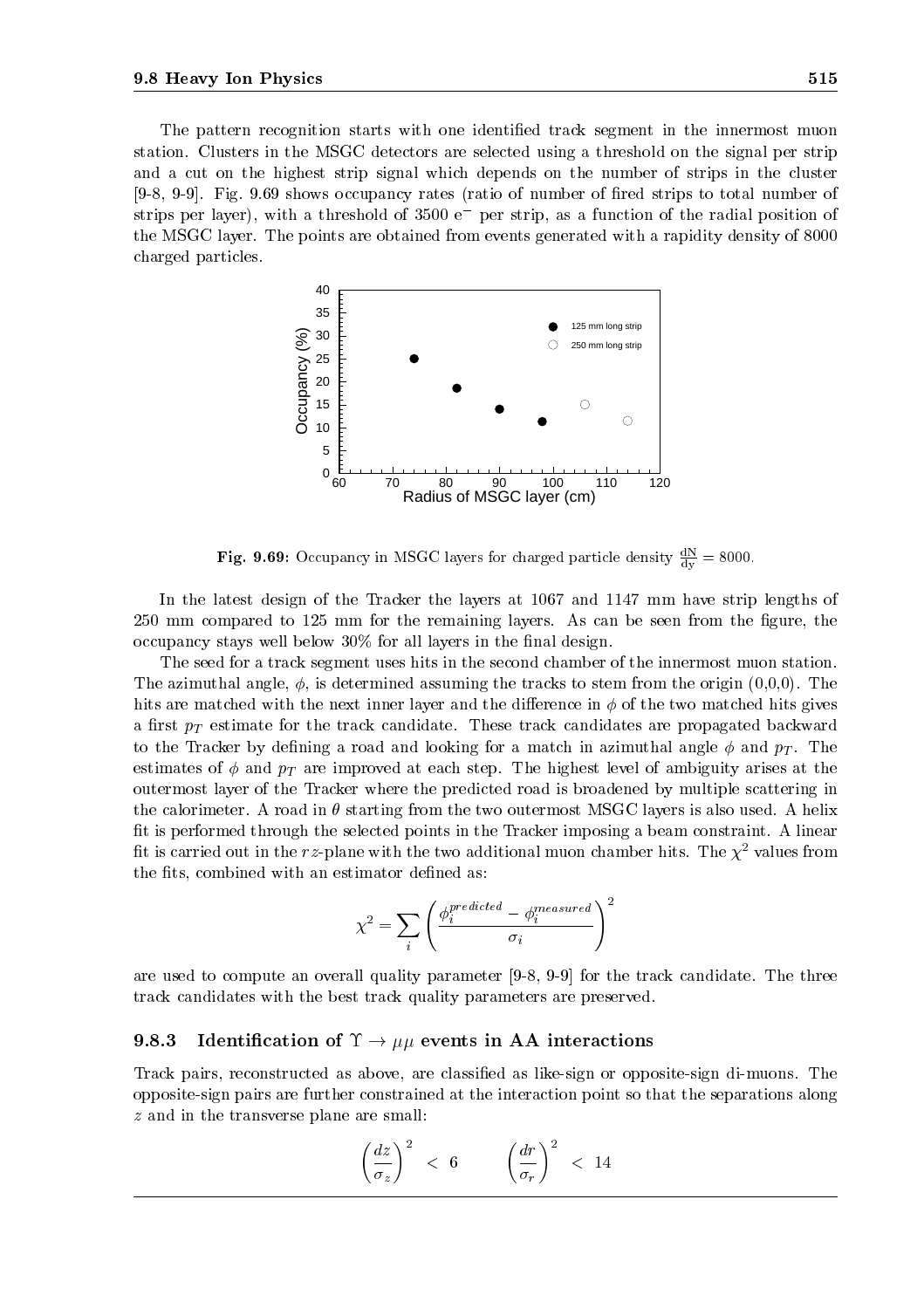with z  $\mu$  , and  $\mu$  and  $\mu$  . A guardian form and  $\mu$  criterion for each opposite sign muon pair is an anomaly defined as the product of the quality of each muon candidate and the vertex quality as:

$$
K = \left[ \left( \frac{dz}{\sigma_z} \right)^2 + \left( \frac{dr}{\sigma_r} \right)^2 \right]
$$

The pair with the highest quality criterion is retained as an  $\Upsilon$  candidate.

The mass of the reconstructed di-muon pair is shown in Fig. 9.70(a) for the  $\Upsilon$ -decay sample. A narrow peak with a mass resolution of 47 MeV/c can be seen. In contrast, the opposite-sign di-muons from  $\pi/K$  decays give a rather broad di-muon mass spectrum as shown by the solid histogram in Fig.  $9.70(b)$ . The dashed histogram in the same figure shows the mass spectrum for like-sign pairs from uncorrelated muons. The two mass spectra in Fig.  $9.70(b)$  are similar except for a peak in the like-sign case at a di-muon mass of about 2m due to the selection of about 2m due to the selection of about 2m due to the selection of about 2m due to the selection of about 2m due to the selectio combinations including fake tracks.



**Fig. 9.70:** Invariant mass spectrum of opposite-sign di-muon candidates for (a) signal  $\Upsilon$ 's, (b) uncorrelated background from  $\pi/K$  decays. The dashed histogram is due to like-sign di-muon candidates.

Assuming all MSGC strips to be 125 mm long and the charged particle density to be 8000, the di-muon reconstruction efficiency for  $\Upsilon$  decays has been estimated to be 66% with 3% misidentication. A study has been made by dropping the layer at a radius of 1147 mm, keeping the layers at 827, 907, 987 and 1067 mm and choosing the strip length to be 250 mm for the two last layers. This study is more pessimistic than the low luminosity option, which has 125 mm long strips at the radii 827 and 907 mm as well as 250 mm strips at the radii 1067 and 1147 mm. One obtains an efficiency of  $54\%$  in this pessimistic scenario. However, the reconstruction efficiency can be improved by using the reconstructed  $z$  vertex position rather than the nominal beam position. It has been demonstrated that the z coordinate of the vertex can be determined with a precision of 130  $\mu$ m using the Pixel detectors (see Fig. 9.71). With this additional information, the efficiency improves from  $54\%$  to  $60\%$ .

Table 9.11 summarises the reconstruction efficiency for opposite-sign di-muon pairs as a function of particle density. The efficiency decreases from  $90\%$  efficiency at low particle density to 66% for a charged particle density of 8000.

These reconstruction efficiencies and detector resolutions have been folded into the event generator information to obtain the di-muon mass spectrum. Fig. 9.72 shows the mass spectrum corresponding to one month's running of the CMS detector with Pb-ion beams. The background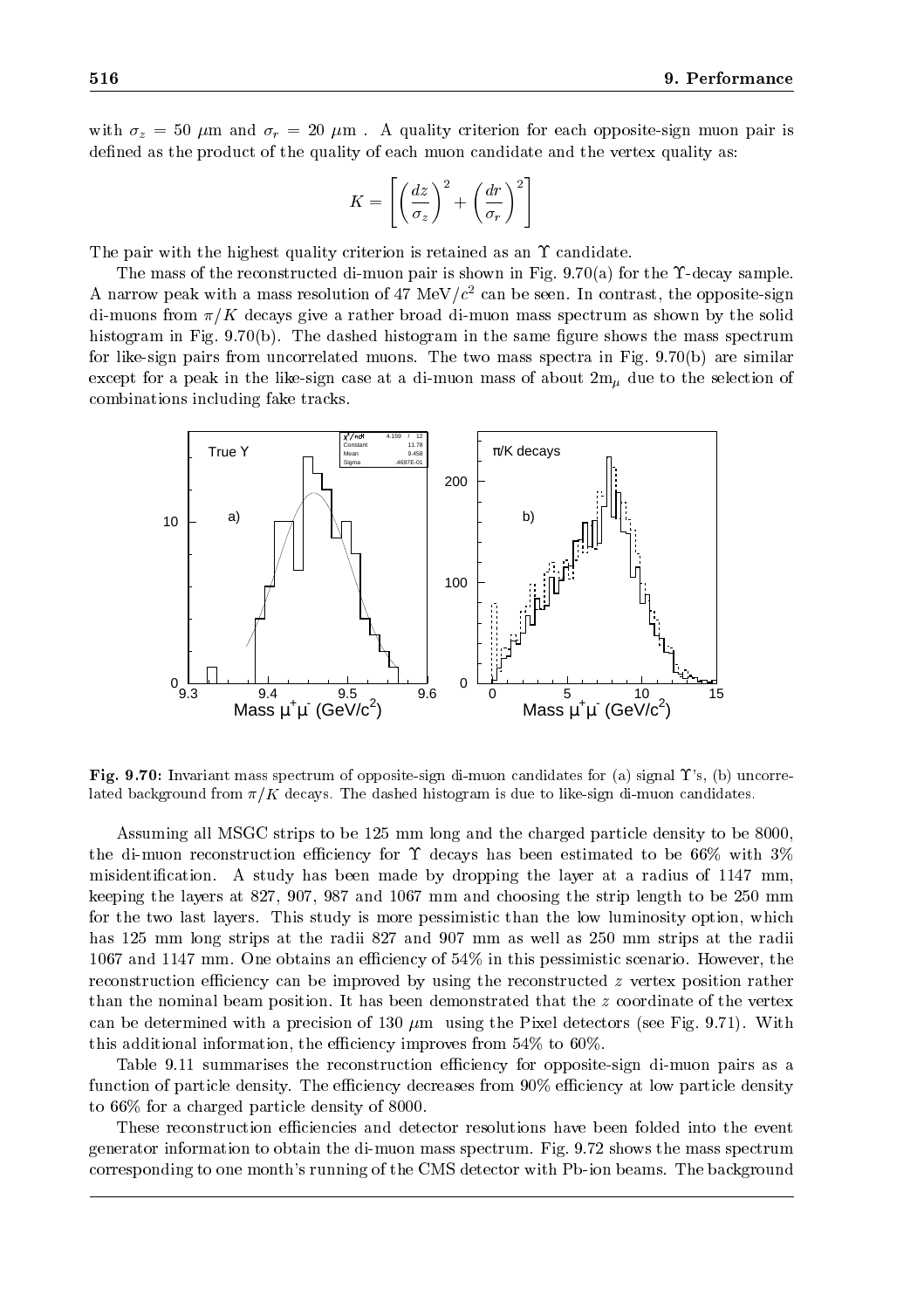

Fig. 9.71: <sup>z</sup> coordinate of reconstructed vertices using the measurements from the barrel Pixel layers with track density of 8000.

Table 9.11: Reconstruction eciencies of muon-pair for dierent event multiplicity in samples where the di-muons come from  $\Upsilon$ 's, background due to  $\pi/K$  decays, or due to uncorrelated mixture of  $\Upsilon$ , b-decays and  $\pi/K$ -decays

| Source of $\mu$ 's |     | Efficiency $(\%)$ for particle density of |      |      |      |  |  |
|--------------------|-----|-------------------------------------------|------|------|------|--|--|
|                    | 500 | 1500                                      | 2500 | 5000 | 8000 |  |  |
| Υ                  | 88  | 90                                        | 88   | 83   | 66   |  |  |
| $\pi/K, \pi/K$     | 7.9 | 7.6                                       | 7.8  | 75   | 5.6  |  |  |
| $\Upsilon, \pi/K$  | 19  | 19                                        | 19   | 18   | 14   |  |  |
| $\hat{r}, b$       | 36  | 35                                        | 34   | 33   | 25   |  |  |
| $\pi/K, b$         | 15  | 15                                        | 14   | 14   |      |  |  |

subtraction is carried out using the like-sign di-muon mass spectrum. The signal to background ratio for  $\Upsilon(1S)$  is 2 in Pb-Pb collisions increasing to 19 for Ca-Ca collision.

### 9.9Summary of CMS Tracker Performance

The simulation and analysis of the CMS Tracker performance have been discussed in detail in Chapters 7, 8 and 9. Here we briefly summarise the main conclusions that can be drawn from this study.

As shown in Figs. 9.10 and 9.111, high pT is constructed tracks are reconstructed with a transverse with a tra momentum resolution of better than pT =pT (15 - pT 0:5) %, with pT in TeV/c, in the central region of  $p$  iii  $p$  is gradually degraded to ptimize the pT intervals  $p$  is the pT intervals of  $p$  in  $p$  in  $p$  is the pT intervals of  $p$  in  $p$  is the pT intervals of  $p$  in  $p$  is the pT intervals of  $p$  i TeV/c, as  $\eta$  approaches 2.5. This resolution is well suited to the reconstruction of narrow states decaying into charged particles, and is sufficient to ensure reliable charge assignment for muons and electrons up to the highest kinematically accessible momenta (Fig. 9.17).